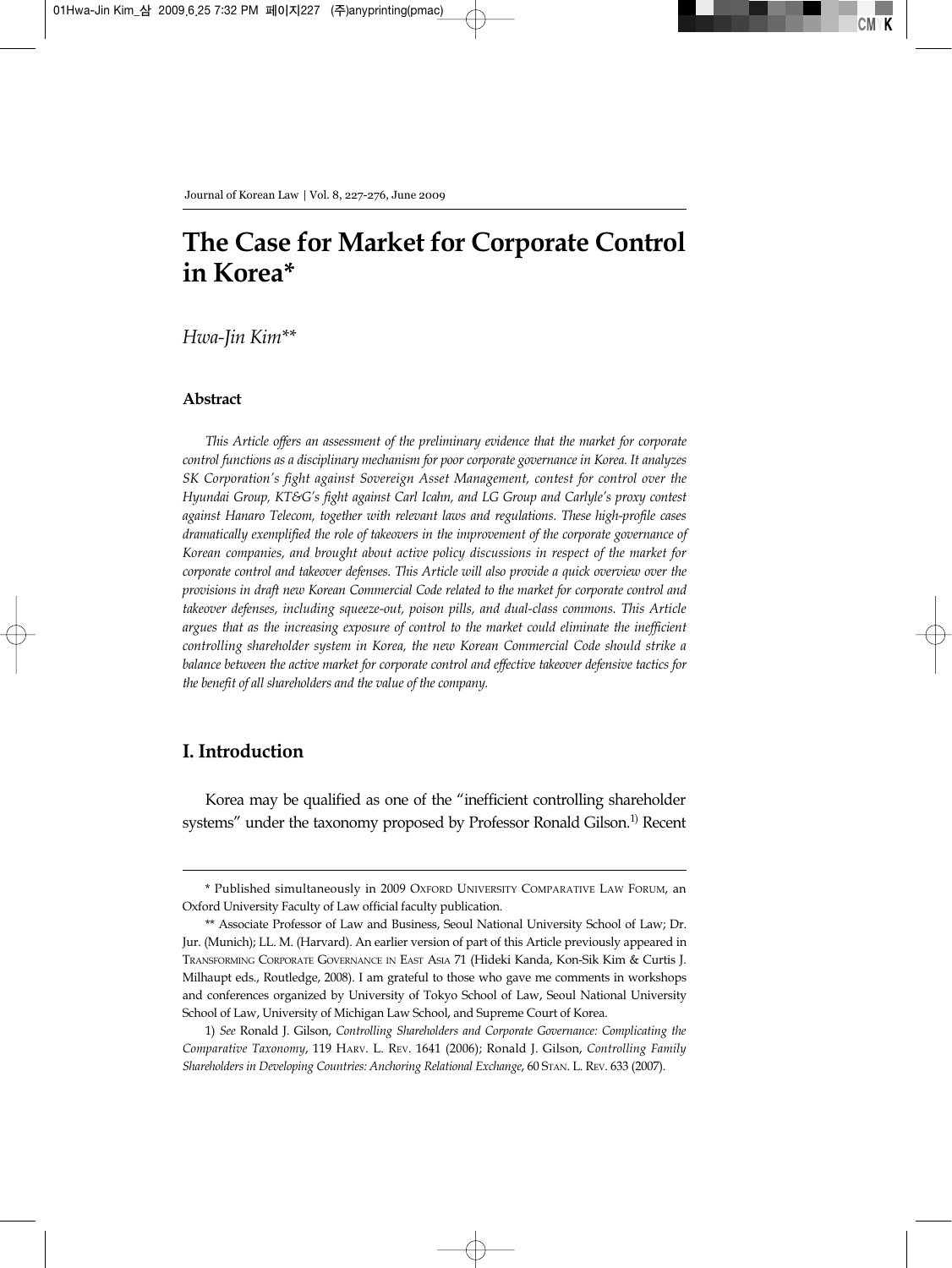research shows that the average of controlling family ownership for public firms in Korea was 29.51%, compared with controlling families' cash-flow rights of 8.42%. In the case of Samsung Group, the largest Korean conglomerate, those numbers were 13.52% and 1.14%, respectively, for public firms in the group.<sup>2)</sup> The private benefit of control is also relatively high in Korea. The value of corporate control amounts to about 34% of firm market value in Korea, as compared to about 29% in Italy, 1% in Denmark, 9% in Germany, and  $2\%$  in the United States.<sup>3)</sup> The poor corporate governance practices of some large Korean firms are responsible for the still-continuing discussions on how to abolish the "Korea discount,"4) i.e., how to eliminate or reduce agency costs in the inefficient controlling shareholder system.

One of the solutions to the problem may be the increasing exposure of corporate control to the (global) market.<sup>5)</sup> This requires Korea to facilitate corporate takeovers and promote the market for corporate control. As a

<sup>2)</sup> James Jinho Chang & Hyun-Han Shin, *Family Ownership and Performance in Korean Conglomerates*, 15 PACIFIC-BASIN FIN. J. 329 (2007) (also reporting that the average ownership of the controlling shareholders of non-public member firms of Samsung Group was 78.43%, whereas their cash-flow rights were as low as 19.43%). *See also* Kee-Hong Bae et al., *Tunneling or Value Added? Evidence from Mergers by Korean Business Groups*, 57 J. FIN. 2695 (2002); E. Han Kim & Woochan Kim, *Changes in Korean Corporate Governance: A Response to Crisis*, J. APP. CORP. FIN. 47 (Winter 2008).

<sup>3)</sup> *See* Tatiana Nenova, *The Value of Corporate Voting Rights and Control: A Cross-Country Analysis*, 68 J. FIN. ECON. 325 (2003).

<sup>4)</sup> The origin of this concept traces back to the 1997 financial crisis. *See* Sang Yong Park, Value of Governance of Korean Companies: International Investors Survey (April 1999) (on file with the author).

<sup>5)</sup> *Cf*. Gilson, *supra* note 1, at 1676-1677. Other strategies suggested by Professor Gilson are improving the legal system and improved access to global capital markets. *See id* at 1673-1678. For cross-listing of Korean companies on foreign exchanges, *see* Hwa-Jin Kim, *Cross-Listing of Korean Companies on Foreign Exchanges: Law and Policy*, 3 J. KOREAN L. 1 (2003). As of March 2009, eight Korean companies have listed their ADRs on the New York Stock Exchange: KB Financial Group, Korea Electric Power Corporation, KT Corporation, LG Display, POSCO, Shinhan Financial Group, SK Telecom, and Woori Finance Holdings. Thus far, no study has been made on the effect of the Sarbanes-Oxley Act of 2002 on cross-listed Korean firms. *See generally*, Kate Litvak, *Sarbanes-Oxley and the Cross-Listing Premium*, 105 MICH. L. REV. 1857 (2007); John C. Coffee, Jr., *Racing Towards the Top?: The Impact of Cross-Listings and Stock Market Competition on International Corporate Governance*, 102 COLUM. L. REV. 1757 (2002); Amir Licht, *Cross-Listing and Corporate Governance: Bonding or Avoiding?*, 4 CHI. J. INT'L L. 141 (2003); Darius P. Miller, *The Market Reaction to International Cross-listings: Evidence from Depository Receipts*, 51 J. FIN. ECON. 103 (1999).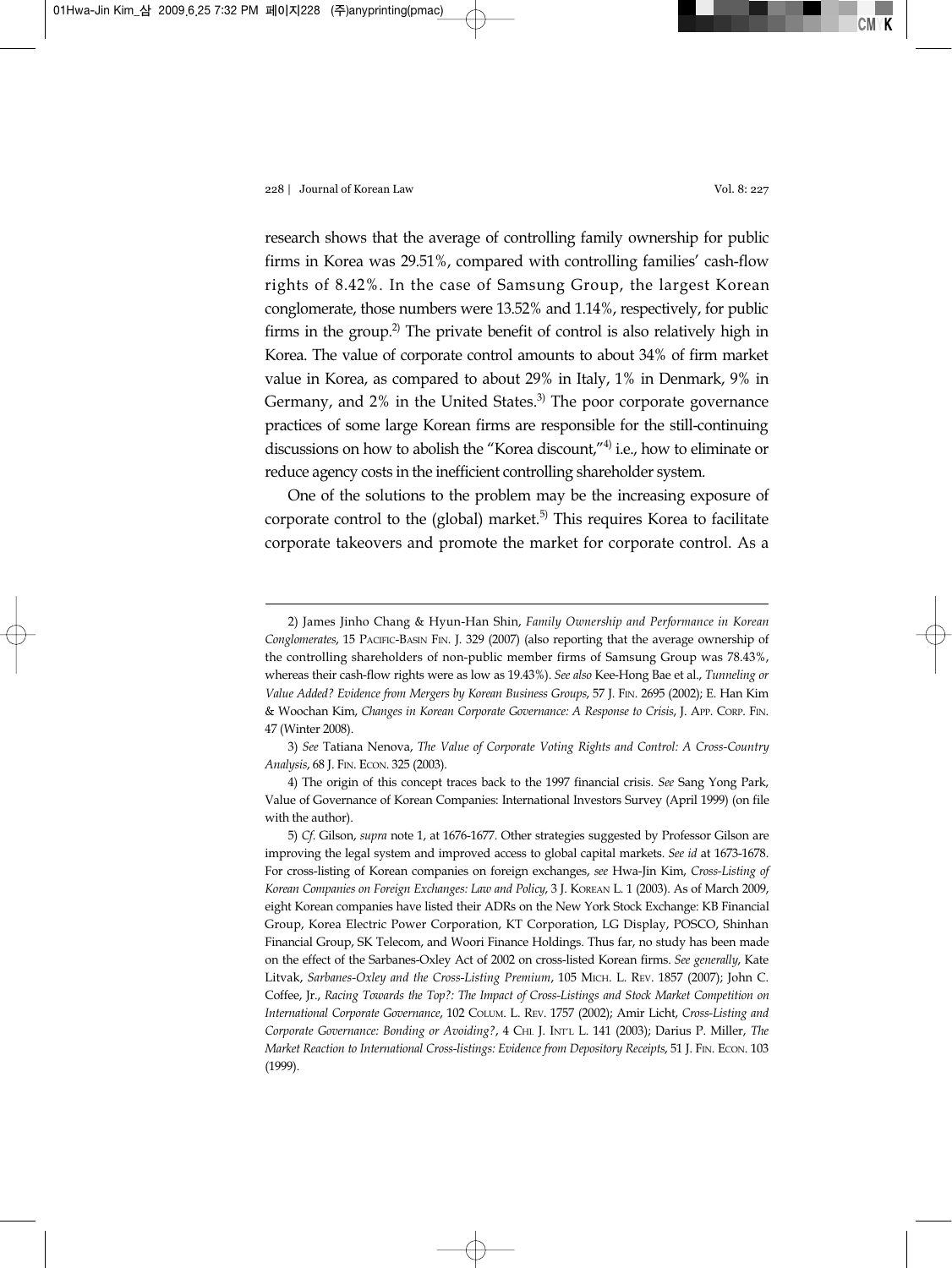matter of fact, contested mergers and acquisitions emerged in the business world of Korea in the mid-1990's and have since served as a popular topic for the media. The surprising takeover of Hannong Corporation by Dongbu Group in 1994 opened the gate for such transactions in Korea. This was followed by the abolition of the statutory protection of control as of April 1, 1997. In recent years, two or three hostile takeover attempts have taken place every year, even targeting member companies of the largest corporate groups like Hyundai and SK. The largest company in Korea, Samsung Electronics, is also said to be vulnerable to potential takeover threat by foreign competitors and/or hedge funds. KT&G's fight against Carl Icahn and Steel Partners in early 2006 provoked public discussions on the market for corporate control and hedge fund activism in Korea.

This article describes and analyzes the current status of corporate control in Korea by summarizing four recent cases together with relevant laws and regulations: SK Corporation's (SK's) fight against Sovereign Asset Management, contest for control over the Hyundai Group (Hyundai), KT&G's fight against Carl Icahn and his allies, and LG Group and Carlyle's proxy contest against Hanaro Telecom. This article, in particular, focuses on the role of takeovers in the improvement of the corporate governance of Korean companies as dramatically exemplified by the cases. Active policy discussions in respect of the market for corporate control and takeover defenses and the reshaping of large corporate groups are all on-going in Korea and should lead to new legislation. This article will provide readers with a quick overview over the provisions in draft new Korean Commercial Code related to the market for corporate control. The draft bill includes some important institutions such as squeeze-out, poison pills, and dual-class commons. As it was the case in the United States and other jurisdictions, many of the important developments in Korean corporate law are emerging out of judicial decisions in the context of corporate control contest. The new institutions, once finally adopted, may lead to significant number of litigations, and Korean corporate law will open a new era in its dynamic evolutionary process.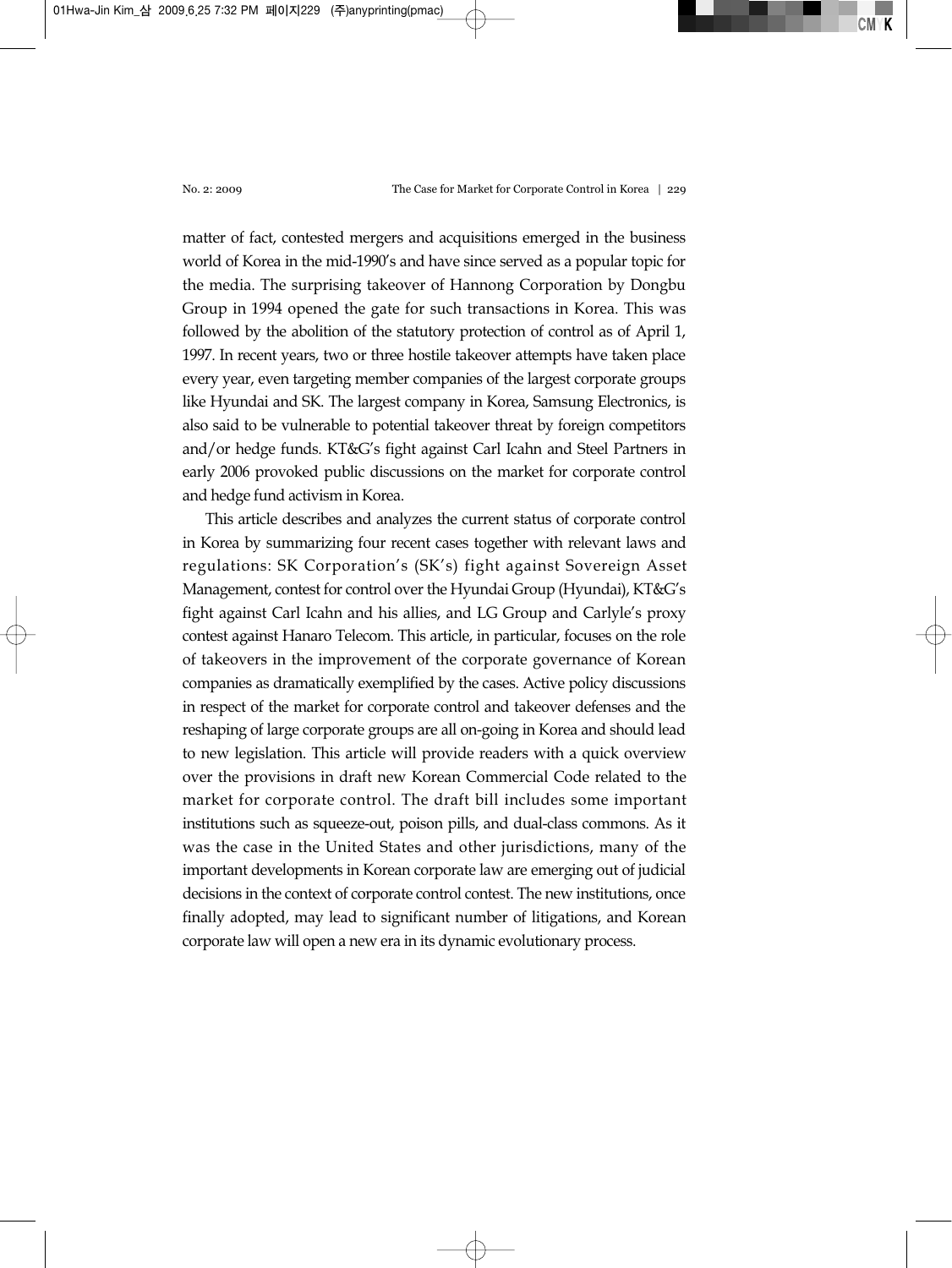# **II. The Setting**

# *1. Corporate Governance and Takeovers*

It is well known through numerous reports and scholarly works that many efforts to improve the corporate governance system of Korean companies have been undertaken since the 1997 Asian financial crisis.<sup>6)</sup> The Korean Securities and Exchange Act (KSEA) which stipulated rules governing public companies regarding their corporate governance went through 16 revisions since 1997, and the Korean Banking Act 11 revisions. The Korean Commercial Code (KCC) has also been subject to five revisions and is currently being scrutinized again for another major amendment.<sup>7)</sup> It is also noteworthy that various sectors have continuously engaged in endeavors to improve the corporate accounting practice and capital market structure as evidenced by the enacting of the Securities Class Action Act, inter alia.<sup>8)</sup> Legislators have also integrated the seven individual acts covering the capital market and are working on developing a new infrastructure for developing investment banks in the Korean capital markets. $9$  On February 4, 2009, the new Korean Financial Investment Services and Capital Market Act (KFISCMA) went into effect, which also substitutes the KSEA. The KSEA rules governing corporate governance of public companies, however, have moved

<sup>6)</sup> Hwa-Jin Kim, *Toward the "Best Practice" Model in a Globalizing Market: Recent Developments in Korean Corporate Governance*, 2 J. CORP. L. STUD. 345 (2002); Bernard Black et al., *Corporate Governance in Korea at the Millennium: Enhancing International Competitiveness*, 26 J. CORP. L. 537 (2001); Hwa-Jin Kim, *Living with the IMF: A New Approach to Corporate Governance and Regulation of Financial Institutions in Korea*, 17 BERKELEY J. INT'L L. 61 (1999); Jeong Seo, *Who Will Control Frankenstein? The Korean Chaebol's Corporate Governance*, 14 CARDOZO J. INT'L & COMP. L. 21 (2006); Bernard S. Black, Hasung Jang & Woochan Kim, *Does Corporate Governance Predict Firms' Market Values? Evidence from Korea*, 22 J. L., ECON., & ORG. 366 (2006).

<sup>7)</sup> *See* Korean Ministry of Justice Press Release, October 4, 2006.

<sup>8)</sup> Stephen Choi, *Evidence on Securities Class Actions*, 57 VAND. L. REV. 1465 (2004) (discussing the impact of class actions and whether securities class actions would be beneficial in Korea). *See also*, Dae Hwan Chung, *Introduction to South Korea's New Securities-Related Class Action*, 30 J. CORP. L. 165 (2004); Ok-Rial Song, *Improving Corporate Governance Through Litigation: Derivative Suits and Class Actions in Korea*, in TRANSFORMING CORPORATE GOVERNANCE IN EAST ASIA, *supra* note \*\*, at 91.

<sup>9)</sup> *See* Korean Ministry of Finance and Economy Press Release, June 29, 2006.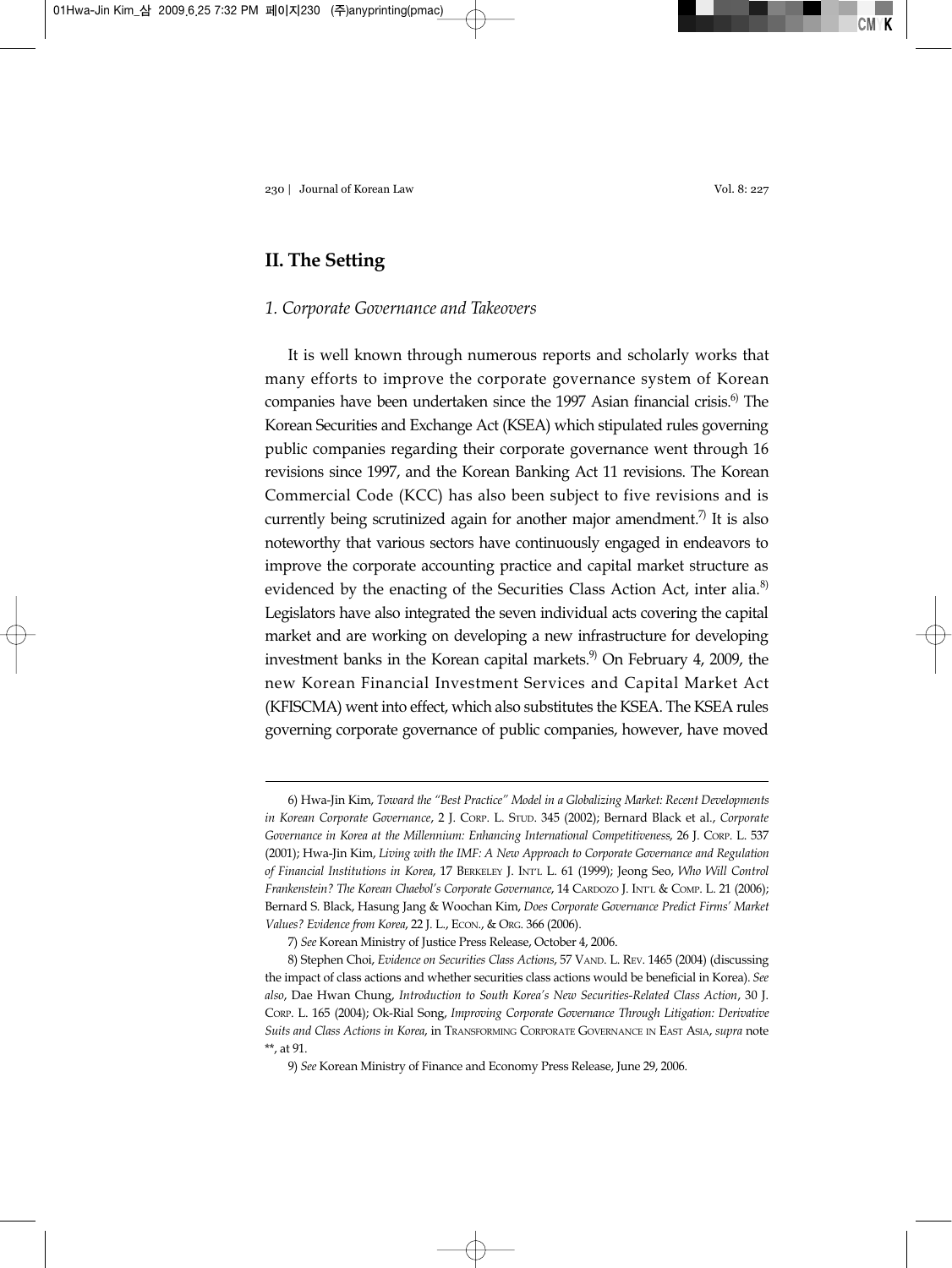### into the  $KCC$ <sup>10)</sup>

Contested mergers and acquisitions are no longer viewed with unfavorable judgment in Korea. In fact, as mentioned above, a number of corporate control contests and hostile takeover attempts have since taken place. Especially following the critical period in 1997, contested mergers and acquisitions have been playing a valuable function in improving corporate governance, and this led the way to amending many laws to facilitate and promote hostile takeovers.<sup>11)</sup> As a result, advocates for having takeover defensive tactics in place to protect incumbent management face objections.<sup>12)</sup> Additional restrictions are being imposed on member companies of large corporate groups instead, and the government is also considering implementing a number of regulations for the ownership structure of conglomerates in an effort to make them subject to the market discipline. Two of the most noted devices are investigation of the discrepancy between the control right and cash flow right within the large conglomerates and making the ownership structures known to the public.<sup>13)</sup>

<sup>10)</sup> Articles 542-2 through 542-12 went into effect on February 4, 2009. This article cites the KSEA provisions depending upon the context.

<sup>11)</sup> For the current situation in Japan, *see* Curtis J. Milhaupt, *In the Shadow of Delaware? The Rise of Hostile Takeovers in Japan*, 105 COLUM. L. REV. 2171 (2005).

<sup>12)</sup> For discussions in the United States, *see* Henry G. Manne, *Mergers and the Market for Corporate Control*, 73 J. POLITICAL ECON. 110 (1965). *See also* Frank H. Easterbrook & Daniel R. Fischel, *The Proper Role of a Target's Management in Responding to a Tender Offer*, 94 HARV. L. REV. 1161 (1981); Ronald J. Gilson, *Unocal Fifteen Years Later (and What We Can Do About It)*, 26 DEL. J. CORP. L. 491 (2001); Ronald J. Gilson, *A Structural Approach to Corporations: The Case Against Defensive Tactics in Tender Offers*, 33 STAN. L. REV. 819 (1981); Lucian A. Bebchuk, *The Case for Facilitating Competing Tender Offers*, 95 HARV. L. REV. 1028 (1982); Ronald Gilson & Reinier Kraakman, *Takeovers in the Boardroom: Burke versus Schumpeter*, 60 BUS. LAW. 1419 (2005). *Cf*. Martin Lipton, *Takeover Bids in the Target's Boardroom*, 35 BUS. LAW. 101 (1979); Lipton, Martin, *Twenty-Five Years After* Takeover Bids in the Target's Boardroom: *Old Battles, New Attacks and the Continuing War*, 60 BUS. LAW. 1369 (2005); Martin Lipton, *Pills, Polls, and Professors Redux*, 69 U. Chi. L. Rev. 1037 (2002). For recent developments in the European Union, *see* BARCA FABRIZIO & MARCO BECHT, THE CONTROL OF CORPORATE EUROPE (Oxford University Press, 2003); GUIDO FERRARINI ET AL. EDS., REFORMING COMPANY LAW AND TAKEOVER LAW IN EUROPE (Oxford University Press, 2004); Scott Mitnick, *Cross-Border Mergers and Acquisitions in Europe: Reforming Barriers to Takeovers*, 2001 COLUM. BUS. L. REV. 683. *See also* Ronald J. Gilson, *The Political Ecology of Takeovers: Thoughts on Harmonizing the European Corporate Governance Environment*, 61 FORDHAM L. REV. 161 (1992).

<sup>13)</sup> *See*, *e.g*., Korea Fair Trade Commission Press Release, July 13, 2005 (showing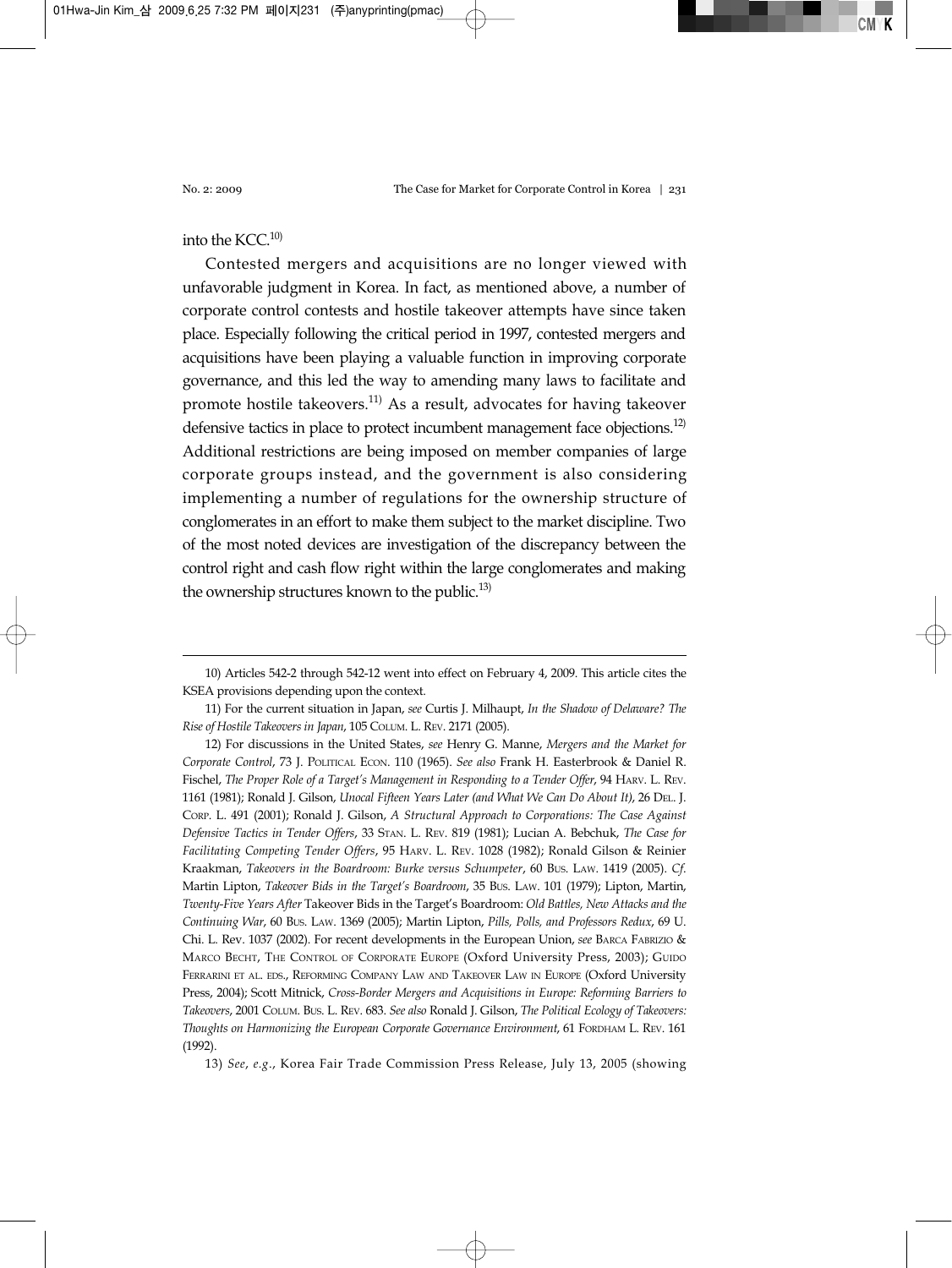The Korean government also thinks that the holding company structure might be a solution to the inefficient controlling shareholder system. The Korean government has been encouraging big company groups to restructure themselves to holding-dominated corporate groups. Interestingly, some large corporate groups in Korea responded positively to the government's initiative and transformed themselves to a holding structure. As of August 2007, 40 corporate groups completed such transformation. The market has responded positively to the experiment.<sup>14)</sup> Perhaps, the holding structure may be working as the compromise between outright improvements of corporate governance of such groups and controlling shareholders' pursuit of maintaining control. There may be new kind of inefficiencies involved in the process, however, because the holding structure would block new investments through the capital markets and become takeover-proof as long as the controlling shareholders desire to keep control over the firm.<sup>15)</sup>

### *2. Foreigners at the Gate*

Following the 1997 crisis the growth of the Korean M&A market has been remarkable, and the door to the Korean market is now much more accessible for foreign investors and businesses.<sup>16)</sup> The proportion of foreign-owned shares of Korean companies has increased markedly. According to the data from Bloomberg, foreigners owned on average 55.7% of the 10 largest corporations in Korea as of June 22, 2006. As much as 83.4% of Kookmin Bank,

improvements). For the current developments in and discussions on the law of corporate groups in Korea, *see* Hwa-Jin Kim, *Corporate Governance in Groups of Companies*, 362 KOREAN BAR ASSOCIATION JOURNAL 6 (2006); abbreviated version in 29 CORPORATE GOVERNANCE REVIEW 15 (Korea Corporate Governance Service, 2006) (Korean). For the reform in Italy, *see* Guido Ferrarini, Paolo Giudici & Mario Stella Richter, *Company Law Reform in Italy: Real Progress?*, 69 RABELS ZEITSCHRIFT FÜR AUSLÄNDISCHES UND INTERNATIONALS PRIVATRECHT 658 (2005).

<sup>14)</sup> *See* MONEY TODAY, May 2, 2007 (reporting the souring share price of some would-be holding companies). *Cf*. Giuseppe Alessi, Holding Companies Discounts: Some Evidence from the Milan Stock Exchange (Working Paper, 2000).

<sup>15)</sup> However, the average shareholding ratio of Korean holding companies in their listed subsidiaries is as low as 40.5%. Korea Fair Trade Commission Press Release, October 14, 2007. SK Telecom, a subsidiary of SK Holdings, is even listed on the New York Stock Exchange.

<sup>16)</sup> *See* Hwa-Jin Kim, *Taking International Soft Law Seriously: Its Implications for Global Convergence in Corporate Governance*, 1 J. KOREAN L. 1 (2001).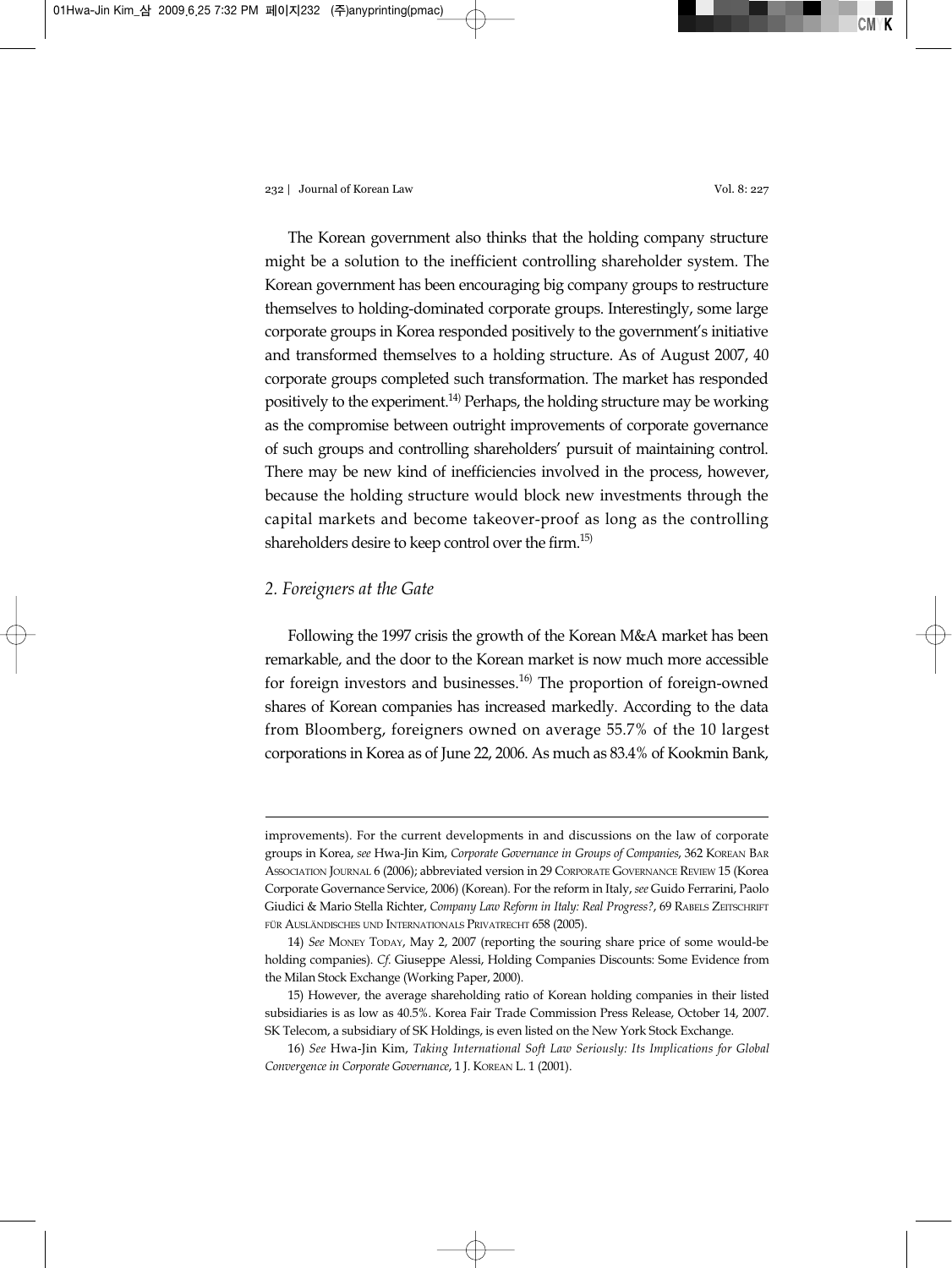the largest financial institution in Korea, was owned by foreigners, and 51.8% of Samsung Electronics, the largest company in Korea. Those foreign investors have also firmly expressed their interest in corporate governance and control. The Korea Financial Supervisory Service reported that 406 foreign investors owned more than 5% of public companies based on the 5% Reporting (Large Holding Report) as of the end of 2007, and 116 of them reported that they obtained the stock in order to influence the management.<sup>17)</sup> The cases discussed below as well as the example of Norwegian Golar LNG's attempt to take over Korea Line Corporation in 2004 have certainly left Korean corporations on alert for the possibility of losing their control in the board room to foreign investors. Even mammoths like Samsung Electronics<sup>18)</sup> and  $POSCO<sup>19)</sup>$  are not exempted from the fear. The recent move of global private equity firms<sup>20)</sup> into the Korean market<sup>21)</sup> also makes Korean managers concerned as it is reported that the private equity firms can go hostile when they need to do so. $^{22)}$ 

Recently, stressing the threat on their corporate control imposed by foreign funds, Korean companies are demanding the government to reform the existing systems; they want to have more secure means available to protect their corporate control, or to be free from the series of restrictions under the

<sup>17)</sup> Korea Financial Supervisory Service Press Release, March 18, 2008.

<sup>18)</sup> Samsung Electronics, Study on the Restrictions on the Exercise of Voting Rights by Financial Affiliates (October 2004) (Korean) (on file with the author). In 2004, Samsung Electronics' expenditure in R&D amounted to 40.1 percent (3.5 trillion Korean won) of the total R&D expenditures made by Korean companies. That single company contributed 6 percent to the GDP and 14.8 percent to the export, respectively, in the same year. The corporate governance of and control over Samsung Electronics has become a national agenda.

<sup>19)</sup> *See POSCO Might Need to Steel Itself for Pressure by Activist Investors*, WALL STREET JOURNAL, March 6, 2006, at C10. POSCO is the third largest steelmaker of the world after Arcelor Mittal and Nippon Steel, see Steel Deals France a Hard Lesson in Reality, FINANCIAL TIMES, June 27, 2006, at 16.

<sup>20)</sup> *See generally* Brian Cheffins & John Armour, *The Eclipse of Private Equity*, 33 DEL. J. CORP. L. 1 (2008); Ronald W. Masulis & Randall S. Thomas, *Does Private Equity Create Wealth?: The Effects of Private Equity and Derivatives on Corporate Governance*, 76 U. CHI. L. REV. 219 (2009); Eilis Ferran, Regulation of Private Equity-Backed Leveraged Buyout Activity in Europe (ECGI Working Paper, 2007).

<sup>21)</sup> *See* MAEIL KYUNGJE, February 2, 2009.

<sup>22)</sup> Private Equity Firms Losing Their Manners, INTERNATIONAL HERALD TRIBUNE, September 25, 2006; *Even by Another Name, Takeovers Remain Hostile*, INTERNATIONAL HERALD TRIBUNE, February 12, 2006.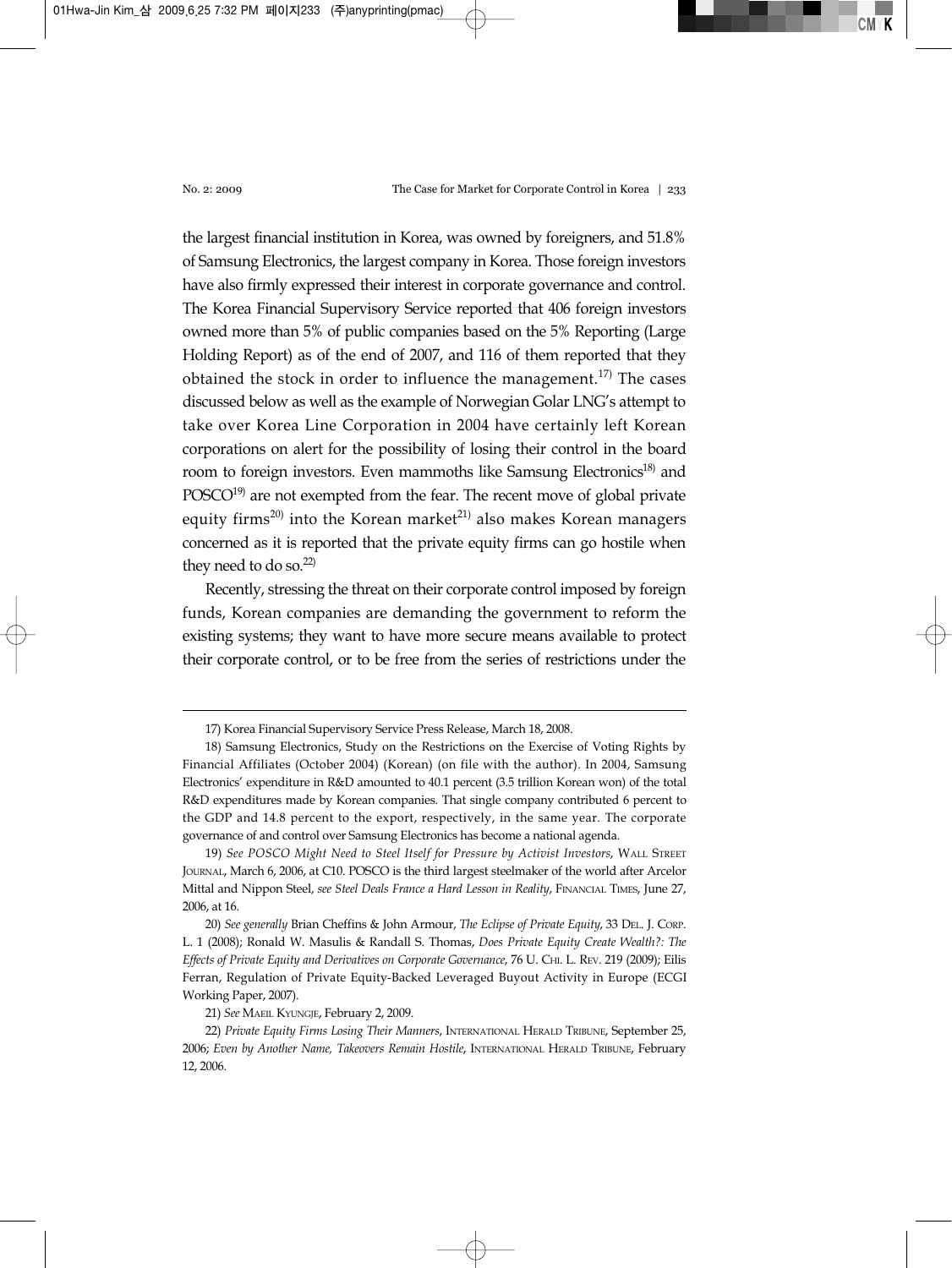Korean Anti-Monopoly and Fair Trade Act (AFTA). Samsung Electronics, in particular, has taken it as far as to submit a constitutional petition to the Constitutional Court of Korea in 2005 reasoning that the restrictions under the AFTA has rendered the entire body of Samsung conglomerate vulnerable to takeover attempts and the instability of laws and regulations has made it nearly impossible to set forth their long-term corporate strategies.<sup>23)</sup> But unfortunately, the unveiling of serious problems of its corporate governance put Samsung under the heavy pressure from the press before the petition

could make its way to the justices. Samsung in the end pledged a large-scale

corporate responsibility and made a huge donation to charity.

The attitude of the Korean government has been true to the principles, at least until recently. In other words, the government and grassroots organizations, including PSPD (People's Solidarity for Participatory Democracy, one of the largest grassroots organizations in Korea, which is enjoying increased power since the 1997 Asian financial crisis<sup>24</sup>), seem to think that currently, there is no logic to dampen the expectation on contested mergers and acquisitions to function as improving corporate governance. Although foreign funds and investors involved in hostile takeover attempts are regarded with suspicion in general, they are finding advocates in the Korean market, some of whom even claim that there is no particular reason to bar foreign takeover attempts in the national key industries. It has been known that the United States in the recent FTA negotiations expressed its interest in abolishing the 49% limitation imposed on foreign ownership of the key-industry companies such as Korea Electric Power Corporation and KT Corporation. Some members of the Korean National Assembly worked on a bill modeled after the US Exon-Florio Act.<sup>25)</sup>

<sup>23)</sup> A financial or insurance company belonging to a business conglomerate with at least two trillion Korean won in assets may not exercise the voting rights it holds in a domestic affiliate. Exceptionally, it may exercise the voting rights up to 30 percent in corporate controlrelated matters. AFTA, Article 11.

<sup>24)</sup> *Se*e Jooyoung Kim & Joongi Kim, *Shareholder Activism in Korea: A Review of How PSPD Has Used Legal Measures to Strengthen Korean Corporate Governance*, 1 J. KOREAN L. 51 (2001).

<sup>25)</sup> Patrick L. Schmidt, *The Exon-Florio Statute: How It Affects Foreign Investors and Lenders in the United States*, 27 INT'L LAW. 795 (1993).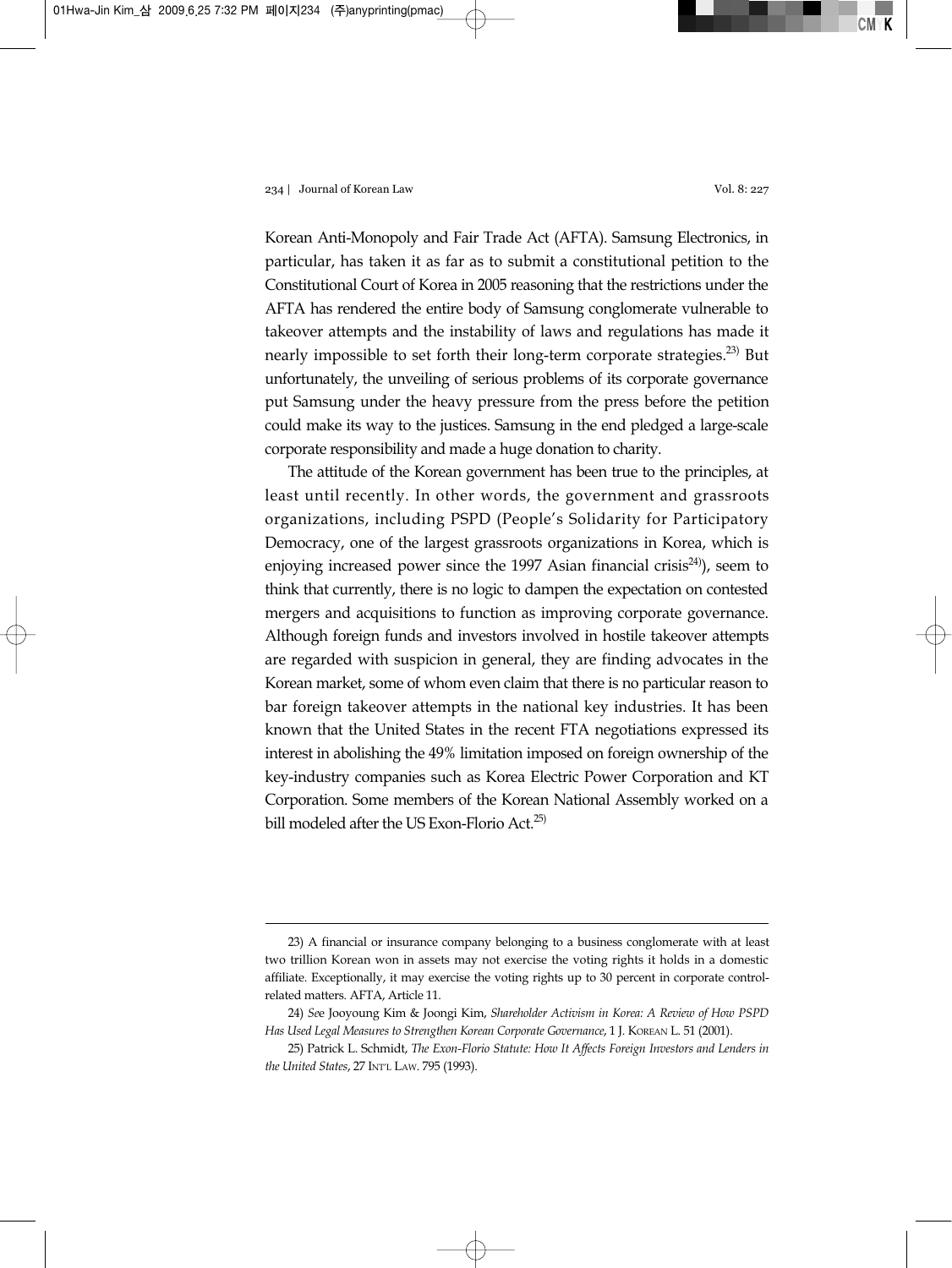# *3. Tender Offer Rules26)*

No tender offers have been attempted in Korea prior to 1994. However, beginning with Hansol Paper's attempt to acquire shares of Daesang without the consent of the company's management in October 1994, the number of hostile tender offer has since increased in Korea. As of the end of 2007, 55 tender offers were reported since  $2003$ .<sup>27)</sup> Competing tender offers are not unusual. Tender offers have grown in number, but, more notably, the types of and purposes for tender offers have also become more diversified. For instance, among 18 tender offers launched in 2007, 8 tender offers were made in the process of transforming a corporate group to the holding structure.<sup>28)</sup>

The Korean rules for tender offer has been evolving to facilitate corporate takeovers through tender offers and promote the market for corporate control. The Korean law basically allocates decision-making role in relation to takeover bid to the shareholders. It is made after the U.S. rules in that directors cannot control access to the shareholders.<sup>29</sup> The KSEA had mandatory tender offer provision that required the acquirer to offer for at least 50% plus one shares

<sup>26)</sup> Articles 133 through 146 of the KFISCMA.

<sup>27)</sup> Korea Financial Supervisory Service Press Releases, January 31, 2007 and February 12, 2008.

<sup>28)</sup> *Tender Offer by LGCI in 2001*: LGCI Ltd. (LGCI) was a holding company established for the purpose of holding shares of certain LG Group companies, namely, LG Chem Ltd., LG Household and Health Care Ltd. and LG Home Shopping Inc. In order to satisfy the requirements of a holding company under the AFTA, LGCI needed to hold at least 30% of shares of each of its subsidiaries, and it chose to meet such condition through a tender offer for the shares of its three subsidiaries. Although LGCI could have acquired all of the required shares from other major shareholders, it has chosen to take this approach in order to provide the minority shareholders with the chance to tender the subject shares. This tender offer was also notable in that the consideration for the tender offer was not cash, as was the usual case, but, for the first time in Korea, newly issued shares of LGCI. *See* Korea Financial Supervisory Service Press Release, December 17, 2001.

<sup>29)</sup> However, as Korea is introducing the poison pills, it moves toward the UK model which allocates a decision-making role to target management in addition to the shareholders. For two models of regulation, *see* Paul Davies & Klaus Hopt, *Control Transactions*, in: Reinier Kraakman et al. eds., THE ANATOMY OF CORPORATE LAW: A COMPARATIVE AND FUNCTIONAL APPROACH 157, 163-173 (Oxford University Press, 2004); STEPHEN KENYON-SLADE, MERGERS AND TAKEOVERS IN THE US AND UK: LAW AND PRACTICE (Oxford University Press, 2004). *Cf*. Lucian Bebchuk, *The Case Against Board Veto in Corporate Takeovers*, 69 U. CHI. L. REV. 973 (2002).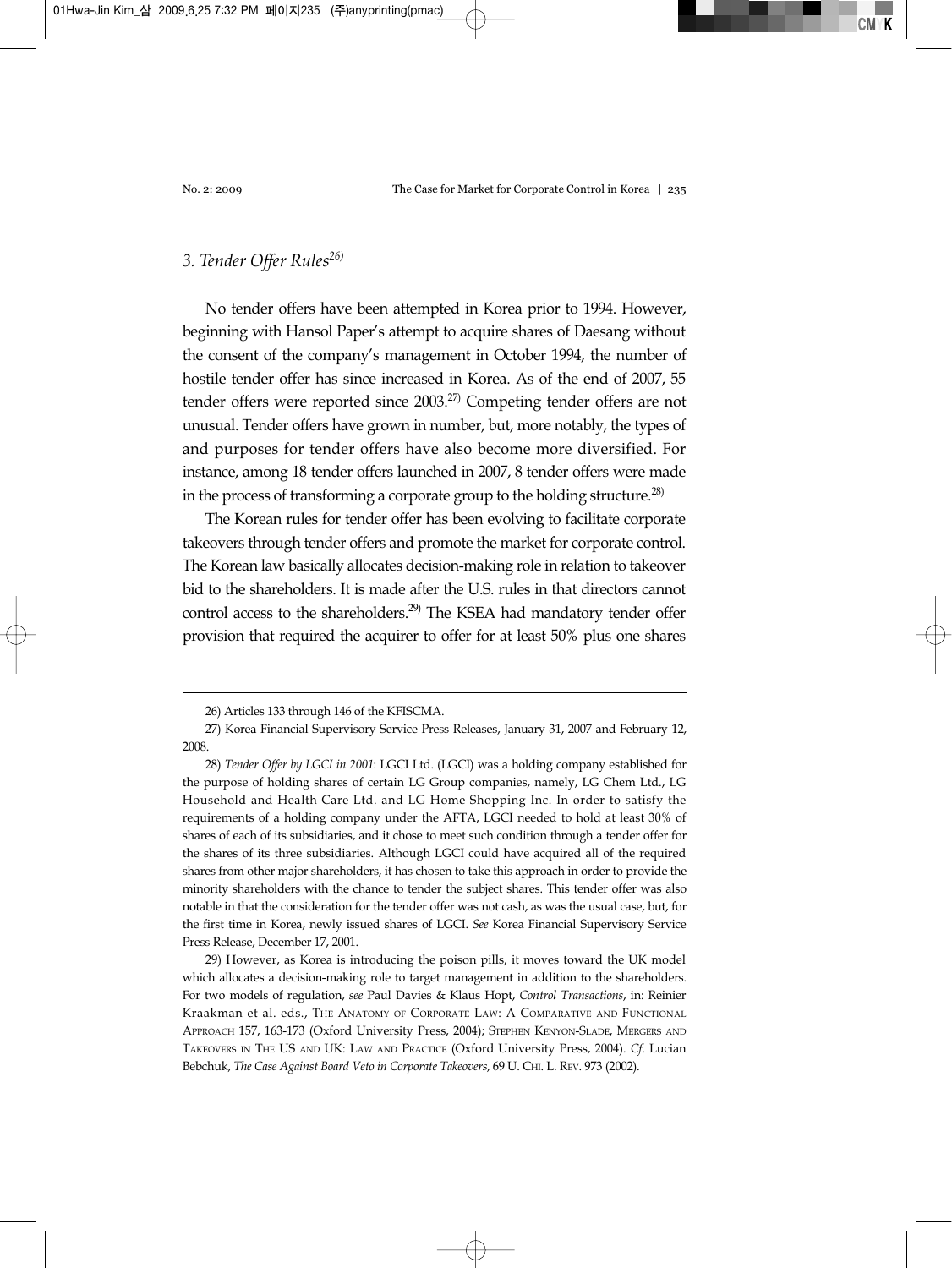when the acquirer crossed  $25\%$  threshold.<sup>30)</sup> The rule, however, has been taken out of the statute during the 1997 financial crisis as it blocked acquisitions of financially distressed firms by foreign investors.

The offeror must give the public notice in at least two regular or economic daily newspapers. The offeror then files the tender offer report with the Korea Financial Supervisory Commission (KFSC), and, on the same day, serves copies of the report on the target company and the Korea Exchange. Starting from the day immediately after the public notice is given, the offeror must place prospectus for public inspection at the KFSC, Korea Exchange, and the main and branch offices of the tender offer agent. Notice to individual shareholders is not required. The tender offer period may be between twenty and sixty days. This period may, however, be extended if there is any competing tender offer until the expiration of competing tender offer's offer period. A shareholder may withdraw its acceptance at any time during the offer period. During the offer period the offeror may not acquire target shares except by way of the tender offer process. In the rare event that the offeror fails to effect tender offer in accordance with his/her disclosure, he/she will be in violation of the disclosure obligation and may also face lawsuits from the other investors for damages.

The offeror must disclose, *inter alia*, his/her identity with that of specially interested persons, the purpose of the tender offer, and the target securities,<sup>31)</sup> including the number of shares to be acquired through the tender offer. The tender offer may be conditional upon acceptance of a minimum number of shares and may state that the offeror will not purchase above a certain maximum number. The offer period, date of purchase, price, the method of payment and other mechanical detail must also be disclosed. Availability of

<sup>30)</sup> For the mandatory bid rule, *see generally* Davies & Hopt, *supra* note 29, at 178-181; Clas Bergstrom et al., *The Optimality of the Mandatory Bid*, 13 J. L., ECON., & ORG. 433 (1997); Scott Mitnick, *Cross-Border Mergers and Acquisitions in Europe: Reforming Barriers to Takeovers*, 2001 COLUM. BUS. L. REV. 683, 707-713.

<sup>31)</sup> There is no Korean requirement for compliance with the tender offer rules of any foreign exchange where the shares are listed or of any foreign jurisdiction in which there are shareholders, although the foreign rules themselves may require compliance. The depository receipts themselves are not one of the instruments that can be subject to a tender offer. However, any holder of the depository receipts can respond to a tender offer after exchanging the receipts for the shares.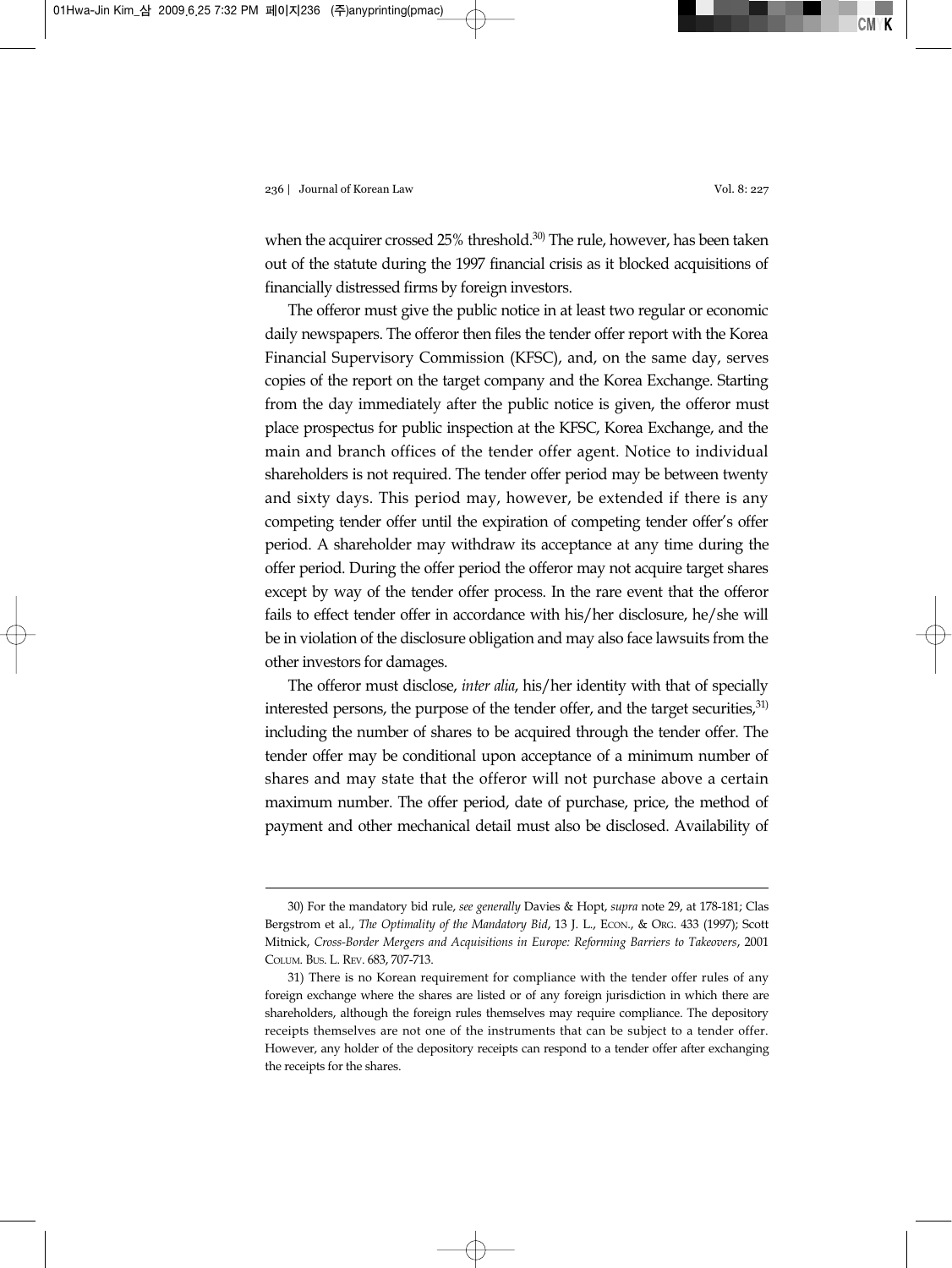the funds to pay the purchase price, including the statement that money or other consideration in excess of the amount required for the purchase has been deposited in a financial institution or otherwise reserved and description of such arrangements, and the source of the consideration must be disclosed. The funds to pay the purchased shares must be available in advance and described in the tender offer report filed with the KFSC. Further, future plans for the target company subsequent to the successful conclusion of the tender offer must be disclosed. Although the tender offer report is not a matter for approval by law, the KFSC may, in practice, direct the offeror to amend or withdraw the report. The target company is not obligated to respond to a tender offer. However, the target company can express its view on the tender offer, accept the tender offer or come up with a counter tender offer.

# *4. Takeover Defensive Tactics32)*

Now that the business environment in Korea is no longer so favorable to the current owners/directors, they are urging new means of takeover defense such as the poison pill and dual-class common shares and at the same time, are keeping themselves busy searching for other legitimate ways to protect their management control. $^{33)}$  Amid the alert state, some yet to be legally proven tactics such as the golden parachute are quite popular for them. The court cases on the takeover defenses are not informative, and the available cases are limited to the most commonly used methods like rights offerings and selling treasury shares to friendly parties. In particular, sale of treasury shares has been the favorite tactic of Korean corporations in their attempt to protect their corporate control.

*Sale of Treasury Shares*: 34) Disposal of treasury shares must, in principle,

34) Jonathan R. Macey & Fred S. McChesney, *A Theoretical Analysis of Corporate Greenmail*, 95

<sup>32)</sup> *See generally* HWA-JIN KIM & OK-RIAL SONG, MERGERS AND ACQUISITIONS (Pakyoungsa, 2007) (in Korean); Hwa-Jin Kim & Ok-Rial Song eds., HOSTILE TAKEOVER AND DEFENSIVE TACTICS (Seoul National University Center for Financial Law, 2007) (Korean).

<sup>33)</sup> For the situation in Europe, *see* Marco Becht, Reciprocity in Takeovers (European Corporate Governance Institute Working Paper, 2003); John C. Coats IV, Ownership, Takeovers and EU Law: How Contestable Should EU Corporations Be? (European Corporate Governance Institute Working Paper, 2003). *See also* Tatiana Nenova, Takeover Laws and Financial Development (Working Paper, 2006) (studying takeover laws of fifty countries).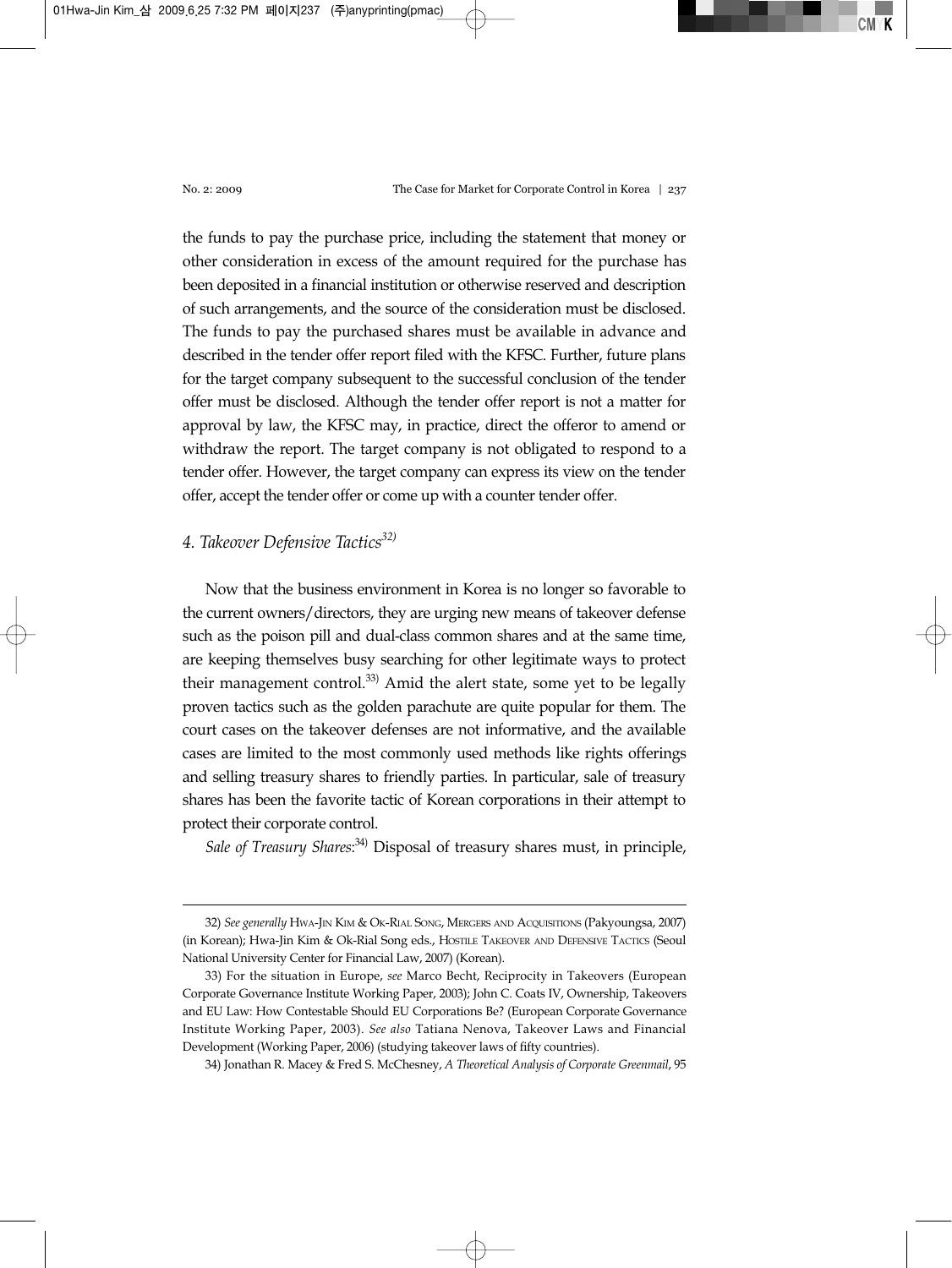comply with the procedure laid out in KIFSCMA. Under the KIFSCMA, listed companies would first have to obtain approval from its board of directors for the disposal of its treasury shares and then file a report on the disposal of treasury shares with the KFSC. In case the company disposes of its shares through the Korea Exchange, the order for the shares must be placed in certain way and the asking price will have to be within certain range. In contrast, if the disposal of the shares takes place off-the-market, there are no restrictions on the asking price and method of the order. Therefore, sale of treasury shares to a friendly party based upon an elaborate contractual arrangement, including the fair price and other terms, might be an effective takeover defensive tactic. Although there was a lower court decision that outlawed the disposition of treasury shares to the controlling shareholder,  $35$ other courts keep validating the disposition of treasury shares to friendly parties.

*Issuance of New Shares*: Under the KCC shareholders of the stock companies have the preemptive rights.<sup>36</sup> However, the KCC provides that the board of directors has the authority to issue new shares to third parties and/or shareholders not in proportion to the current shareholding ratio when necessary to achieve the objective of the company's management, such as introduction of new technology and improvement of capital structures.<sup>37</sup> This also applies to the issuance of convertible bonds (CB) or bonds with warrant (BW) (equity-linked securities). The articles of incorporation for most listed companies in Korea provide that the board has the authority to issue new shares or equity-linked securities to third parties and/or shareholders not in proportion to the current shareholding ratio under certain circumstances. Thus, the issuance of new shares can be an effective tool that the incumbent management can use to fend off hostile bidders. However, there have been several cases where the validity of issuing new shares or equity-linked securities to defend against takeover has been put to test and several court

YALE L. J. 13 (1985); Charles Nathan & Marylin Sobel, *Corporate Stock Repurchases in the Context of Unsolicited Takeover Bids*, 35 BUS. LAW. 1545 (1981); Matthew T. Billett & Hui Frank Xue, The Takeover Deterrent Effect of Open Market Share Repurchases (Working Paper, 2007).

<sup>35)</sup> Seoul Western District Court, Decisions of March 24, 2006 and June 29, 2006, Case Nos. 2006-Kahap-393 and 2005-Gahap-8262, respectively.

<sup>36)</sup> KCC, Article 418, Paragraph 1.

<sup>37)</sup> KCC, Article 418, Paragraph 2.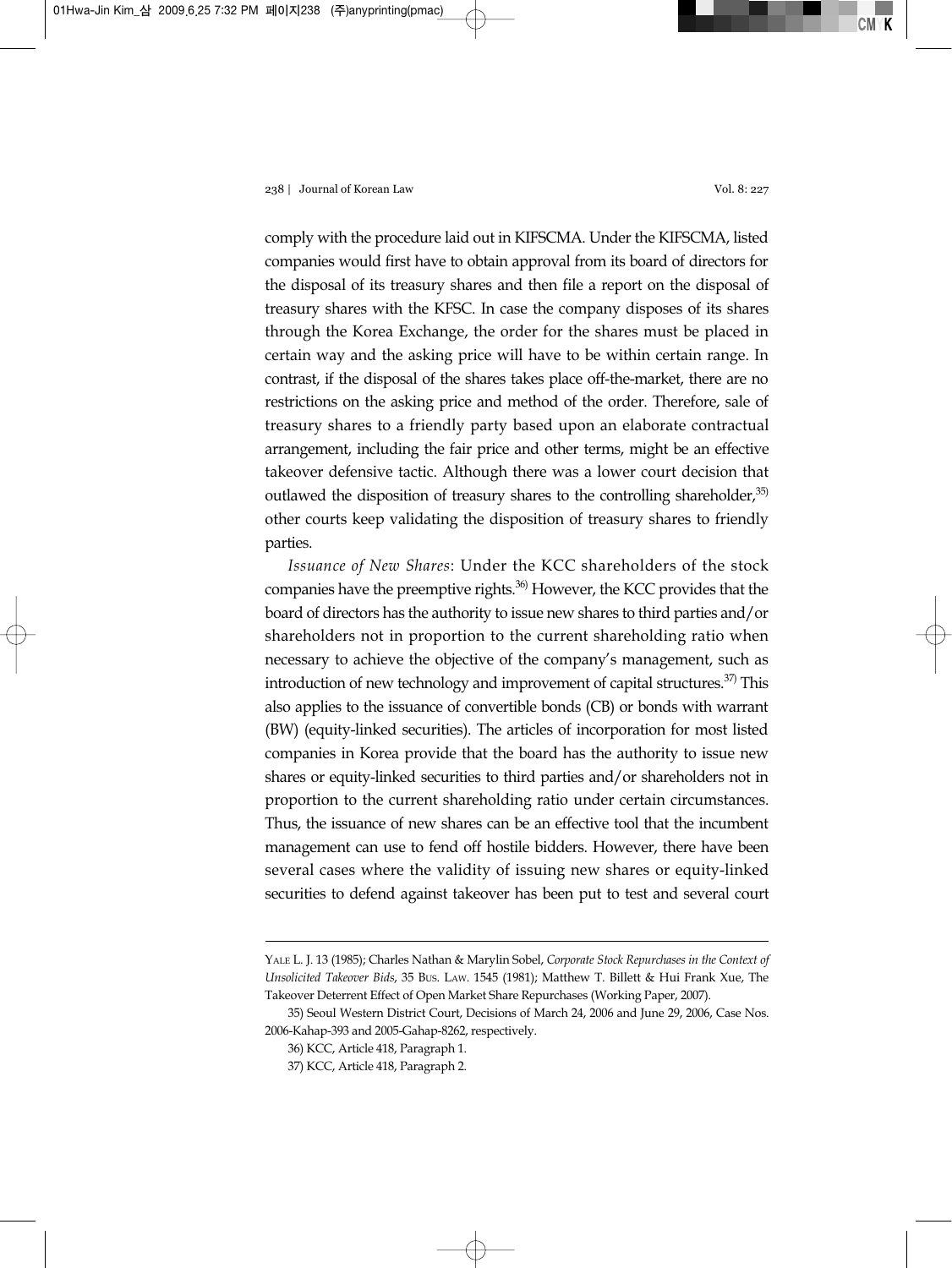cases have held that such issuance is invalid (and is subject to the preliminary injunction).

*Strategic Alliance*: Many Korean companies enter into an agreement with a potential "white knight" to mutually hold the other's shares and come to the aid if there is a hostile takeover attempt. For instance, POSCO and KB Financial Group recently agreed to cross-hold shares in the amount of 300 billion Korean Won.<sup>38)</sup> Quite often, the strategic alliance partner is customer or business partner of the company. There are no laws in Korea that prohibit companies from entering into such alliance agreement where parties mutually agree to hold the other's shares. However, Art. 369 Paragraph 3 of the KCC provides that in case a company owns 10% or more of shares of the other company, the other company cannot exercise the voting rights on the shares of the first company. Further, in mutually acting as a potential white knight to the other, companies sometimes enter into an agreement to exchange nonexecutive (or outside) directors. The KCC now contains regulations on the qualification of non-executive directors. Under these regulations, one ground for disqualifying a candidate from being a non-executive director is if the candidate serves as the current officer/employee or served, in the recent two years, as an officer or employee of the company that has important business relationship or is in competitive or cooperative relationship with the electing company.39)

*Restrictions on Qualification of Directors*: To defend against a hostile takeover certain restrictions on the qualification of directors can be placed in the articles of incorporation. For example, the company's articles of incorporation could provide that to become a director, the candidate must have served at least a certain period as an officer or employee of the company. This may make it difficult for a person who attempts a hostile takeover to nominate his or her own director candidates. In fact, some of the listed companies' articles of incorporation contain such provision. As long as requirement concerning the period of employment is not too advantageous for the current management, such provision in the articles of incorporation would be held valid. However, such arrangement may backfire the board. Recently, KT, the largest

<sup>38)</sup> MAEIL KYUNGJE, December 22, 2008.

<sup>39)</sup> KCC, Article 382, Paragraph 3.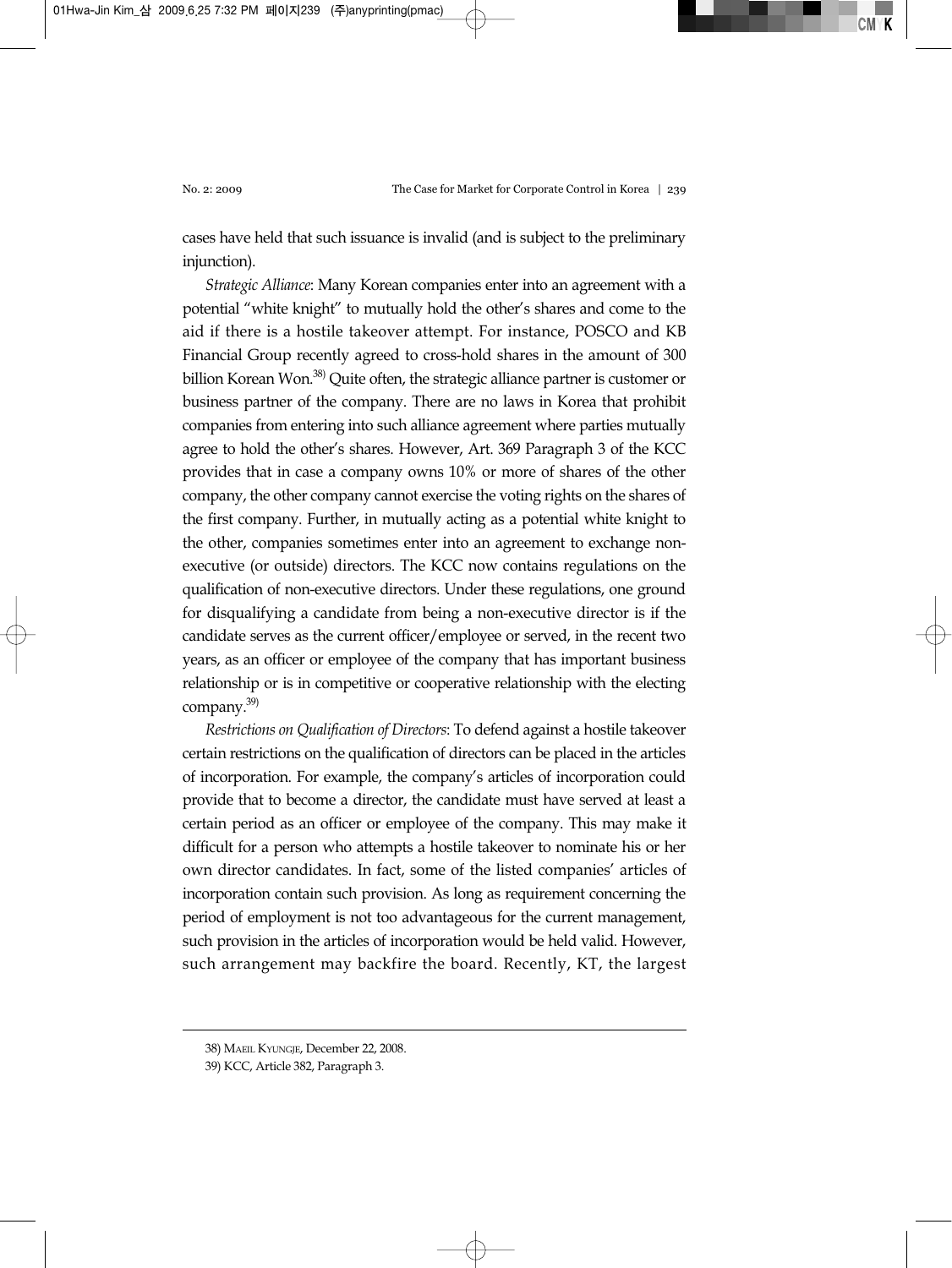telecommunications company of Korea has experienced difficulties in recruiting the new CEO. $40$ 

*Golden Parachute*: The so-called "golden parachute" provides directors or management with lucrative severance payments in case they are ousted by hostile takeover. It is intended to make the company less attractive to potential acquirer by placing a heavy financial burden on the acquirer who seeks to acquire the company. Although there is no reported court case, it is widely believed that the golden parachute is allowed under Korean law if the company's articles of incorporation allows it and/or if the company's internal severance pay regulations allows the granting of golden parachute and the company obtains approval from the shareholders concerning the maximum remuneration of directors at the shareholders' meeting. In fact, some of the companies in Korea currently provide golden parachute to its directors/ management. As of August 2008, 15 listed companies have adopted golden parachute.41) However, there is a substantial risk that directors who approve payment of severance pay, which is considered excessive, may be in breach of their fiduciary duty under the KCC or Korean Criminal Code, depending on the seriousness of their actions. Moreover, it seems that there is negative sentiment on the part of shareholders and general public in Korea regarding the granting of golden parachutes.

*Staggered Board*: When the term of a director under the company's articles of incorporation is three years, a way to avert hostile bidders from acquiring control of the board is by adopting so-called "staggered" board in the articles of incorporation so that each year, for example, the term of only 1/3 of the board members expires. This way, it would take at least two additional years for the hostile bidders to acquire a complete control over the board. It is understood that this device is, in the United States, one of the most popular<sup>42)</sup> and powerful anti-takeover arrangements when combined with the poison pill.43) However, in Korea, it is not clear how strongly the directors can resist

<sup>40)</sup> MAEIL KYUNGJE, November 25, 2008.

<sup>41)</sup> HANKUK KYONGJE, September 2, 2008.

<sup>42)</sup> John C. Coates, *Explaining Variations in Takeover Defences: Blame the Lawyers*, 89 CAL. L. REV. 1301, 1353 (2001).

<sup>43)</sup> Lucian Bebchuk, John Coats IV & Guhan Subramanian, *The Powerful Antitakeover Force of Staggered Boards: Theory, Evidence, and Policy*, 54 STAN. L. REV. 887 (2002); Michael D. Frakes, *Classified Boards and Firm Value*, 32 DEL. J. CORP. L. 113 (2007).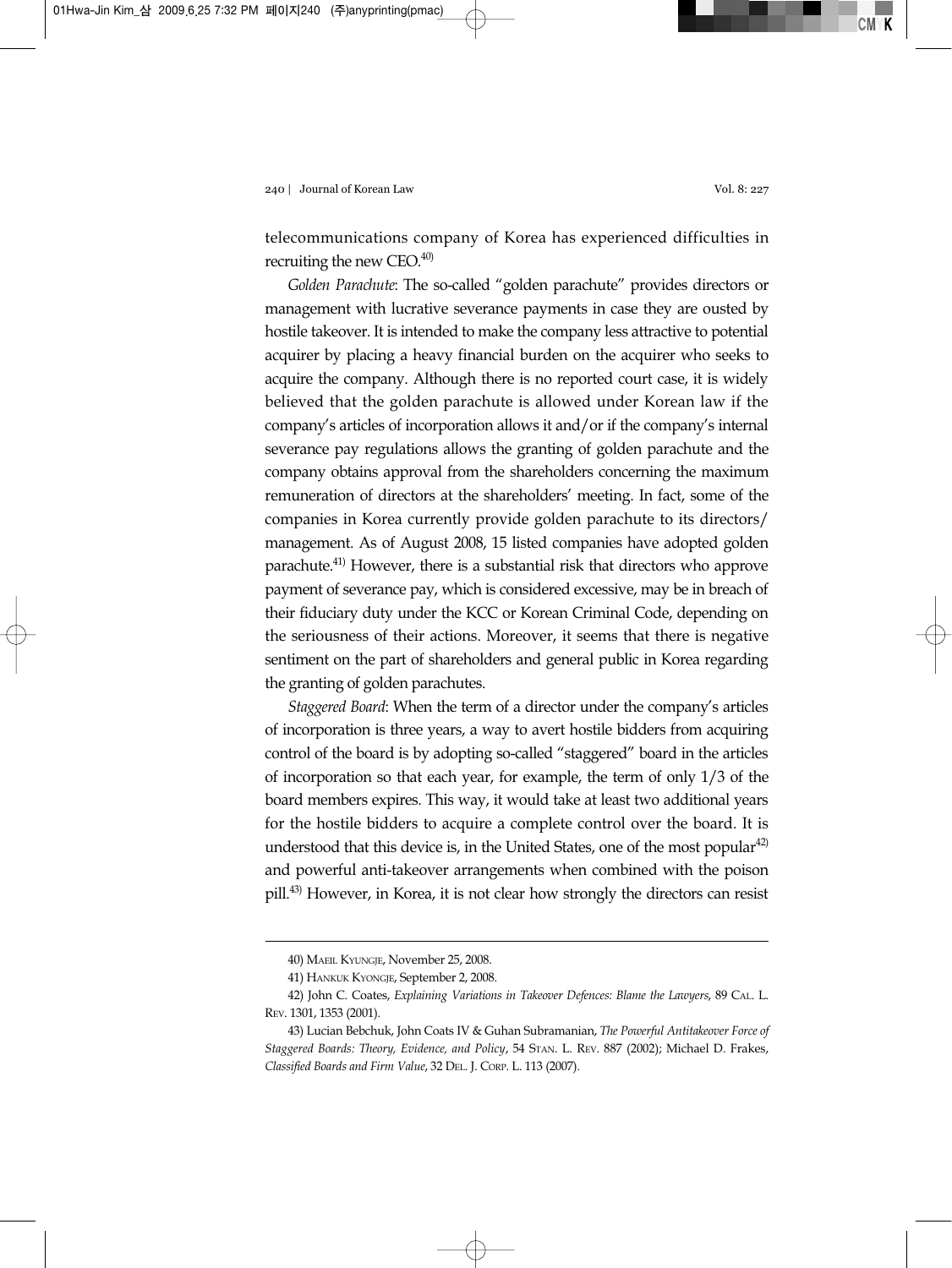the successful bidder and this approach would not be effective if the hostile bidders can obtain sufficient votes to pass a special resolution and terminate all of the directors. The KCC, different from the Delaware General Corporation Law, does not confer any legal effect to the articles of incorporation that formally adopts the staggered board. Therefore, the directors can be discharged without cause, $44$ ) and their seats will be filled by the shareholders, not the remaining directors. $45$ ) Also, as the KCC currently does not allow the companies to adopt the poison pills, the effectiveness of the staggered board is questionable, if at all. As of August 2008, 20 listed companies have adopted staggered board.<sup>46)</sup>

*Supermajority Voting*: Another defensive tactic would be to provide for a stronger requirement in the company's articles of incorporation than the special resolution for certain events such as merger or business transfer that the acquirer may try to effect after the acquisition. $47$  However, there is a view

45) For Anheuser-Busch's staggering defense in 2008, *see InBev Seeks to Oust Anheuser-Busch Board*, INTERNATIONAL HERALD TRIBUNE, July 7, 2008.

<sup>44)</sup> KCC Article 385 (Dismissal): (1) A director may be dismissed from office at any time by a resolution at a general shareholders' meeting in accordance with Article 434: Provided, that in case where the term of office of a director was fixed and he is dismissed without cause before the expiration of such term, he may claim for damages caused thereby. (2) If the dismissal of a director is rejected at a general shareholders' meeting notwithstanding the existence of dishonest acts or any grave fact in violation of the relevant acts, subordinate statutes or the articles of incorporation in connection with his duties, any shareholder who holds no less than 3/100 of the total outstanding shares may demand the court to dismiss the director, within one month from the date on which the above resolution of the general meeting was made.

<sup>46)</sup> HANKUK KYONGJE, September 2, 2008.

<sup>47)</sup> The board of directors of a Korean corporation has broad power and wide discretion to manage all matters which are reasonably necessary to achieve the purposes of a corporation. Generally all the affairs and business of a corporation are considered and determined by the board of directors except for the matters required to be resolved at shareholders meetings under the KCC or by the articles of incorporation of the corporation. The following matters are basically within the authorities of the board, but may be reallocated to the shareholders' meeting if the articles of incorporation so provide: (i) appointment of a representative director (Article 389(1)); (ii) issuance of new shares (Article 416); (iii) conversion of reserves into capital (Article 461(1)); (iv) issuance of convertible bonds (Article 513(2)); and (v) issuance of bonds with warrants (Article 516-2(2)). The Commercial Code also lists matters which require resolution at a shareholder meeting, i.e., matters which cannot be removed from shareholder authority even via the articles of incorporation. Certain important matters of a corporation can be adopted only by the affirmative vote of shareholders holding at least two-thirds (2/3) of the shares represented in person or by proxy at a general meeting of shareholders which represents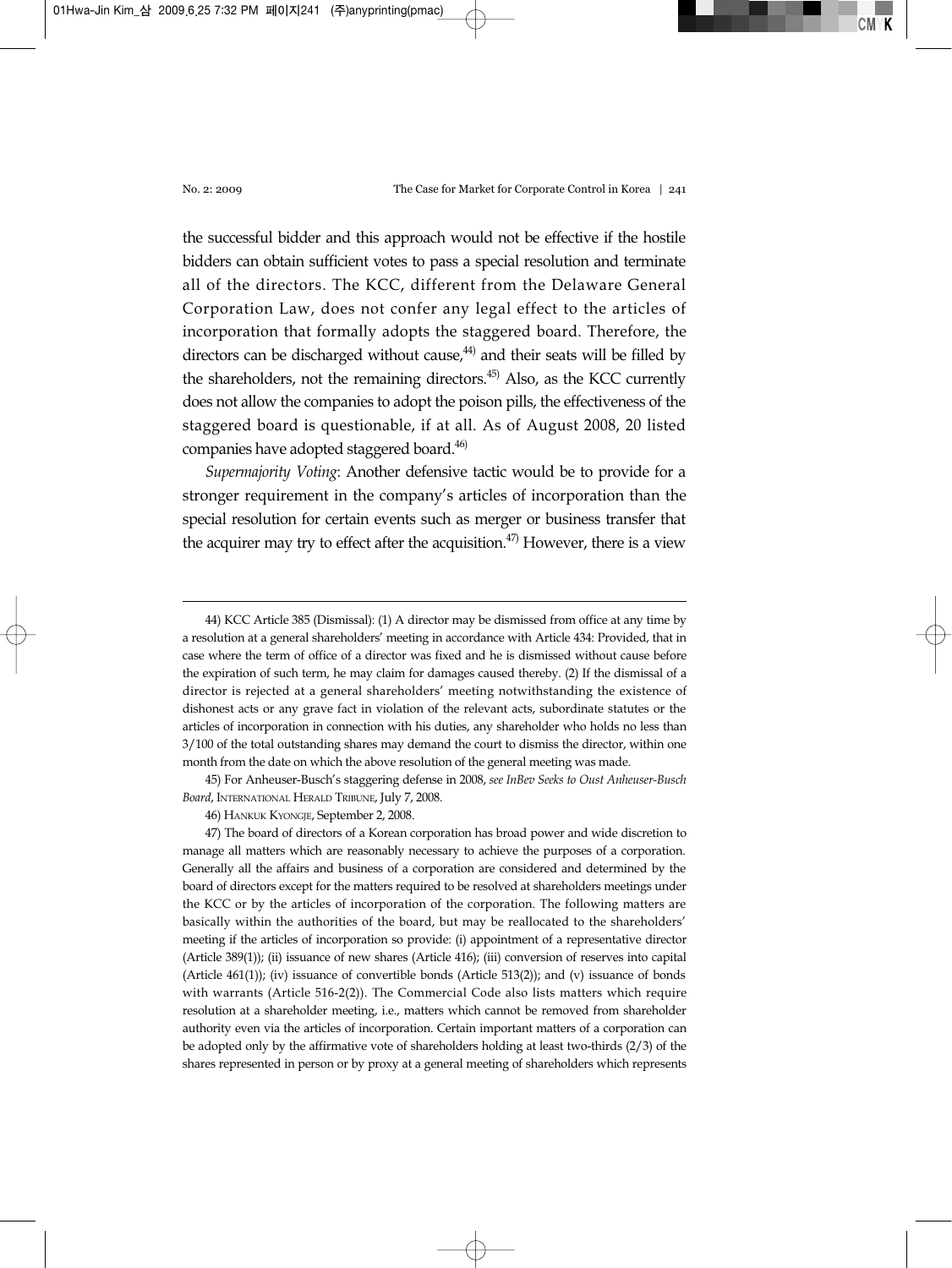that articles of incorporation that provides for stricter requirement than special resolution under the KCC is void. There was a lower court decision that outlawed the supermajority requirement for removal of directors without cause.48) Thus, if the company provides for stronger requirement than the special resolution in relation to a hostile takeover in its articles of incorporation, it is possible that such requirement will be held void. Notwithstanding such a view, there are some listed companies in Korea that provide for stricter requirement than the special resolution in their articles of incorporation. As of August 2008, 38 listed companies have adopted supermajority voting. $49$  It should also be noted that even if setting forth such stricter requirement in the articles of incorporation is held to be valid, this would result, in effect, in minority shareholders having a veto right, which could place a burden on the management.

48) Seoul Central District Court, Decision of June 2, 2008, Case No. 2008-Gahap-1167.

the affirmative vote of the holders of at least one-third (1/3) of the total issued and outstanding shares. Article 434. This is called a "special resolution." This special voting requirement cannot be softened even by the articles of incorporation. It is required, *inter alia*, for (i) amendment of the articles of incorporation (Article 434); (ii) issuance of shares at a price less than par value after two (2) years of incorporation (Article 417); (iii) transfer of the entire business of the corporation or an important part thereof (Article 374(1)); (iv) take-over of the entire business of another company (Article 374 (3)), or take-over of a part of another company's business which will have important effect on the corporation's business (Article 374(4)); (v) issuance of convertible debentures to persons other than shareholders, and determination of the terms of conversion, etc. unless such matters are provided for in the articles of incorporation (Article 513(3)); (vi) removal, with or without cause, of a director or a statutory auditor from office prior to expiration of his term of office (Articles 385(l) and 415); (vii) a merger with another company (Article 522(3)), division or merger through division (Article 530-3(2)); (viii) reduction of stated capital (Article 438(1)); and (ix) dissolution of the corporation (Article 518). All other matters, including the election of directors (Article 382(1)) can be resolved by a simple majority vote of the shareholders present or represented at a general meeting of shareholders which represents the affirmative vote of the holders of at least one-fourth (1/4) of the total issued and outstanding shares.

<sup>49)</sup> HANKUK KYONGJE, September 2, 2008.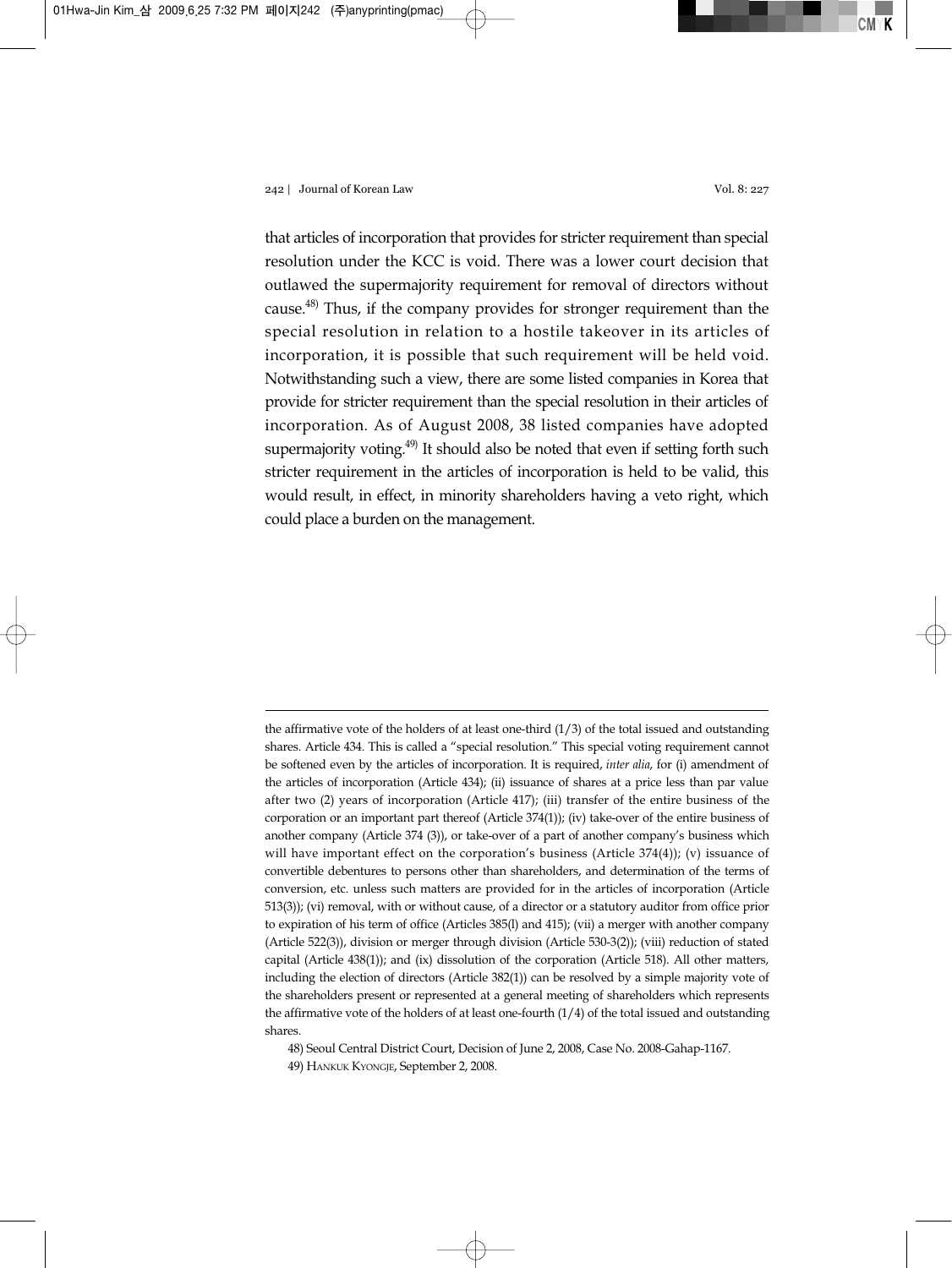# **III. SK**50)

# *1. Background*

The SK case uniquely provides empirical data and resources to show that first its problem-ridden corporate governance triggered a hostile takeover attempt, and then the takeover threat brought about major improvement in its corporate governance. Furthermore, it raised fierce political and economic controversies because (1) the hostile takeover threat came from a foreign investment fund, (2) energy was the core business of SK Group, and (3) SK Group's most important member company was the key telecommunication provider, SK Telecom, which was the 450<sup>th</sup> largest company based on its total market capitalization as of March 31, 2005.<sup>51)</sup>

The development of "SK Saga" arose during the period of the 1997 Asian financial crisis. SK Securities incurred a huge loss from the financial derivatives deals with JP Morgan prior to 1997, and it led to lawsuits both in Korea and the U.S. In an effort to bring reconciliation between the two parties, SK Global involved its overseas subsidiary, but PSPD deemed it illegal and

<sup>50)</sup> HWA-JIN KIM, THE LAW AND PRACTICE OF THE BOARD OF DIRECTORS 42-45 (2nd ed., Pakyoungsa, 2007) (in Korean).

<sup>51)</sup> At the center of SK Group is SK Corporation which is controlled by SKC&C, which in turn is controlled by the current Chairman and CEO Chey Tae-won, the eldest son of the late head of SK Group Chey Jong-Hyun. Under the control of SK Corporation lies a number of affiliate companies including SK Telecom, SKC, SK Networks (former SK Global), and SK Shipping. The beginning of SK Group traces back to half a century ago, when Chey Jong-Hyun's brother Chey Jong-kun founded Sun Kyoung Textiles, the mother company of SK Networks, in 1953. About a decade later came the birth of Sun Kyoung Synthetic Fiber in 1967, and it later became SKC. Following the death of Chey Jong-kun in 1973, Chey Jong-Hyun succeeded his brother in 1978 and spurred the dramatic growth of SK Group in the 1980's and 1990's. Before his death in 1998, he entered into the mobile telecommunication industry and acquired the oil refining business, Yukong, both of which are remembered as his greatest achievements. Since the death of Chey Jong-Hyun, SK Group was led by the group Chairman Chey Tae-won and SK Telecom CEO Son Kil-seung, who is known as the most successful professional manager in Korean business history, until 2003. While taking the office of CEO at SK Telecom, Son Kil-seung also served as the president of the Federation of Korean Industries (FKI). But in the wake of the following event, Son Kil-seung claimed to be responsible and resigned from both SK Telecom and FKI at the same time. *See* http://eng.skcorp.com.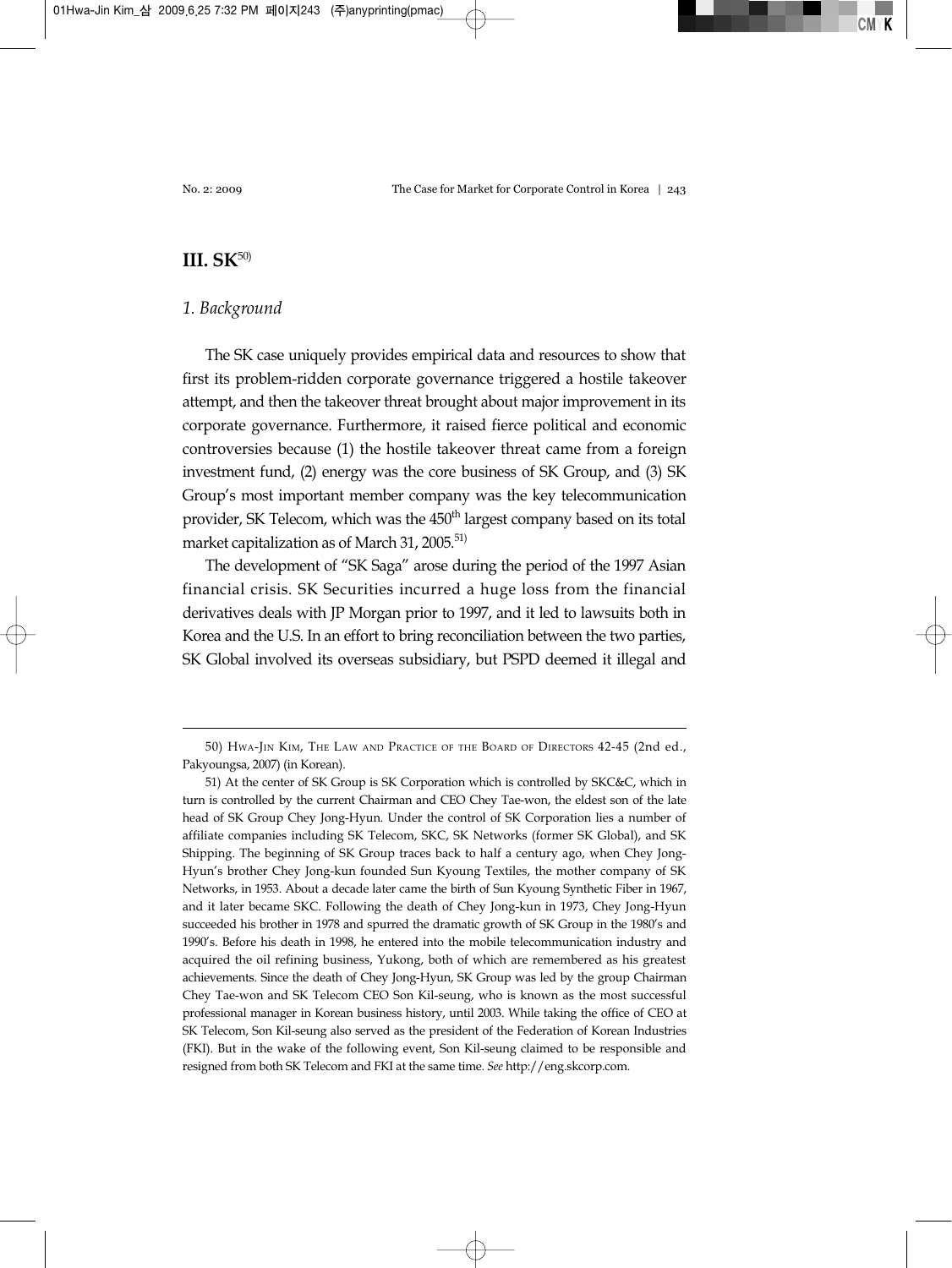filed a complaint against the SK management with the Public Prosecutor's Office. Furthermore, fearing the loss of his corporate control due to the reinstatement of the legal limitation on total investment, $52$ ) Chey Tae-won exchanged his Walker Hill stocks with SK Corporation's and unexpectedly fell subject to the judicial restraint. To make matters worse, SK Global was found to have committed a large scale accounting fraud, and the stock prices of all the SK Group companies plummeted. When SK Corporation's stock price fell to 6,100 Korean won, Sovereign Asset Management suddenly emerged as the largest shareholder.<sup>53)</sup>

When Sovereign came into play, the public viewed it as a mysterious entity and scorned it as an ill-intended speculator. But Sovereign claimed to be a serious corporate governance fund. It is believed that Sovereign's actions taken in Korea not only were unpredictable and lacking consistency, but the Fund also seemed to be without any fundamental strategies. Sovereign persistently assailed SK Group's flaws in its corporate governance and eventually demanded the removal of Chey Tae-won, doubting his leadership qualifications as the head of SK Group. Sovereign further attempted to gain control of the board of SK Corporation by nominating outside director candidates. Notwithstanding the suspicion that Sovereign intended to take over SK Corporation, Sovereign kept its public announcement on the issue of corporate governance alone and expressed no plan to engage in the management and business. But the press cast doubt on Sovereign's true intentions.

<sup>52)</sup> The so-called limitation on total investment amount was one of the means employed by the AFTA to curb undue concentration of economic power in a few hands; the other such means being (chiefly) the prohibition of cross (or reciprocal) equity investment, the prohibition of debt guarantees for an affiliate, and the limitation on voting rights of financial and insurance companies. While these latter prohibitions and limitation applied to companies belonging to any business group with at least two trillion Korean won in assets, the threshold for applying the limitation on total investment amount was five trillion Korean won in assets. A company then, belonging to a business group with at least five trillion Korean won and thus subject to the limitation on total investment amount, may not acquire or hold stock of other domestic companies in excess of 25% of its net asset amount. *See generally* Youngjin Jung & Seung Wha Chang, *Korea's Competition Law and Policies in Perspective*, 26 NW. J. INT'L L. & BUS. 687 (2006). The limitation on total investment amount has been abolished in March 2009. *See* Money Today, March 3, 2009 (brief historical account).

<sup>53)</sup> *See* Ok-Rial Song, *Legal Issues of the SK Case*, 3 BUSINESS FINANCE LAW 23 (2004) (Korean).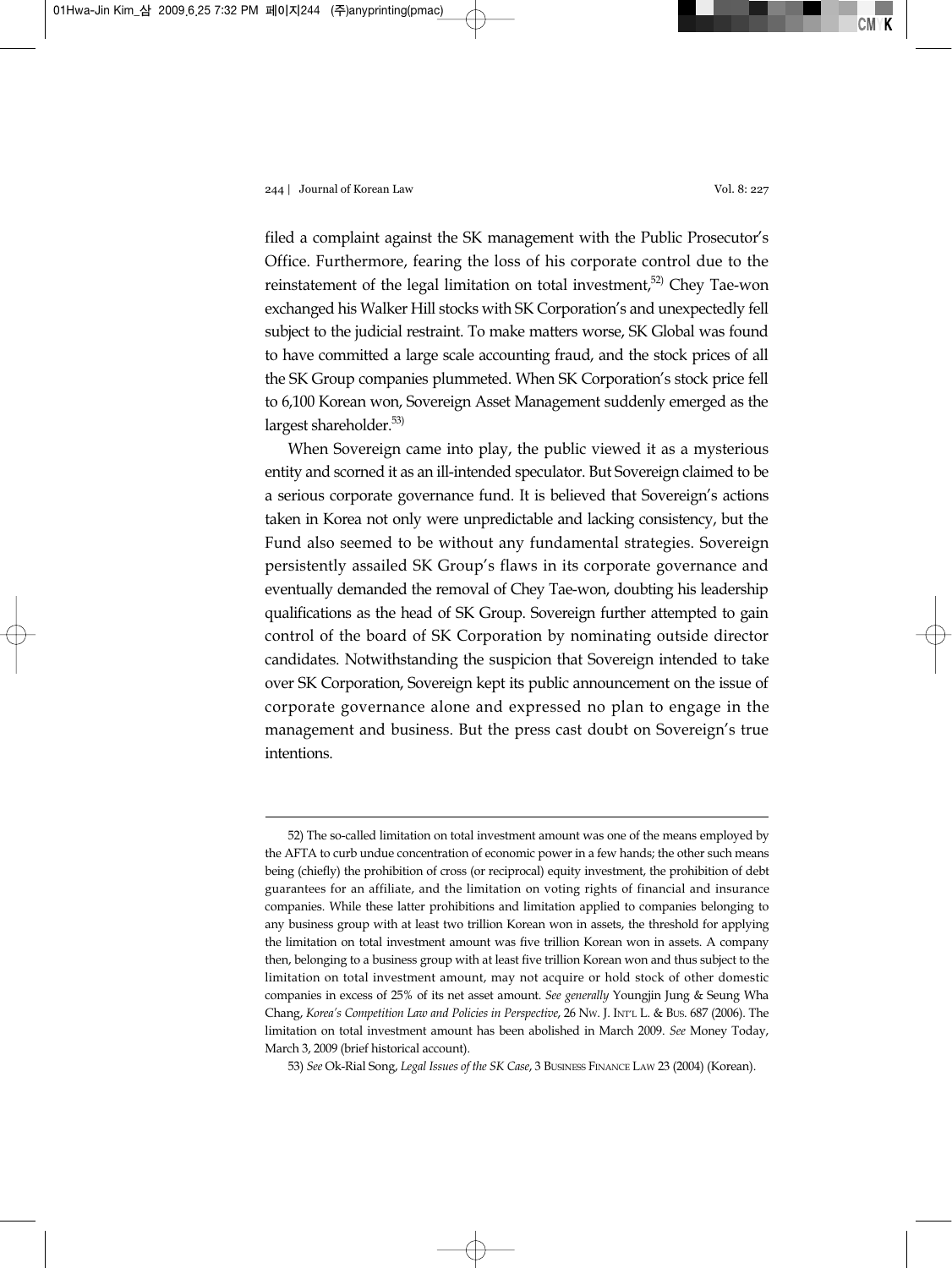### *2. Struggle*

Sovereign vied for the control of SK at two annual shareholder meetings. At the March 2004 meeting, it tried to remove the opt-out clause on cumulative voting from the articles of incorporation of the company and elect outside directors of their choice, but both attempts failed. With strong support from National Pension Service and minority shareholders, the 51.5% to 39.5% vote was in favor of the company.<sup>54)</sup>

Prior to the March 2004 shareholder meeting, SK tried to increase the share of its allies by disposing of its treasury shares to friendly parties. It decided to sell 13,208,860 treasury shares (accounting for approximately 10.41 percent of the issued and outstanding shares) to certain financial institutions friendly to the existing management. Sovereign sought a preliminary injunction of the directors' decision. It claimed that the board's decision to sell its treasury shares to friendly parties would cause the dilution of Sovereign's voting rights and, therefore, it was being prevented from fairly exercising its voting rights in the 2004 general meeting of shareholders. The Seoul District Court, however, refused to grant the preliminary injunction in its decision of December 23, 2003.<sup>55)</sup> The court opined that the disposal of any treasury shares should not be prevented even in the midst of a dispute for control of the company; provided, however, that the shares have not originally been acquired to perpetuate the existing management and the controlling shareholder(s). The decision to sell the treasury shares in the court's view was justified as business judgment. The March 2004 shareholder meeting was prevailed by the management.

Around October 2004, Sovereign demanded that SK hold an extraordinary general meeting of the shareholders to amend SK's charter to disqualify anyone with a criminal conviction from being a director of the company, and to elect certain persons designated by Sovereign as outside directors of SK. SK refused Sovereign's request to hold the meeting, stating that the proposal to amend the SK's charter was, in substance, identical to the proposal that was

<sup>54)</sup> HANKUK KYONGJE, March 13, 2004, at 13.

<sup>55)</sup> Seoul Central District Court, Decision of December 23, 2003, Case No. 2003-Kahap-4154.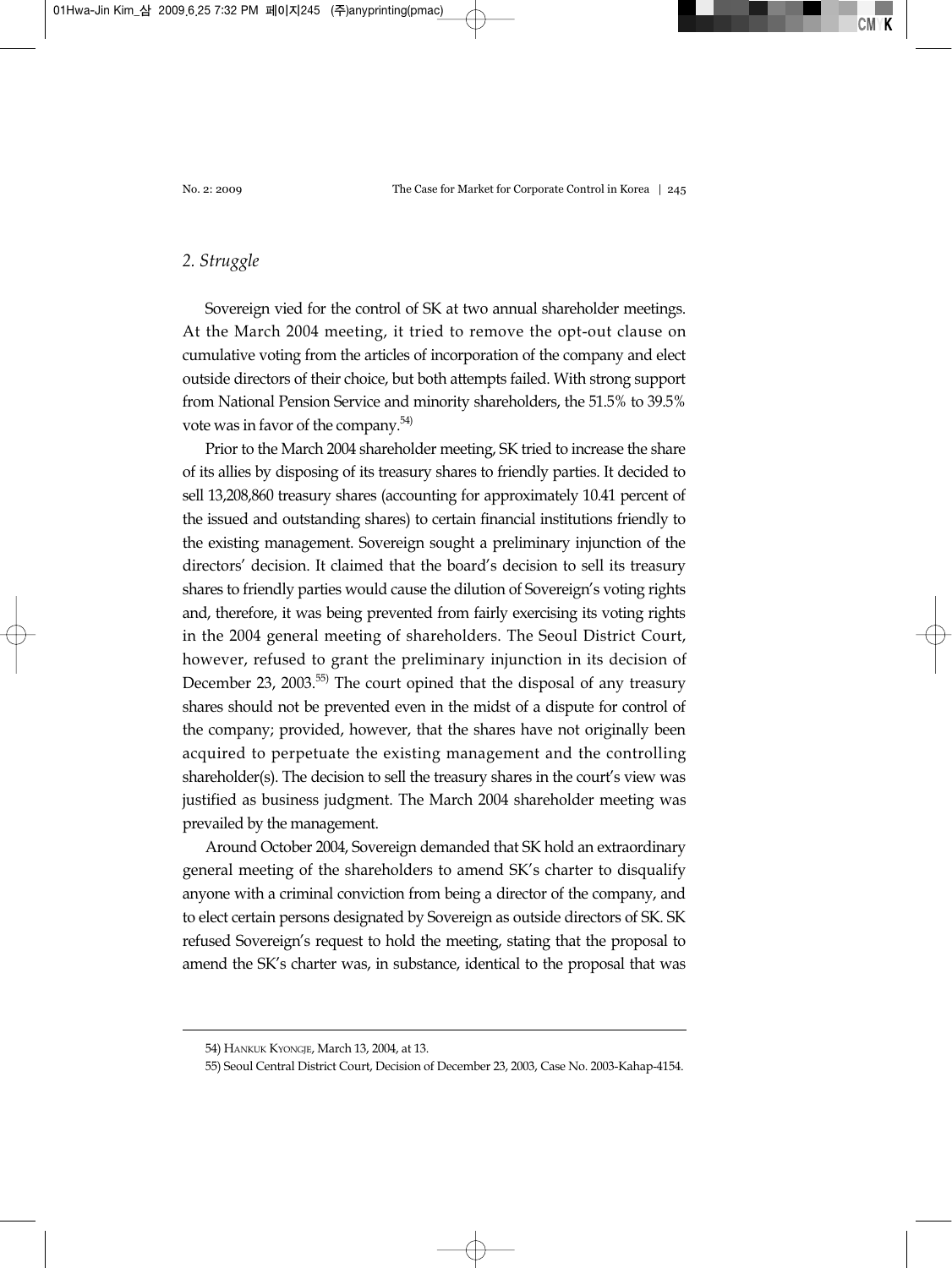rejected in 2004 annual meeting, and that since the 2005 annual meeting was at close hand, there was no reason to urgently hold an extraordinary meeting to elect outside directors. In response, Sovereign filed a petition with the court seeking court's permission to hold an extraordinary meeting. The court rejected Sovereign's petition.<sup>56)</sup> Sovereign then made a shareholder proposal to include amendment of SK's charter and election of outside directors in the agenda of 2005 annual meeting, SK and Sovereign carried out a proxy contest in relation to the issue.<sup>57)</sup> The March 2005 shareholder meeting began in a highly tense setting; while Sovereign had demanded Chey Tae-won's removal from the board, the meeting agenda included renewal of Chey's term as director. But again, the result of the shareholder voting by a wide margin allowed the company to defend its corporate control and reelected Chey Taewon to the board. The Seoul High Court convicted Chey Tae-won in June 2005 but he was saved from imprisonment and granted to stay on probation.

Sovereign, in July 2005, disposed of its entire stakes in SK and gained about 1 trillion Korean won in profit, which can seem as an outstanding performance by a corporate governance fund. The Fund thereafter invested in LG Group putting the market on alert again, but sold its stocks after six months and left the Korean market altogether.<sup>58)</sup> Sovereign's ambiguous moves in the process of ownership disclosure and reporting of foreign investment created confusion in the market and resulted in major changes in the 5% Rule. The change required a description of investment objective in great detail to be made public. $59$ ) Also, in order to prevent an investor from

<sup>56)</sup> Seoul Central District Court Decision, December 15, 2004, Case No. 2004-Bihap-347. However, the court viewed Sovereign's petition not abusive.

<sup>57)</sup> Sovereign had a tough fight. SK demanded that Sovereign provide certificates of registered seal impression of the shareholders who issued proxy to Sovereign. Surprisingly, Sovereign complied with the company's demand. Therefore, the issue of the means and standards for confirming the veracity of a proxy did not arise at the shareholders meeting of SK.

<sup>58)</sup> *See* MAEIL KYUNGJE, August 24, 2005, at A1.

<sup>59)</sup> The KFISCMA explicitly makes it obligatory to file a report of the "Purpose of Ownership" (that is, the purpose of influencing the management control of the issuer) in addition to the "Status of Shareholding." KFISCMA, Article 147, Paragraph 1. The KIFSCMA also states that persons who have reported the purpose of their ownership as "for the purpose of influencing the management control of the issuer" will be, from the time of the filing of the report until the expiration of the fifth day, prohibited from acquiring additional equity securities of the issuer or exercising the voting rights on the shares that the persons own (as filed in the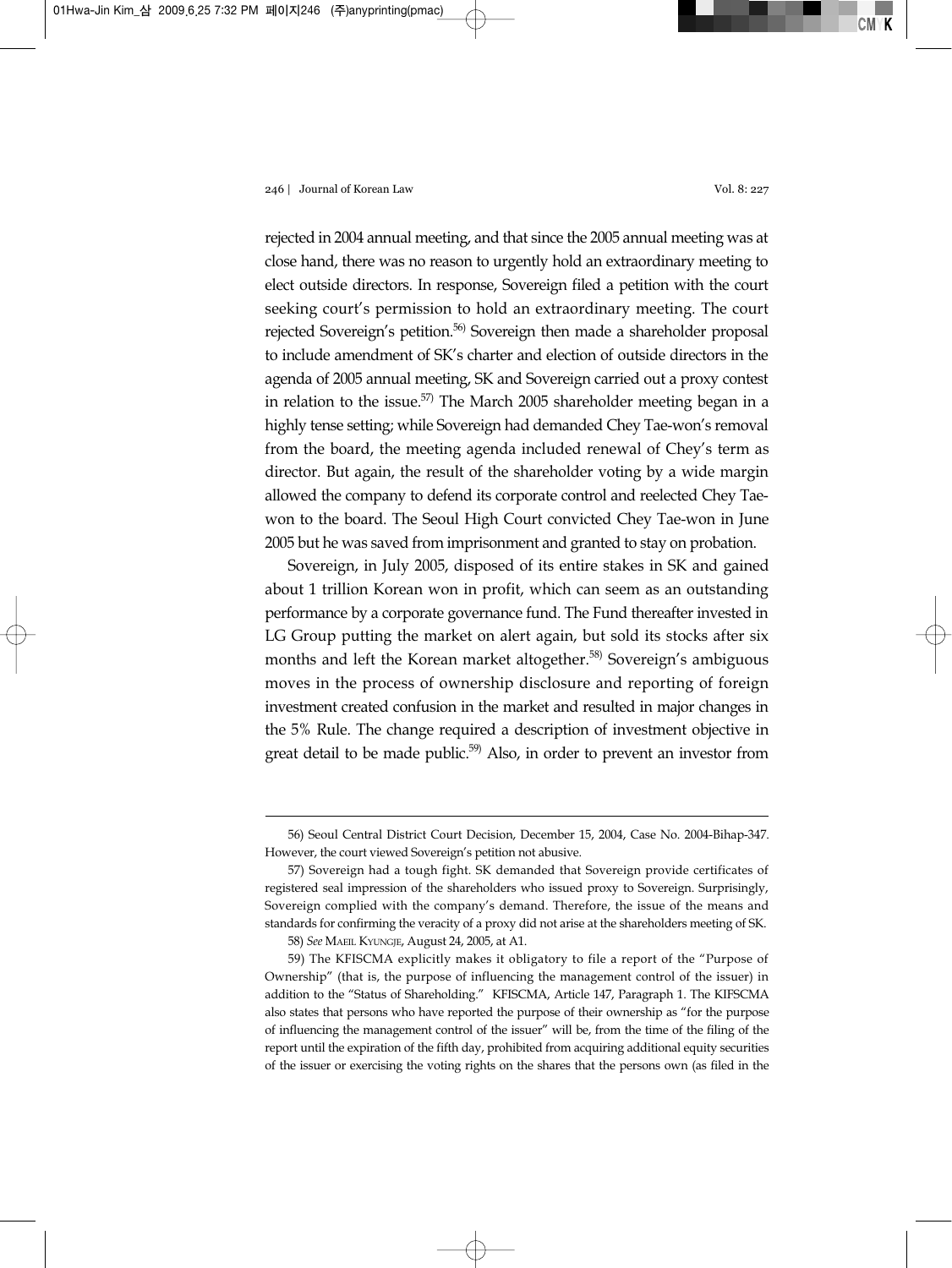acquiring a controlling stake in a Korean corporation for a very short period of time without due disclosure of his/her intention, the regulatory authorities have introduced a system similar to the cooling-off period system adopted in the United States. Under the new system, in case an investor whose investment purpose is portfolio investment comes to acquire 20% or more shares in a listed corporation, such investor would be prohibited from acquiring additional shares in the company or exercising voting rights during a certain cooling-off period, while for an investor with the purpose of participating in management, the threshold for triggering the cooling-off period would be 5%. In addition, under the new system, the cooling-off period would be also applicable to an investor who changes his/her investment purpose from portfolio investment to participation in management.

### *3. Evaluation*

Sovereign's withdrawal from the Korean market evoked wild speculation but Professor Sang Yong Park of Yonsei University rendered an evaluation of Sovereign's strategies from an academic perspective. $60$  According to Park, unlike undervaluation due to the 'Korea discount' which results from a multitude of factors, undervaluation that is triggered by a discount of subsidiary shares due to matters relating to poor corporate governance creates

report). KFISCMA, Article 150, Paragraph 2. Any one of the following acts falls under the definition of "an act to influence the management control": (1) the appointment or removal or suspension of office of a director or auditor, (2) amendment of the articles of incorporation in relation to the company's corporate bodies such as the director and board of directors, (3) change in the company's capitalization, (4) influence regarding the dividends policies, (5) merger (including short-form merger and small-scale merger) or division of the company, (6) stock swap or transfer of stock, (7) acquisition or transfer of all or a material part of the business, (8) the disposition or transfer of all or a material part of the assets, (9) lease of all or material part of the business, delegation of management, or entering into or amending or terminating a contract whereby the company will be sharing all the profit and loss of the business with another company, or entering into other contracts of a similar nature, (10) exercising *de facto* influence on the company or its officers or minority shareholders' rights or delegating such influence for the purpose of dissolving the company. Presidential Decree to the KFISCMA, Article 154, Paragraph 1.

<sup>60)</sup> Sang Yong Park, *The Political Economy of Corporate Governance: Hostile Takeover and Labor's Participation in Management*, 34-2 KOREAN MANAGEMENT REVIEW 569 (2005) (Korean).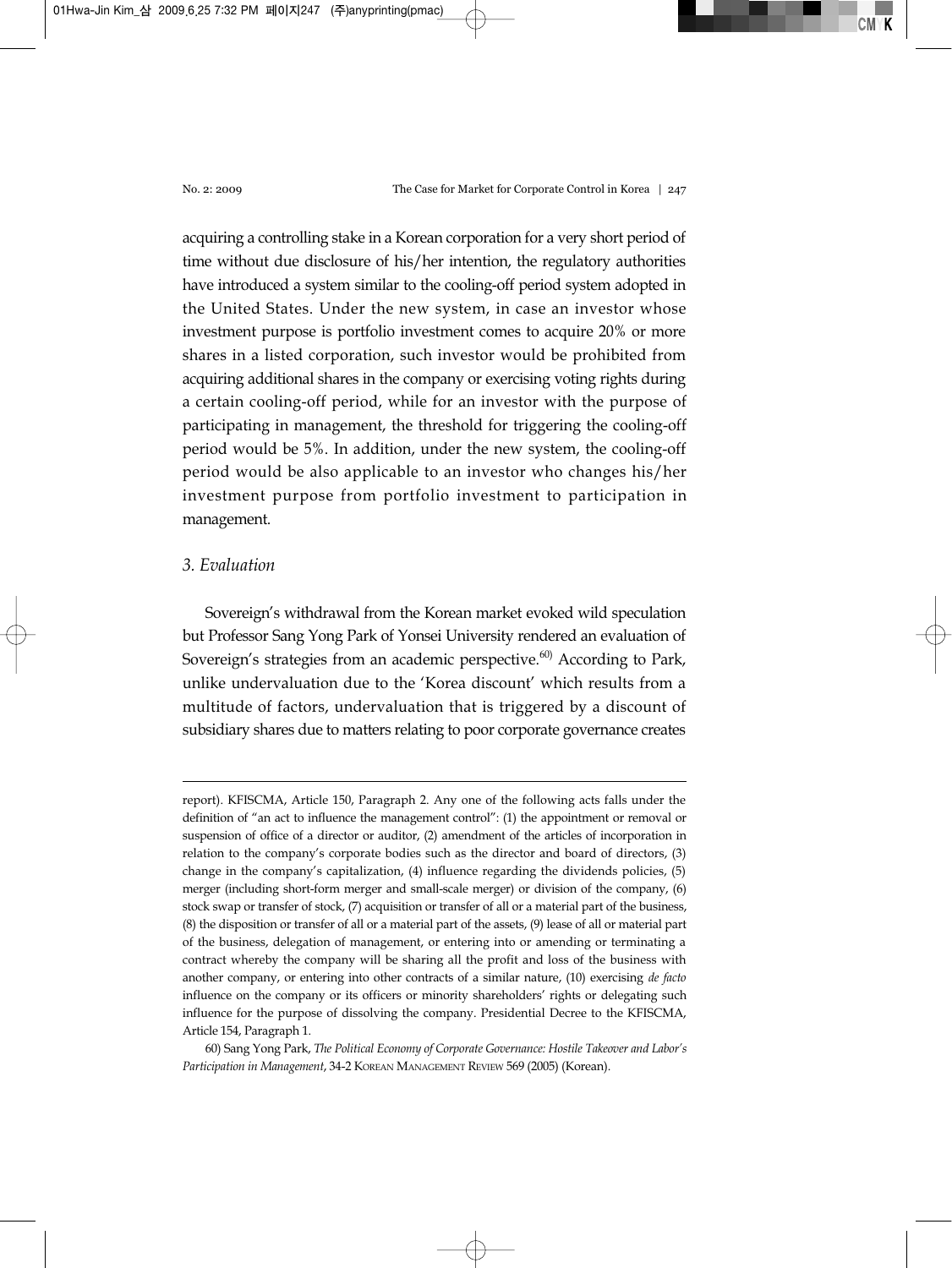unique opportunities for arbitrage, and the SK case exemplifies the latter. The aggregate value of SK Corporation's listed stock fell under 40% of the equity (20.85%) value of SK Telecom owned by SK Corporation at the time when Sovereign's hostile takeover attempt was in the initial stage. During the period subject to the analysis, while the rate of increase of share price of other oil refining corporations did not even reach the rate of increase at composite stock price index, SK's rate far exceeded it. Such phenomenon cannot be explained by anything other than hostile takeover threats.

While under the threat of Sovereign's hostile takeover, SK Group assiduously worked on improving its corporate governance. It should be noted that there are several apparent reasons for such effort. First, it was not a surprise that they saw the need to fix their corporate governance, since it triggered their public criticism and disgrace. Second, Chey Tae-won was imprisoned and was going through trials. SK needed to make public that they were striving to improve its corporate governance system in order to render the situation favorable to the convicted chairman. Lastly, Sovereign assailed the corporate governance of SK, which was lagging behind global standards.

SK Corporation's effort to restructure its board by appointing a majority of outside directors was not a nominal political move. SK Group even went as far as to reform the boards of its private member companies into outsidedirector dominated boards, which was not required by law. Regardless of the motive for such drastic change, the result was building a well functioning board and earning a name as the pacesetter for high standard corporate boards in the Korean market. Professor Hasung Jang's widely quoted comment well summarizes the overall impact: "Sovereign achieved in one year what the Korean government could not in many years." SK Group also tried to transform itself as a loosely integrated entity within which the member companies share its brand. When the current market is infested with problems caused by the complicated relationships amongst member companies of large conglomerates, SK's move was praised as a prudent strategy. Finally, in April 2007, SK Group has ended up announcing its plan to transform itself to a holding company structure. The market applauded the move.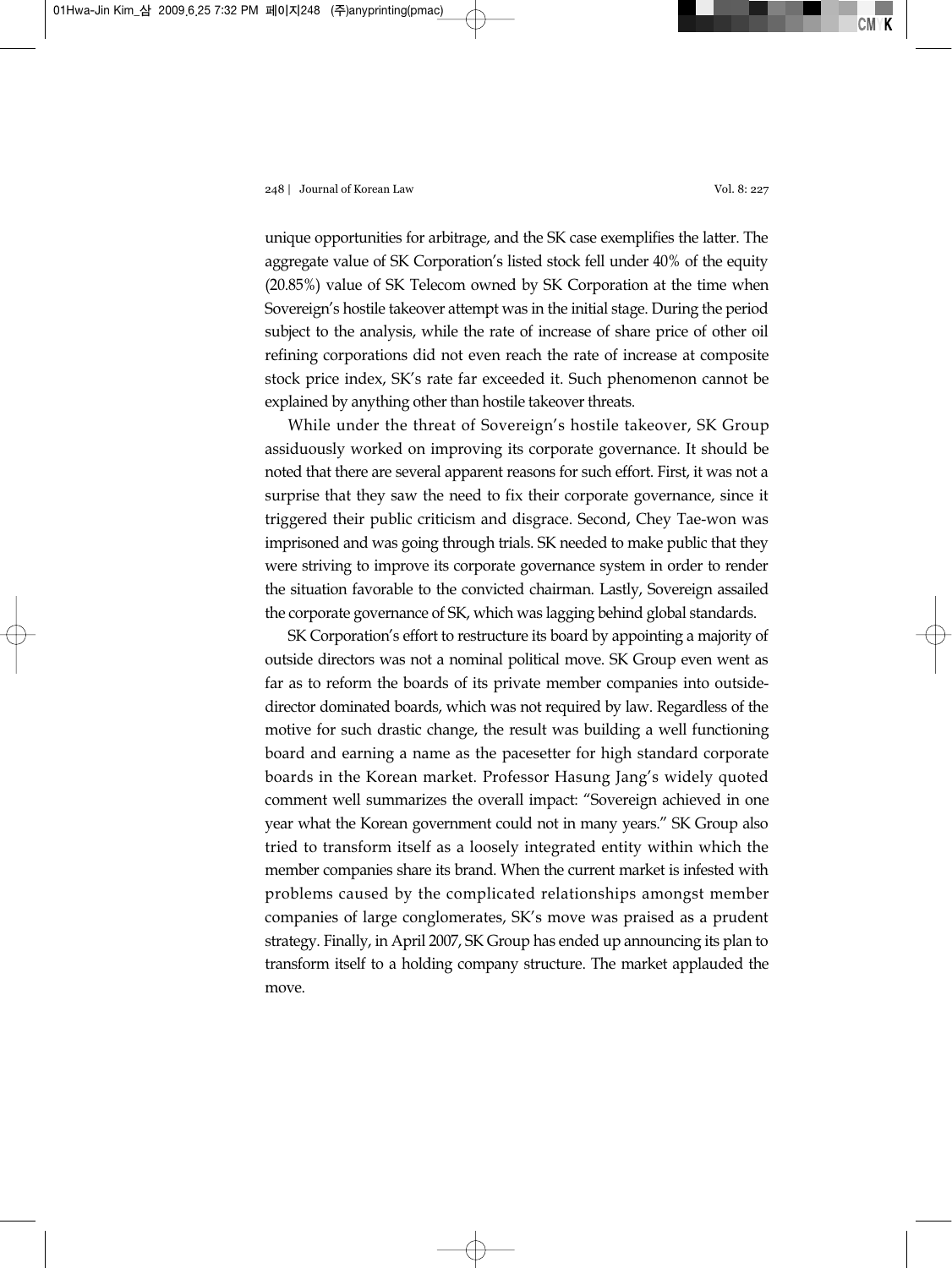# **IV. Hyundai**

# *1. Background*

Similarly, the Hyundai case reflects a corporate governance issue resulting in a hostile takeover attempt, but it is much more complicated than the SK case in terms of its historical background and high level of politics involved.<sup>61)</sup> Both the bidder and defender in the Hyundai case vied for support from the shareholders on a platform of improving corporation governance. This case demonstrates that corporate governance issues can lead to hostile take over attempt or dispute over corporate control.

The history of the Hyundai Group<sup>62</sup> takes up an integral chapter of that of the Korean national economy. The now deceased founder and honorary chairman of Hyundai, Chung Ju-yung, founded Hyundai Engineering & Construction in 1947, which was the foundational entity of Hyundai and later became Hyundai Construction in 1950. Chung Ju-yung's professional career included holding the office of the president of FKI for 10 years; and once he even assembled a political party and ran for President of Korea. Founded in 1972, Hyundai Heavy Industries left a legend that it once obtained funds from Barclays Bank of England solely based on its plan for ship building business and the pictures of the site. The extraordinary history of Hyundai reached its peak in the late 1990's. Honorary Chairman Chung Ju-yung herded 1,001 cows to North Korea in June 1998, which certainly created a drama, and met with the ruler of North Korea, Kim Jong Il, in the following October. The historical event resulted in founding of Hyundai Asan in 1999 putting business with North Korea into force.

Hyundai Group, however, faced crisis in 1999. With Hyundai Construction being close to insolvency and the North Korea business getting out of hand, the Group had severe liquidity problems and was forced to restructure its affiliated companies by its creditors. As a result, Hyundai Group disposed of or separated 23 of its 49 affiliated companies and

<sup>61) &</sup>quot;Shakespeare could hardly have written a more convoluted tale of sibling rivalry, palace intrigue and thirst for power." FINANCIAL TIMES, May 5, 2006, at 28 (on Hyundai saga).

<sup>62)</sup> http://www.hyundaigroup.com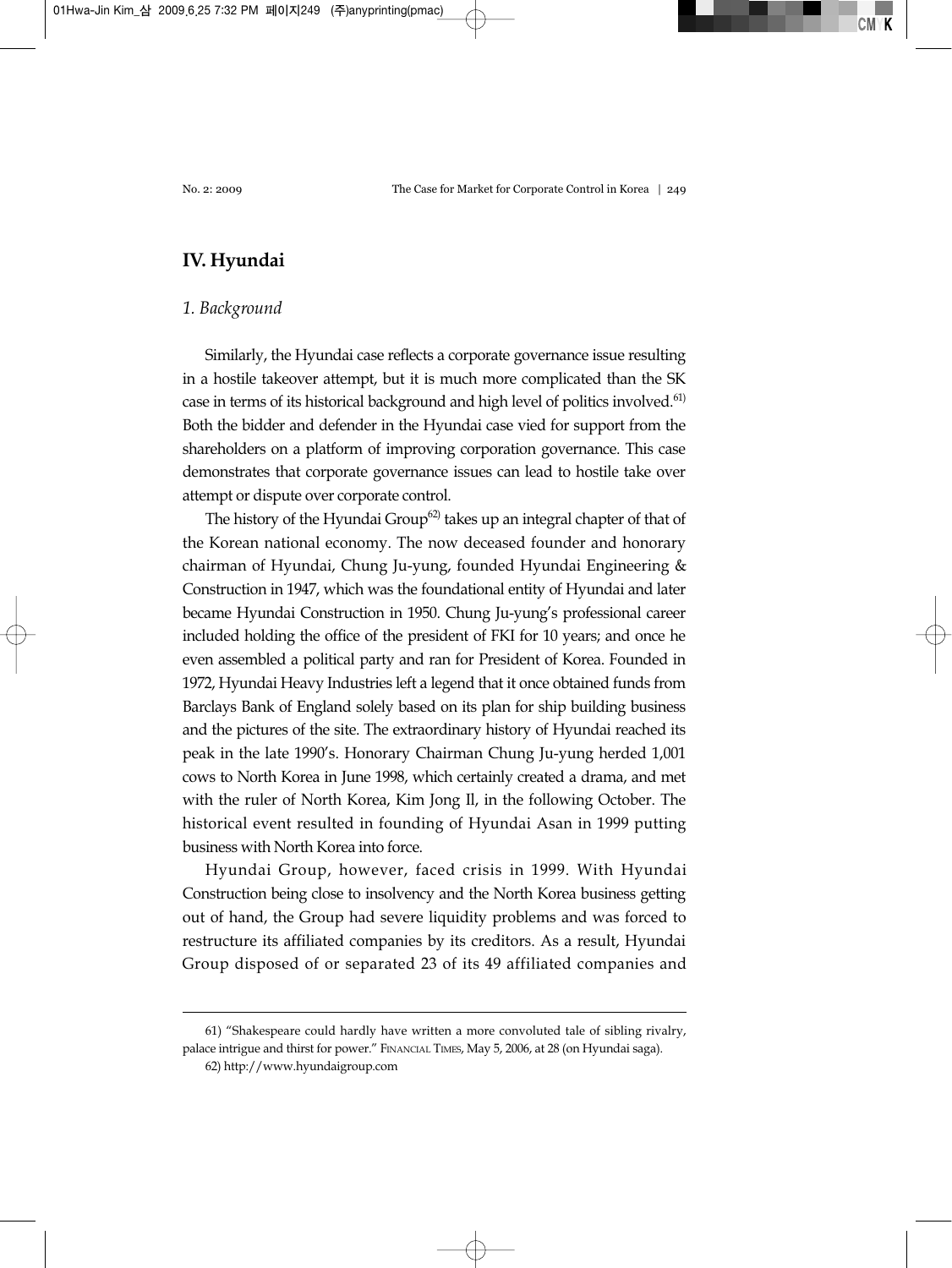categorized the remaining 26 companies into the five key industries of heavy engineering, automobiles, electronics, construction and finance. Each of the five categories was turned into a form of small groups, which was reorganized as an independent business entity. Not included in the five key industries, Hyundai Department Store was given to the chairman's third eldest son, Chung Mong-keun, Hyundai Development Company to his third younger brother, Chung Se-young, and Kumgang Korea Chemical (Kumgang) to his fourth younger brother Chung Sang-young for independent management.

In 2000 an event dubbed "The Feud of the Princes" occurred. The conflict was a power struggle over the succession of Hyundai corporate control amongst Chung Ju-yung's sons, Mong-hun, Mong-koo, and their respective aids. Following the conflict, Mong-hun was selected as the successor to take over Hyundai Group, Mong-koo Hyundai Motor and Mong-joon Hyundai Heavy Industries. After the death of Chung Ju-yung in March 2001, Hyundai continued its North Korea business with the Kim Dae-jung Administration in honor of Chung Ju-yung's will. As Hynix Semiconductor and Hyundai Construction faced critical liquidity issues, Mong-hun gave up on the two companies and focused on running Hyundai Asan, the North Korea business. Mong-hun was investigated for accounting fraud in Hyundai Merchant Marine, which was connected to the allegation that he passed money to North Korea illegally. He committed suicide in August 2003.

### *2. Contest*

After his death, his widow, Hyun Jeong-eun, succeeded him, and a foreign fund began to actively purchase the stocks of Hyundai Elevator, the flagship of Hyundai Group. In November 2003, alleging to salvage Hyundai Group from foreigners, the brothers' uncle and the president of Kumgang, Chung Sang-yung, who disliked the officers of late Mong-hun and was displeased with Hyun taking over Hyundai Group, contended for a hostile takeover acquiring, directly and indirectly, approximately 44.39 percent of the issued and outstanding shares of Hyundai Elevator. $63$ ) Amid the family conflict,

<sup>63)</sup> *See* HANKUK KYONGJE, November 5, 2003, at 1. *See also* HANKUK KYONGJE, December 8, 2003, at A14 (Chung Sang-yung's half-page open position letter).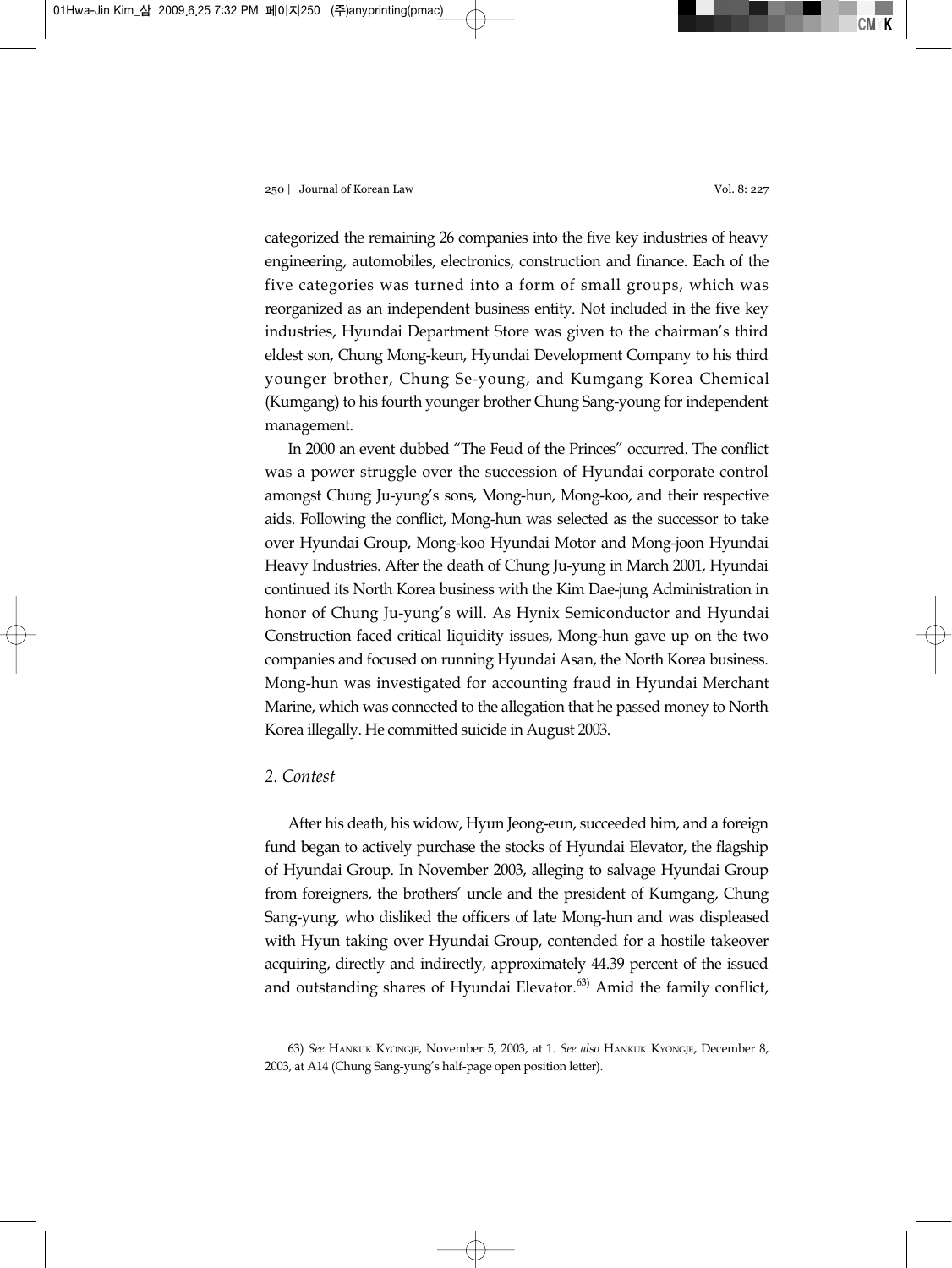Mong-koo and Mong-joon remained neutral. Hyundai Group tried first to increase its capital by public offering in a large scale but was enjoined by the court. The board of directors of Hyundai Elevator, in an attempt to defend against Kumgang's hostile takeover attempt, resolved to issue 10 million new shares, which was 178 percent of the then outstanding shares, at a 30 percent discount, with a condition that the number of the newly-issued shares to which any one person may subscribe cannot be more than 300 shares. Kumgang sought a preliminary injunction of the proposed issuance of new shares by Hyundai Elevator, arguing that the proposed issuance is improper as it infringes on the preemptive rights of the existing shareholders and is an attempt only to perpetuate the current management. The court viewed that Hyundai's public offering did infringe the preemptive right of the shareholders<sup>64)</sup>

The Suwon District Court found that the proposed issuance of new shares infringed on the preemptive rights of the existing shareholders, including Kumgang, and it granted the preliminary injunction. The court reasoned that, considering that any attempt to defend a takeover bid should be made within the scope allowed under the laws and regulations and the articles of incorporation of the company concerned, Hyundai Elevator's proposed issuance of new shares, which is allowed only to the extent necessary to raise funds for the business of the company under the KCC and the articles of incorporation of the company, apparently for the purpose of perpetuation of the existing controlling shareholder(s) or the management, was not proper. However, the court did not completely rule out the possibility of issuing new shares as a means of takeover defense. Specifically, the court stated that the following event may be an exception to the general rule where the company concerned may issue new shares in an attempt to avert a hostile takeover: (1) if preserving the existing controlling shareholder(s) and/or the existing management of the target company is beneficial to the company itself or the shareholders in general or there are any other specific public reasons; and (2) if the target company has taken all reasonable steps in making the decision to issue new shares, such as soliciting the opinions of the disinterested

<sup>64)</sup> Suwon District Court Yeoju Branch, Decision of December 12, 2003, Case No. 2003- Kahap-369. *See* HANKUK KYONGJE, November 18, 2003, at 3.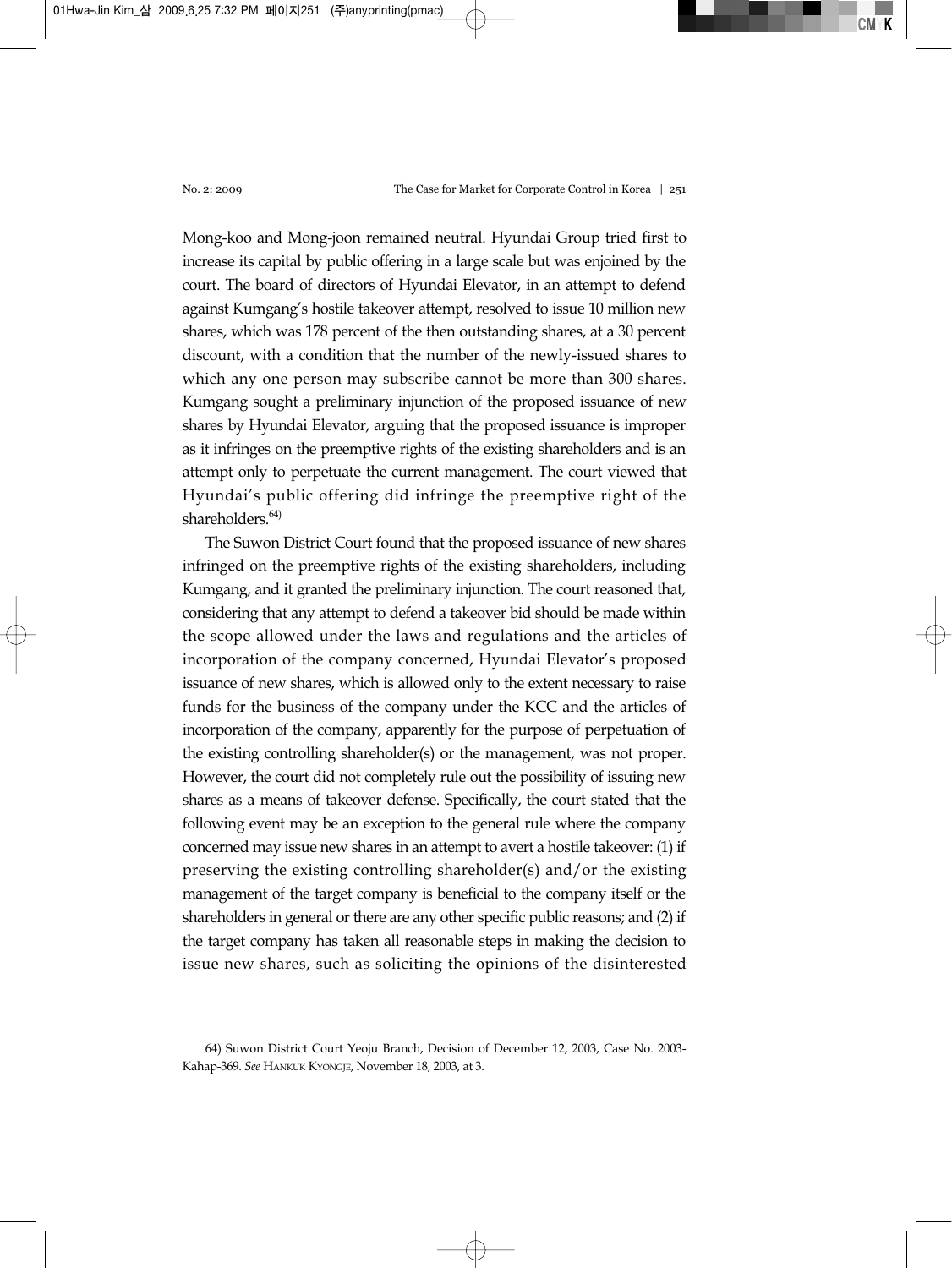shareholders or independent experts. According to the court, if these requirements are met, the issuance of new shares may not be invalidated because it was done for the proper business purposes as stipulated in the company's articles of incorporation and the KCC.

During the course of the legal battle, Hyundai emphasized that the 5% Rule should not be understood just as an "early warning system."65) The purpose of the Rule was rather to protect minority shareholders who do not have the necessary resources to collect information on other (large) shareholders' intent. Certain empirical studies done by U.S. scholars<sup>66)</sup> were heavily cited in the brief of Hyundai's counsel. The court accepted the argument and sanctioned Kumgang's violation of the  $5\%$  Rule severely.<sup>67)</sup> The ruling of the court was perceived as extraordinary by the Korean bar partly because the Korea Financial Supervisory Service did not accept Hyundai's argument that the entire filing for over 5 percent made by Kumgang should be treated invalid.<sup>68)</sup>

Hyundai Group's attempt to avert the hostile takeover attempt by Kumgang succeeded in the end, because Kumgang was found to be in violation of the 5% Rule for material omission in reporting,<sup>69)</sup> although

<sup>65)</sup> *See generally* WILLIAM J. CARNEY, MERGERS AND ACQUISITIONS: CASES AND MATERIALS ch.10 (Foundation Press, 2000). For the British 3% Rule, *see* PAUL L. DAVIES & L. C. B. GOWER, PRINCIPLES OF MODERN COMPANY LAW 922-932 (8th ed., Sweet & Maxwell, 2008). For the rule in Germany, *see* Klaus Peter Berger, "Acting in Concert" nach §30 Abs. 2 WpÜG, 49 DIE AKTIENGESELLSCHAFT 592 (2004).

<sup>66)</sup> *See* RONALD GILSON & BERNARD BLACK, THE LAW AND FINANCE OF CORPORATE ACQUISITIONS 903 ( $2<sup>nd</sup>$  ed., Foundation Press, 1995) (citing a study that shows higher abnormal rate of return in the case of compliance of the 5% Rule).

<sup>67)</sup> Seoul Central District Court, Decision of March 26, 2004, Case No. 2004-Kahap-809. The petition for the preliminary injunction was filed by Hyundai Securities.

<sup>68)</sup> *See* HANKUK KYONGJE, March 30, 2004, at 3.

<sup>69)</sup> *See* Korea Financial Supervisory Service Press Release, February 11, 2004; Suwon District Court Yeoju Branch, Decision of March 23, 2004, Case No. 2004-Kahap-51. Grounds for sanctions such as restraint on voting rights include not only defective reporting, but also false reporting and omission in reporting. More specifically, the KSEA had the following penal provisions: (i) a person who, in intentional violation of the obligation to file a Large Holding Report, did not report the status of shareholding, purpose of ownership and the details of the change, or has falsely reported or omitted to state material matters, will be restricted from voting on the shares that are in violation of the reporting requirement, as mentioned above, among the portion that exceeds 5% of the issued and outstanding voting shares for a period of six months; and (ii) a person who has delayed the above reporting or corrective reporting by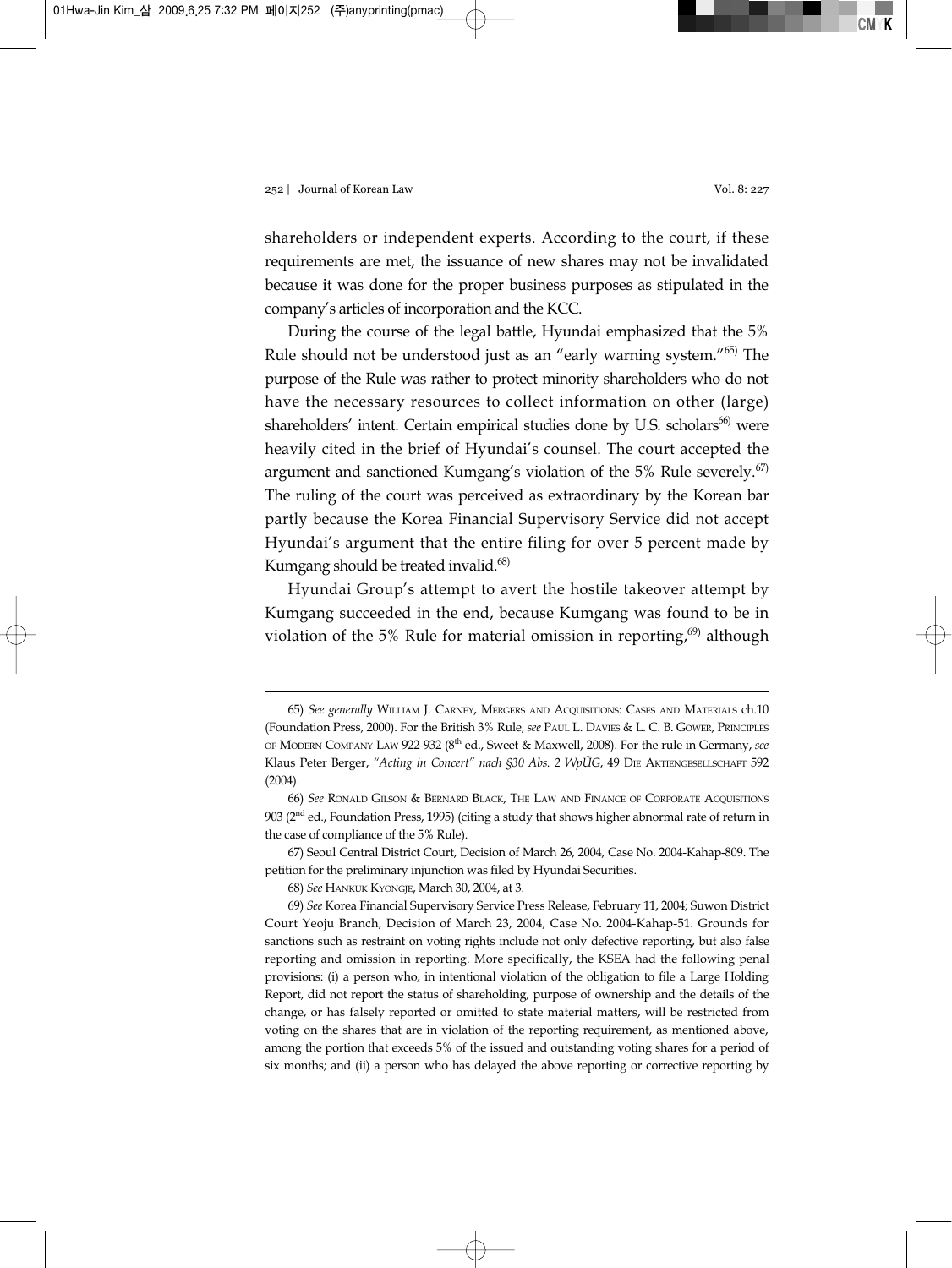Hyundai went through the pierce proxy fight.<sup>70</sup> No efforts were made for reconciliation. Chung Sang-yung had mentioned during the dispute period that he would stop the business with North Korea once he took over Hyundai Group, but the new chairman, Mrs. Hyun, successfully defended her management control and visited North Korea with one of her daughters to meet Kim Jong Il.<sup>71)</sup> Hyundai's business with North Korea continues to this date.

Before the crucial shareholders meeting of March 30, 2004, Kumgang announced that it would withdraw from the contest if it would lose the proxy contest. Indeed, Kumgang sold its shares of Hyundai Group to Schindler Holding of Switzerland and withdrew from the scene in early 2006. However, in May 2006, Hyundai Heavy Industries unexpectedly took over the shares of Hyundai Merchant Marine<sup>72)</sup> from Golar LNG and became Merchant Marine's largest shareholder. Heavy claimed that its takeover of the shares was an act of its support for the corporate control, but Hyundai Group did not accept the claim. Hyundai Merchant Marine is the key corporation of Hyundai Group and owns a large portion of Hyundai Construction shares.<sup>73)</sup> In fact, Hyundai Group has been preparing a bid for Hyundai Construction. Speculations were made that it was a strategic move for Mong-joon's succession of Hyundai Group, whilst Mong-koo of Hyundai Motor was put in

mistake shall be subject to the same restraint from the date of the acquisition (or change) until the date that the correction report is made. In both cases, for the respective periods of time, the Korea Financial Supervisory Commission may order disposition of the shares that are in violation of the law. KSEA, Article 200-3, Paragraph 1; Presidential Decree to the KSEA, Article 86-8. Also, the New KFISCMA adds a penal provision stipulating that a person who fails to file a Large Holding Report may be subjected to up to three years of imprisonment with labor or up to 100 million Korean won fine. KFISCMA, Article 445, No. 20. *See* KOREA FINANCIAL SUPERVISORY SERVICE, UNDERSTANDING KOREA'S "5% RULE" (December 2005). For recent regulatory move against manipulation of reporting through derivatives, *see* Korea Financial Supervisory Service Press Release, March 14, 2006. *See generally*, Frank H. Easterbrook, *Derivative Securities and Corporate Governance*, 69 U. CHI. L. REV. 733 (2002); Anish Monga, *Using Derivatives to Manipulate the Market for Corporate Control*, 12 STAN. J. L., BUS. & FIN. 186 (2006).

<sup>70)</sup> At the shareholders meeting held on March 30, 2004, duplicative proxies representing about 300,000 shares (5.4 percent of issued and outstanding shares of the company) were presented and treated as invalid.

<sup>71)</sup> *See* MAEIL KYONGJE, August 6, 2005, at A7.

<sup>72)</sup> http://www.hmm21.com/hmm/jsp/eng/index.jsp

<sup>73)</sup> HANKUK KYONGJE, May 3, 2006, at A26.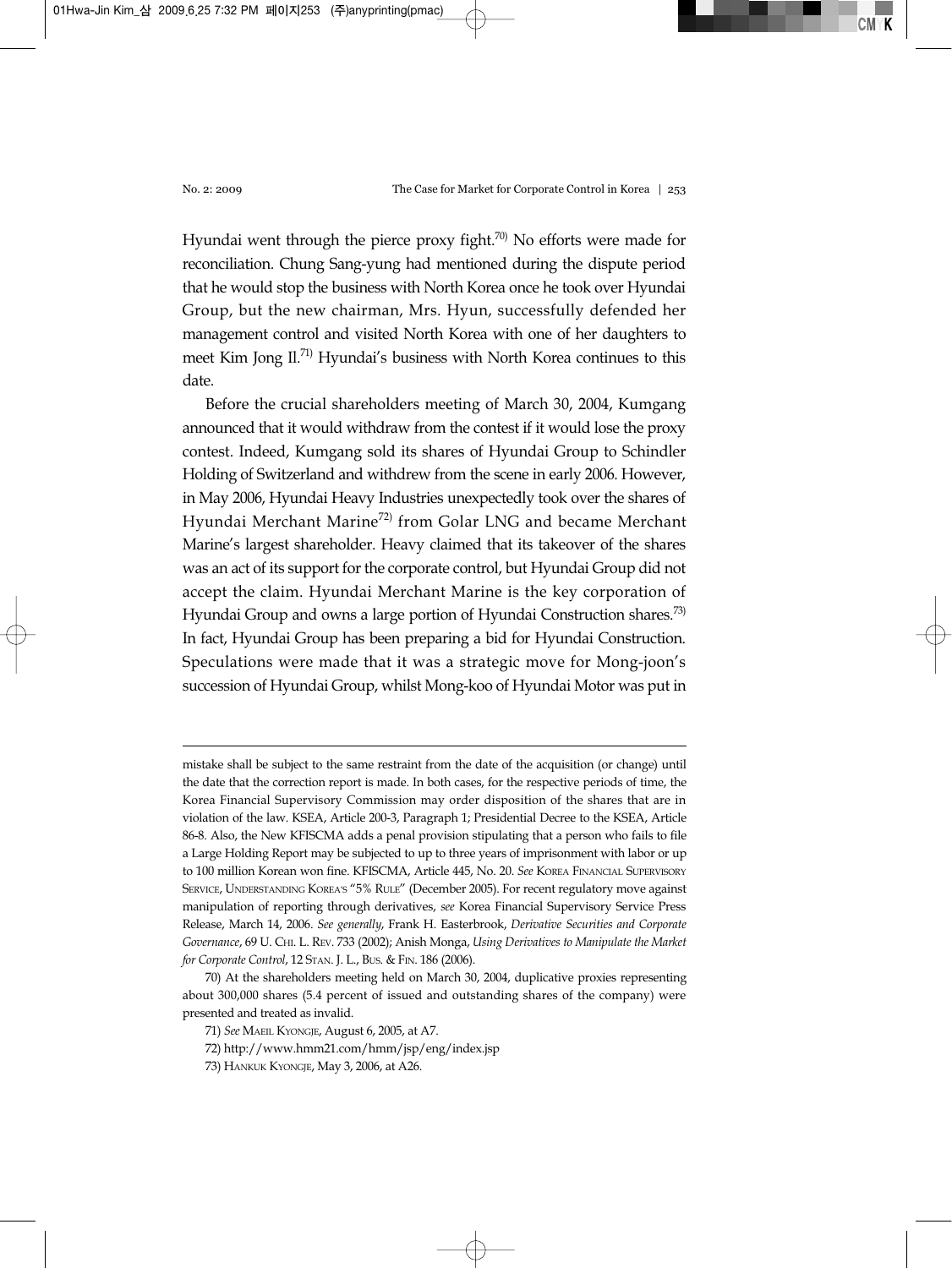prison for a large corporate scandal, and it was once again keenly reminded that Mong-hun and Mong-joon did not share a friendly brotherhood. This dispute is currently dormant, but may become active again.<sup>74)</sup>

### *3. Viewpoint*

It is interesting to note that the incident that directly triggered Kumgang's attempt for a hostile takeover was a foreign fund's large-scale purchase of Hyundai shares. Heavy also made an equally interesting remark that the purchase of Merchant Marine shares was motivated by its concern over a potential hostile takeover by a foreign entity. Furthermore, the data and materials on the disputes over corporate control between Hyundai Group and Kumgang reveal that the main issues were not so much about creating synergies through mergers and acquisitions but calling attention to the problems affecting the corporate governance system and promise to correct the flaws therein. After the successful takeover defense, Hyundai Group's leadership did promise investors that it would focus further on the "responsibility, transparency and ethics" in managing the member companies.75)

It is also noteworthy that whereas the growths of Hyundai Group in the last decades took place in the most patriarchal setting in Korea, the outgrowth of patriarchal management assailed Kumgang for basing its hostile takeover attempt on what the accuser exemplified. That Hyundai Group entertained relying on the citizens (and netizens), employees and small investors as a means to protect its corporate control also was quite uncharacteristic. Lastly, an extraordinary situation emerged that the spotlight was put on the female gender of the current Hyundai chairman under attack and elicited solid support from female executives of Korea.

<sup>74)</sup> *See* MONEY TODAY, May 2, 2006, at 3; JungAng Ilbo, May 1, 2006, at 3.

<sup>75)</sup> *See* HANKUK KYONGJE, April 2, 2004, at A15 (full page advertisement).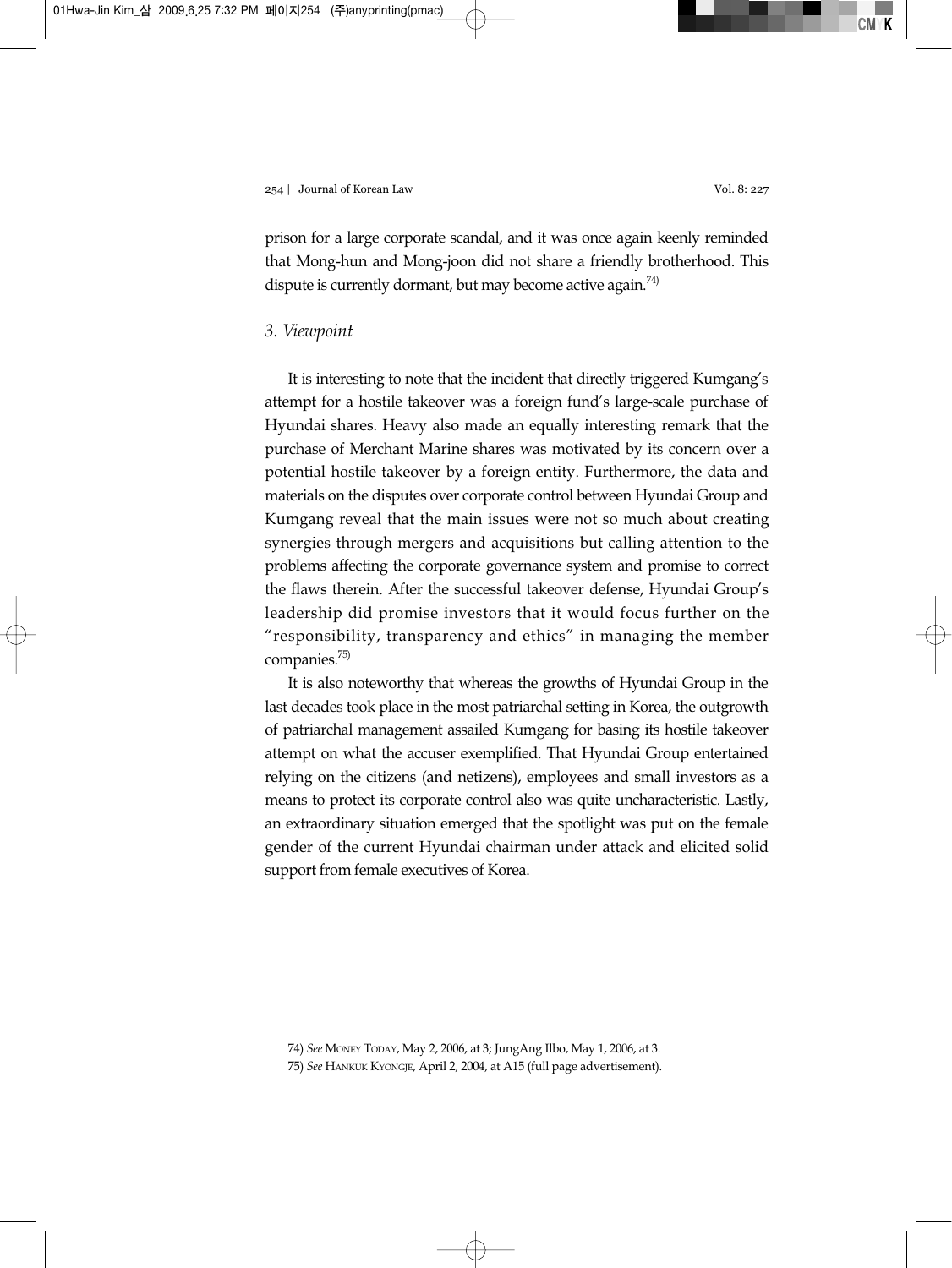# **V. KT&G**76)

# *1. Background*

 $KT\&G^{77}$  is an outgrowth of the Monopoly Bureau founded in 1952 and Korea Tobacco and Ginseng Corporation founded in 1989. In 1999, the Corporation spun off its red ginseng business division and was listed in the same year. Issuing GDRs and disposing of stock owned by the government in 2002, it was entirely privatized and renamed KT&G. As of September 30, 2005, Kiup Bank was the largest domestic shareholder with 5.75%. KT&G listed its GDRs in the Luxembourg Stock Exchange and its management is run by professional managers and an independent board of directors.

KT&G implemented the cumulative voting system, a method the company allows that lets a group consolidate all its proxies behind one of the candidates it puts up for a seat or set of seats, increasing his or her chances of election.78) Since 2004, KT&G has been selected as the company with the best corporate governance practice every year by the Korea Corporate Governance Service.<sup>79</sup>) According to the sources from the Korea Exchange, the rate of return to shareholders of KT&G during the period between 2003 and 2005 was 96.09%, a record rate in Korea.

Carl Icahn's attack on KT&G in early 2006<sup>80)</sup> caught Korea by surprise.<sup>81)</sup> It was quite shocking to see KT&G fall subject to hedge fund, belittling its past glorious records of dispersed ownership and professional management, and recognition for the excellent corporate governance. This incident raised an alert for the soundness of the Korean criteria for evaluating corporate governance. Actually, during the dispute many flaws in KT&G management

<sup>76)</sup> Kim, *supra* note 50, at 45 - 47.

<sup>77)</sup> http://www.ktng.com/eng/index.jsp

<sup>78)</sup> This is the default rule under the KCC. *See* KCC Article 382-2. *See generally* Jeffrey N. Gordon, *Institutions as Relational Investors: A New Look at Cumulative Voting*, 94 COLUM. L. REV. 124 (1994).

<sup>79)</sup> http://www.cgs.or.kr/eng/biz/b\_model.asp

<sup>80)</sup> *Icahn in South Korea Move*, FINANCIAL TIMES, January 18, 2006, at 1.

<sup>81)</sup> *See Icahn's Push in Korea Shows Rise of Raiders is Roiling New Markets*, WALL STREET JOURNAL, March 2, 2006, at A1.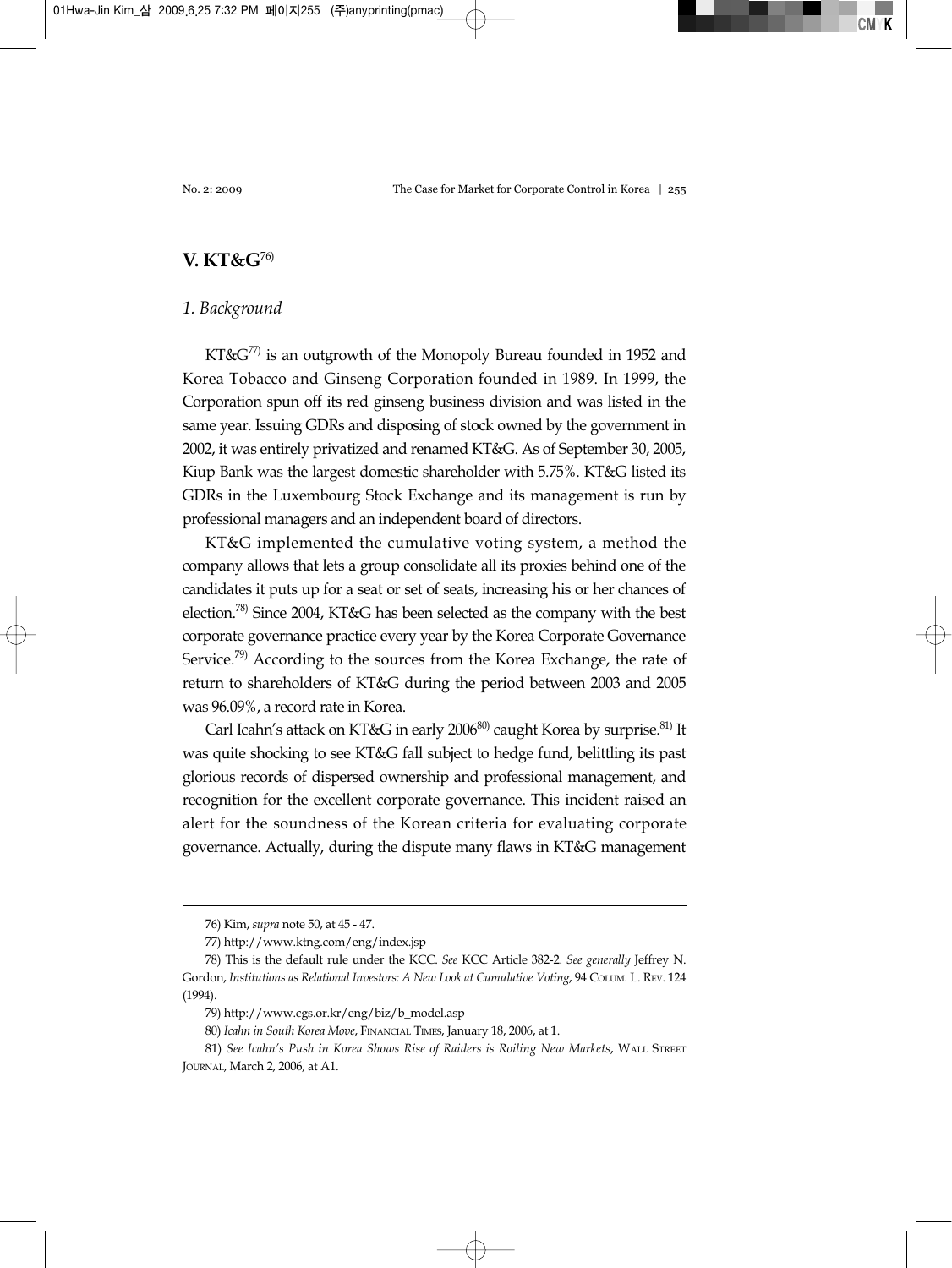and corporate governance were revealed.

Carl Icahn went about his usual way in the KT&G case, $^{82}$  and in his doing so, the Korean capital market was able to draw lessons on the strategies and techniques of international hedge funds. His key suggestions included, *inter alia*: (1) selling down non-core assets, (2) spin-off and listing of Korean Ginseng Corporation, (3) restructuring KT&G's vast real estate portfolio, (4) increasing dividends so that the company's dividend yield would be in line with other world class tobacco companies, and (5) buying back shares, through tender offer, if necessary, and cancel shares to the extent legally permissible.83) On February 23, 2006, immediately after sending the "proposals for enhancing stakeholder value", the Icahn group proposed KT&G to acquire additional KT&G shares at 60,000 Korean won (with 13 to 33 percent premium). They were prepared to commit an aggregate of approximately two trillion Korean won (two billion US Dollars) of their own equity capital towards the consummation of the transaction and were sure about the possibility of additional debt financing. The proposal was rejected by KT&G in a letter dated February 28, 2006.

### *2. Showdown*

Despite winning the favorable stance in the proxy contest with support from Institutional Shareholder Services and Glass Lewis, due to a material blunder by one of his local counsels, who failed to file a proper shareholder proposal, Icahn had to settle for appointing one outside director of his choice to the board at the March 2006 shareholders' meeting.

There were six directorships up for election at the meeting, consisting of two slots for outside directors and four slots for outside directors who would also serve on the audit committee. While the Icahn group's three candidates

<sup>82)</sup> *See* Ken Auletta, *The Raid: How Carl Icahn Came Up Short*, NEW YORKER, March 20, 2006, at 132-143.

<sup>83)</sup> Icahn group's letter to KT&G dated February 23, 2006 (on file with the author). Icahn's suggestions look similar to those he made before to TimeWarner and other raiders made to various targets. *See, e.g., Boardrooms Tremble as the Grumpy Old Raiders Get Back to Business*, GUARDIAN, March 19, 2007; *Cadbury Schweppes to Separate Businesses*, INTERNATIONAL HERALD TRIBUNE, March 15, 2007; *Climax Nears in the Messy Battle for Heinz*, INTERNATIONAL HERALD TRIBUNE, July 28, 2006; *Now the Rebellion*, ECONOMIST, May 16, 2008 (Carl Icahn and Yahoo).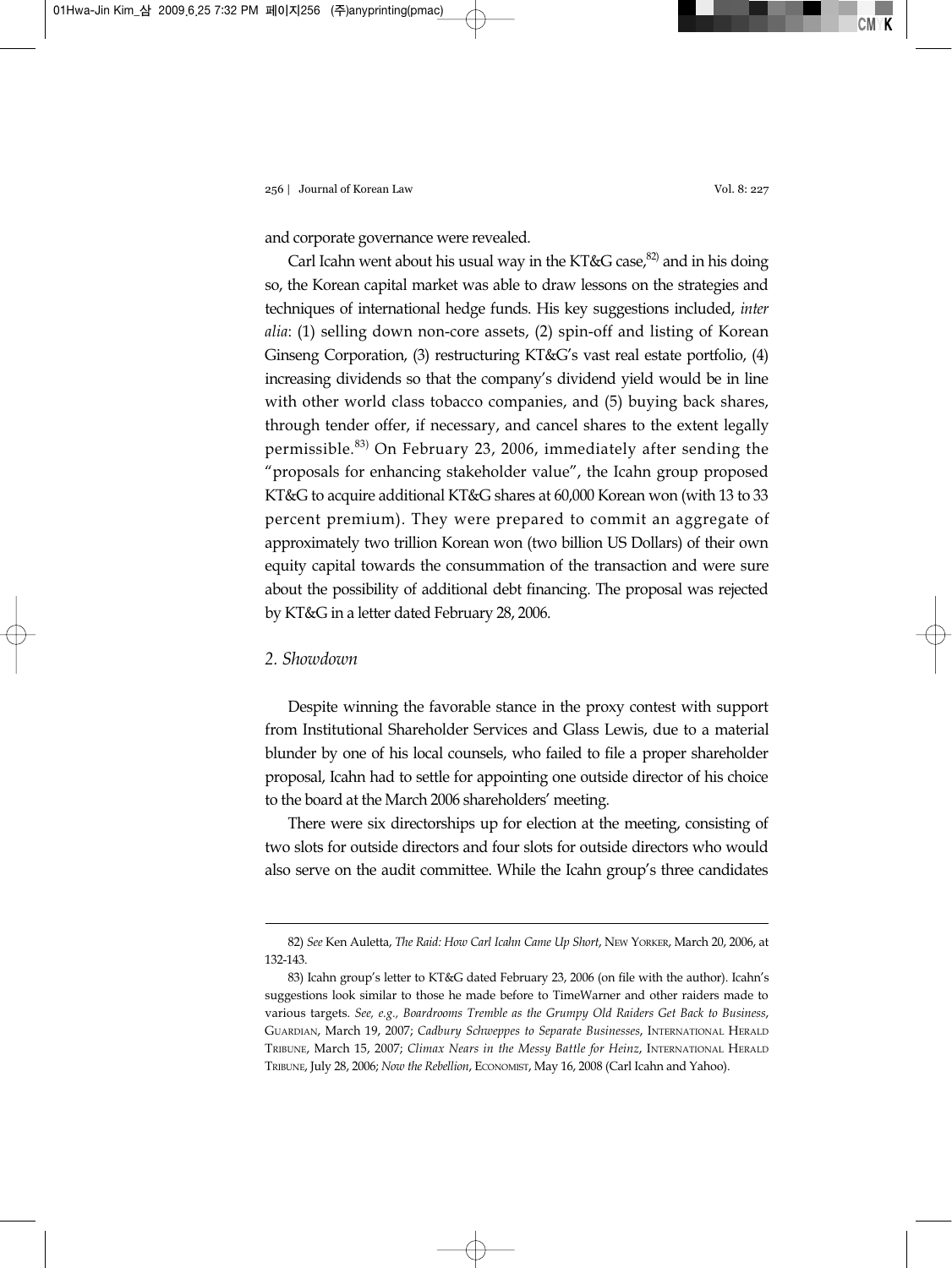appeared on the agenda as candidates for election to the board, they would be only be available to compete for the two non-audit committee directorships. By reserving four of the six directorships for directors who would also serve on the audit committee, KT&G had strategically ensured that all of its nominees would fill these positions as candidates for such positions may only be selected by the board. The Icahn group claimed that such an approach infringed their right to submit the shareholder proposals in violation of the  $law.<sup>84</sup>$ 

However, on March 14, 2006, the Daejeon District Court rejected the petition by Carl Icahn and his allies, allowing their three nominees to vie for only two seats of KT&G's outside directorship. The Court overruled Icahn's claim, saying, "We do not find that KT&G's separate voting system for regular and audit directors encroaches upon the minority shareholders' right to a choice of directors like Carl Icahn and his partners claim…. Both separate and collective voting for directors are consistent with the current Commercial Code and Securities Exchange Act. Which to choose between the two depends on the board as long as there is no special proposal from shareholders during a shareholder proposal period…. The Carl Icahn consortium did not make issue with the voting method itself during a shareholder proposal period, although they argued that it was not in line with the law. All they wanted was to include three nominees they recommended as candidates for directors."<sup>85)</sup>

The four audit committee member positions on the 12-member board were assured to go to KT&G's candidates, but one of the two outside director positions is almost certain to go to an Icahn candidate because neither side will win the 66.7 per cent support needed to take both seats. Carl Icahn and his partners succeeded in getting their candidate on the board through cumulative voting. The remaining three candidates for the two seats for which the Icahn candidates were eligible received far fewer votes. In August 2006

<sup>84)</sup> *See* Icahn group's letter to KT&G dated February 15, 2006 (on file with the author). For comment, *see* Ok-Rial Song, *Takeover Defense Through Composition of the Audit Committee*, 20 BUSINESS FINANCE AND LAW 93 (2006) (Korean).

<sup>85)</sup> Case No. 2006-Kahap-242. For discussions on shareholder proposals in the United States, *see generally* Lucian A. Bebchuk, *The Case for Shareholder Access to the Ballot*, 59 BUS. LAW. 43 (2003); Martin Lipton & Steven A. Rosenblum, *Election Contests in the Company's Proxy: An Idea Whose Time Has Not Come*, 59 BUS. LAW. 67 (2003); Lucian A. Bebchuk, *The Case for Increasing Shareholder Power*, 118 HARV. L. REV. 833 (2005).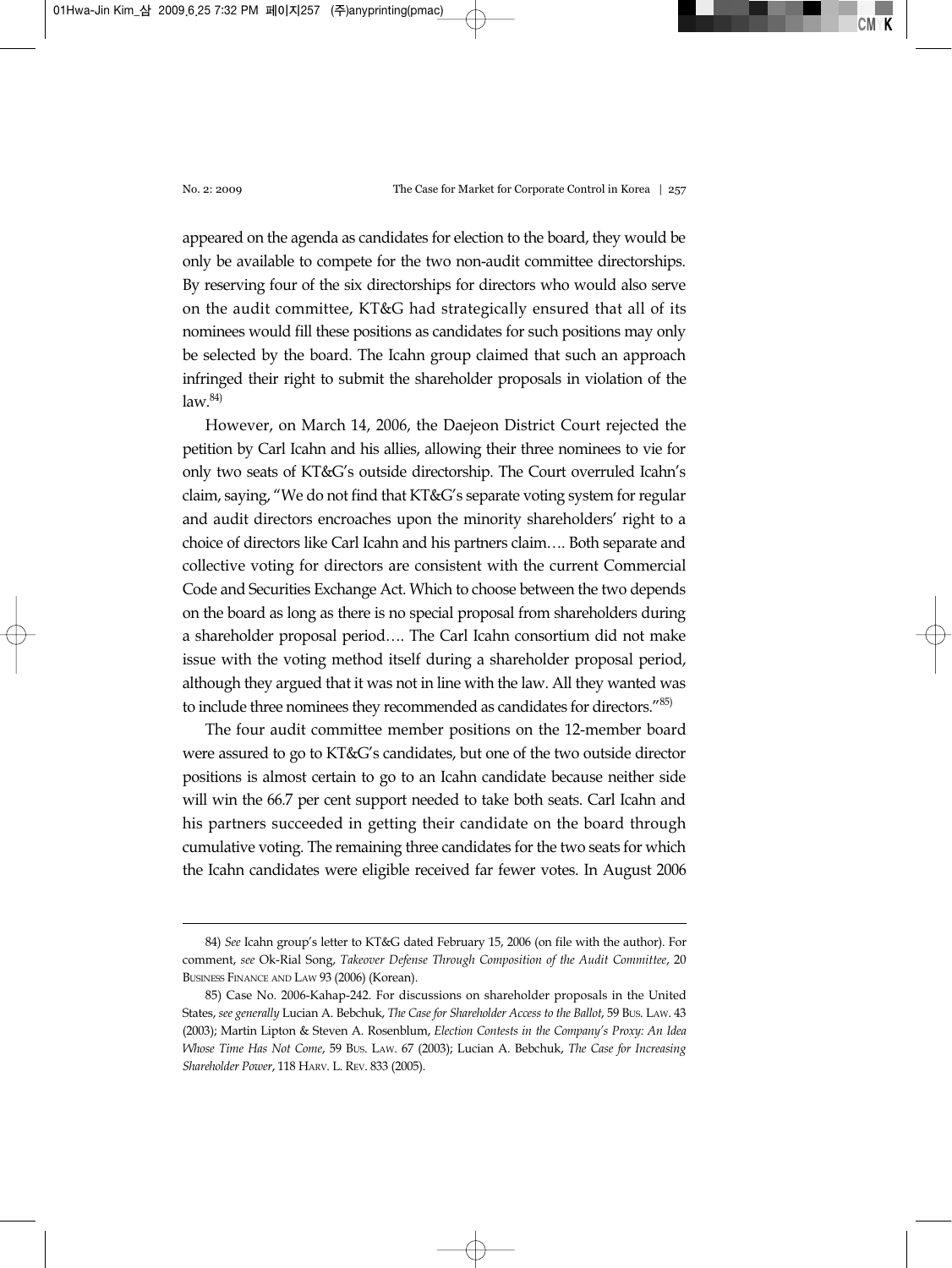KT&G accepted practically all of the suggestions made by Icahn.<sup>86)</sup> Carl Icahn, in December 2006, disposed of its entire stakes in KT&G and gained about 100 billion Korean won in profit (44.22% net return). 87)

### *3. New Issues*

At the time of dispute, one commentator went as far to say, "If Sovereign was a grade school kid, Icahn is a college student. Now a group of graduate students like KKR will flock to the Korean market. Are the Korean companies ready to defend its corporate control?"88) As peculiar as it may sound, the statement turned out to be quite convincing. The international nature that represented the mix of the shareholders elicited participation by many international players during the KT&G and Icahn dispute. KT&G was advised by Goldman Sachs and Lehman Brothers, and Georgeson Shareholder Communications acted in the proxy solicitation at the shareholder's meeting.

KT&G triggered an explosion of debates on the merits of leaving Korean companies exposed to the possibility of hostile takeover attempts.<sup>89)</sup> Many economists have proved the disciplinary function of a hostile takeover attempt; a hostile takeover attempt puts a rein on directors, thereby serving as an effective external controlling mechanism. In light of the positive effect, some argue for no limitation on allowing hostile takeover attempts. According to the liberal advocates, the need for securing takeover defensive tactics as demanded by companies lacks sound judgment. Numerous companies that belong to corporate groups are already free from any hostile takeover attempts because the recourse is available for them through the means of cross and circular shareholdings and complicated ownership structure. Therefore, the government should focus more on untangling ownership structures of Korean corporations and allow hostile takeover attempts to function

<sup>86)</sup> KT&G Bows to Icahn Demand to Return Cash to Shareholders, FINANCIAL TIMES, August 10, 2006, at 1.

<sup>87)</sup> *See* MAEIL KYUNGJE, December 6, 2006, at A2.

<sup>88)</sup> *See* MONEY TODAY, April 13, 2006: http://www.moneytoday.co.kr/view/mtview. php? type=1&no=2006040914422600450

<sup>89)</sup> *See, e.g*., Korea Corporate Governance Service, Report on the Experts Discussions held on February 23, 2006 (Korean): http://www.cgs.or.kr/review/0605/report\_05.asp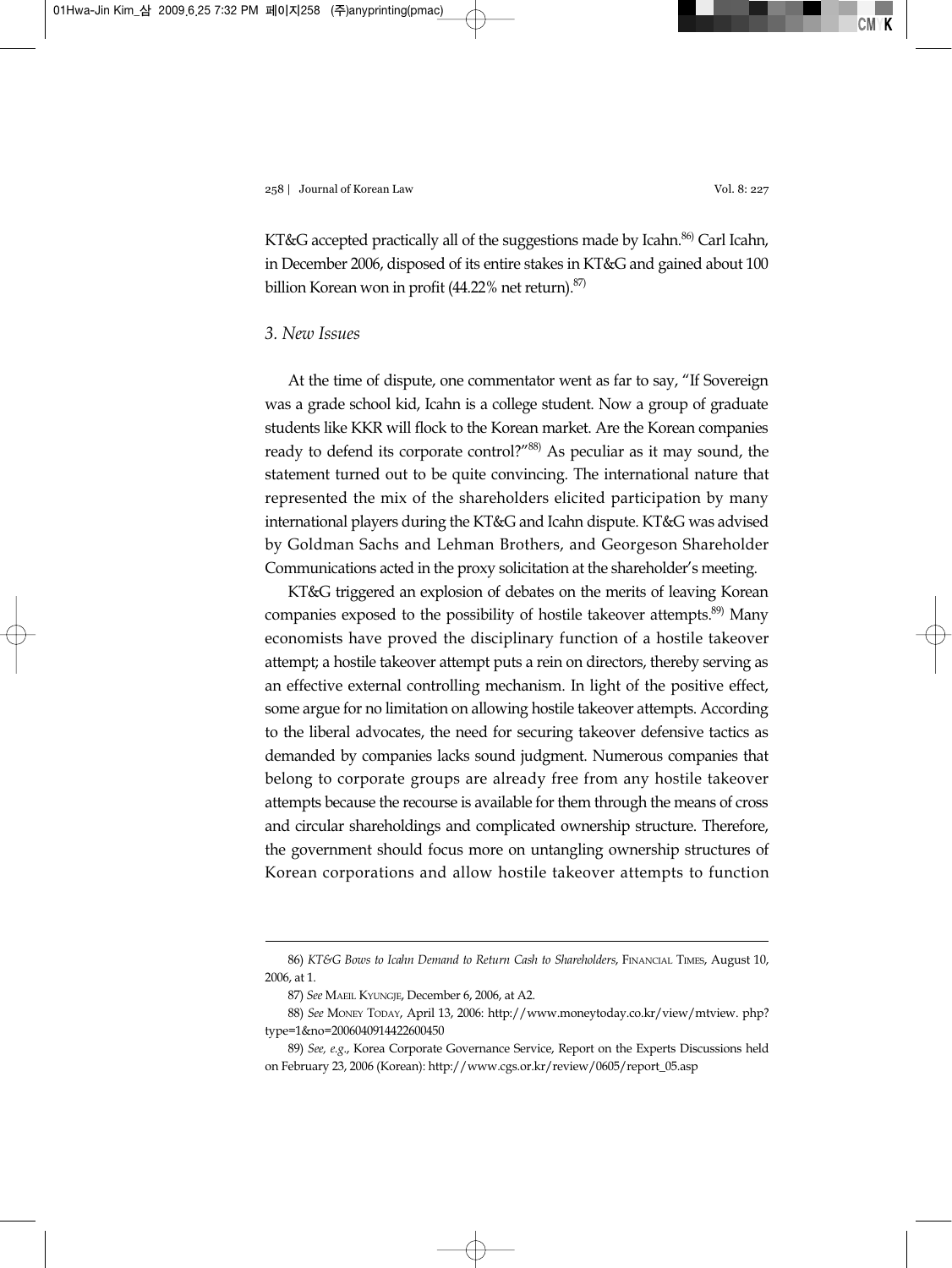effectively. They further argue that KT&G could not avoid being the target of the hedge fund because its dispersed ownership was characteristic of Western corporations and because it did not belong to a conglomerate. The threat imposed on KT&G by the hedge fund in the end benefited the shareholders and other interest parties and increased the value of the company.

The KT&G case also opened the new era in the discussion of (outside) directors' obligations and liabilities $90$  in control contests and takeovers. In the course of the defense against Carl Icahn and his allies, KT&G considered selling treasury shares to friendly local banks. KT&G had 15,558,565 treasury shares representing about 9.76% of total issued and outstanding shares. While KT&G cannot exercise voting rights on its treasury shares, if the shares are sold to a third party, the third party would be able to exercise the voting rights attached to the shares. Thus, KT&G considered selling its treasury shares to a party friendly to the KT&G management and thereby increase the percentage of shares held by shareholders who would support the current management. On March 13, 2006, Industrial Bank of Korea, KT&G's third-largest shareholder with a 5.96 percent stake, and Woori Bank asked KT&G to allow due diligence for a possible purchase of KT&G's treasury shares. It was reported that Icahn and his allies would take legal actions against the board of directors of KT&G if they were to have pushed ahead with such a sale. According to Icahn, a sale of treasury shares to the banks "would constitute a breach of the board's fiduciary duties to the shareholders."91) It is not known whether such a warning did in fact influence the decision of the KT&G's board, but one of the most popular takeover defensive tactics in Korea was not used by KT&G against Carl Icahn.

The issue of directors' liabilities arose again when Korea Securities Depository (KSD) decided not to accept the KT&G foreign shareholders' votes

<sup>90)</sup> For recent studies in general, see Bernard Black, Brian Cheffins & Michael Klausner, *Outside Director Liability*, 58 STAN. L. REV. 1055 (2006); Brian Cheffins & Bernard Black, *Outside Director Liability Across Countries*, 84 TEX. L. REV. 1385 (2006); Bernard Black et al., *Legal Liability of Directors and Company Officials Part 2: Court Procedures, Indemnification and Insurance, and Administrative and Criminal Liability*, 2008 COLUM. BUS. L. REV. 1; Bernard Black et al., *Legal Liability of Directors and Company Officials Part 1: Substantive Grounds for Liability*, 2007 COLUM. BUS. L. REV. 614.

<sup>91)</sup> *Icahn Threatens to Sue KT&G Board*, FINANCIAL TIMES, March 15, 2006, at 22.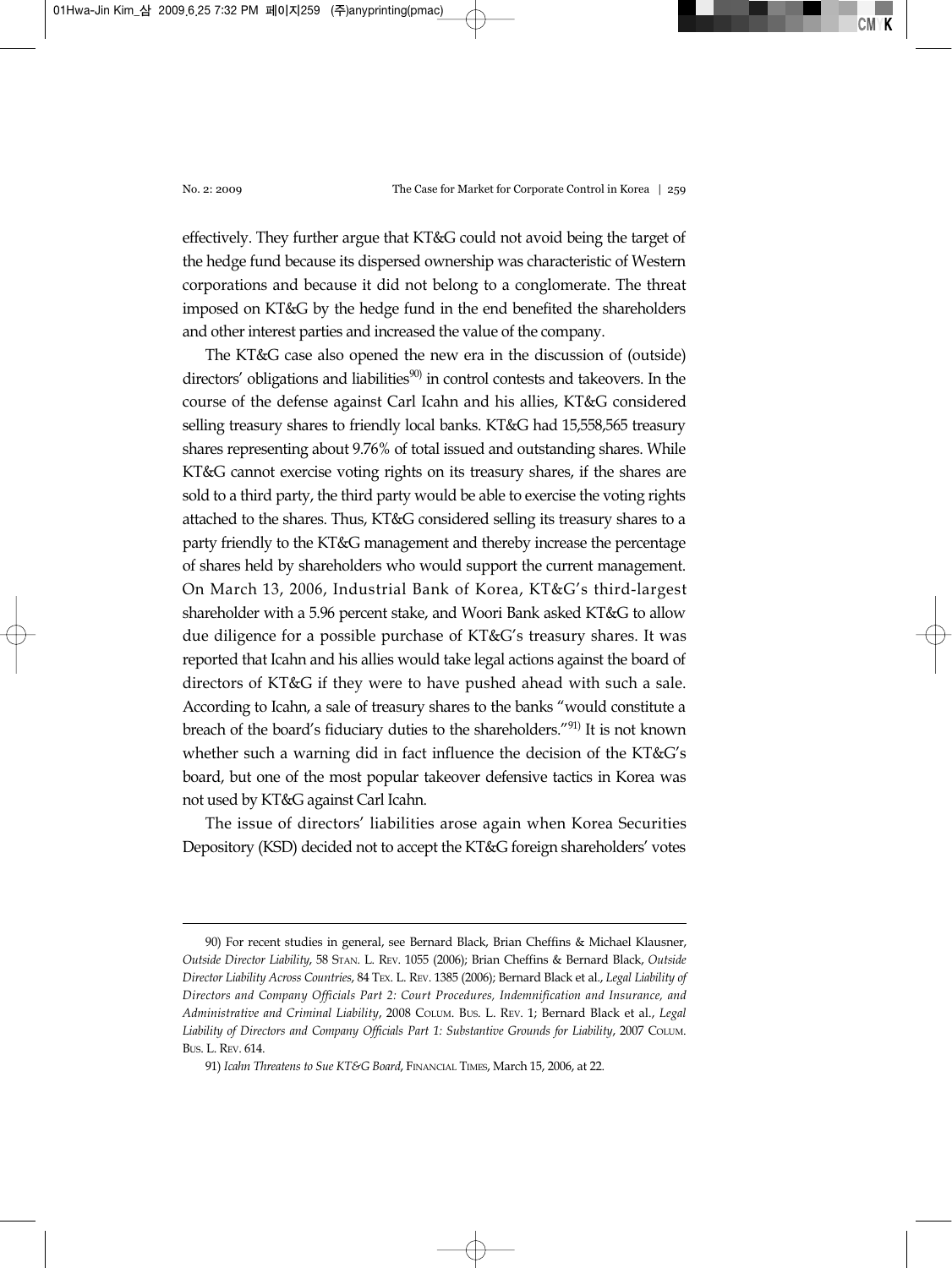electronically from local custodians from March 9, 2006.<sup>92)</sup> The Icahn group demanded that KT&G take actions to rectify the situation, and reminded that "[E]ach member of the board of directors is responsible and liable as fiduciaries to protect the integrity of a fair election process. In that capacity, it is incumbent on the board of directors to use all available means to force the KSD to exercise its authority to continue the electronic voting process and not cut off any shareholder's voting rights. [We] intend to hold each director personally responsible for any failure to satisfy his duties to shareholders… and will take any and all legally available means against those that are responsible for such actions."93) As the decision of the KSD was regarded as not depriving voting rights of the foreigners, no legal action was taken by the Icahn group. However, their course of action clearly showed a different approach, i.e., holding the directors personally liable for possible misconduct, not legally challenging the corporate act itself.

### **VI. Hanaro**

This was not a classical takeover case. However, the Hanaro Telecom case involved the first-ever full-scale proxy fight in Korea.<sup>94</sup> The case also indicated that the legal dispute on the deal protection devices may arise in Korea in the future.

### *1. Proxy Contest*

In 2003, a proxy contest over a shareholders' meeting of Hanaro Telecom between LG Corporation supported by Carlyle Group on the one hand and

<sup>92)</sup> This was a surprise to many local custodians who had expected that the deadline would be March 10th which is four business days before KT&G's annual general meeting of shareholders to be held on March 17, 2006 which has been the normal practice with KSD and the local custodians.

<sup>93)</sup> Icahn group's letter to KT&G dated March 12, 2006 (on file with the author).

<sup>94)</sup> The number of proxy contests has been arising recent years. Alone in 2007, 34 proxy contexts took place, and dissident shareholders won 4 of them. *See* Korea Financial Supervisory Service Press Release, February 12, 2008.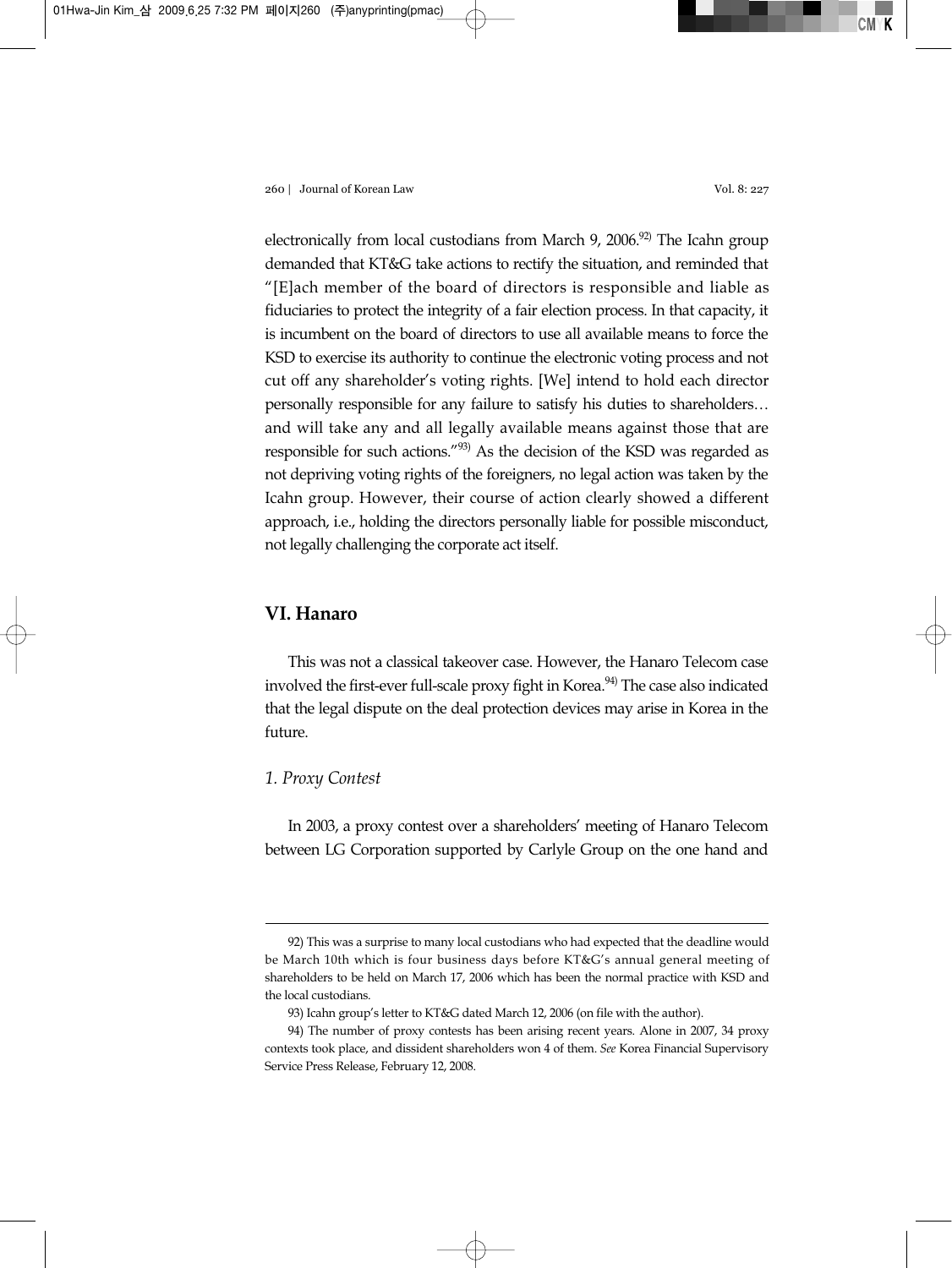Hanaro supported by Newbridge/AIG consortium and Hanaro's labor union on the other took place. Hanaro's board decided to receive new investment from Newbridge/AIG consortium and to achieve this purpose, approved several agenda on the shareholders' meeting which LG opposed, including determination of the minimum price for the issuance of new shares. Eventually, Newbridge/AIG won the contest with the desperate support from the labor union.

The KFISCMA, $95$  its Enforcement Decree, $96$  and the Regulation on Securities Issuance and Disclosure promulgated by the KFSC apply to a proxy contest in Korea. With certain exceptions, $97$  in order to solicit votes from other shareholders, the solicitor must send to shareholders a proxy statement complying with the relevant rules. The solicitor who violates the rules may be subject to imprisonment of three years or less or a penalty of 100 million Korean Won or less.98) Both sides utilized diverse means of solicitation including posting advertisements in newspaper, mail, phone calls, opening of home page, etc. They also paid physical visit to the target shareholders. Newbridge/AIG consortium considered placing promotional materials and Hanaro's employee in major branch offices of Korea First Bank,<sup>99</sup> but this was not implemented due to Korea First Bank's opposition. The piece proxy

<sup>95)</sup> Articles 152 through 158.

<sup>96)</sup> Articles 160 through 166.

<sup>97)</sup> KFISCMA's Enforcement Decree, Article 161.

<sup>98)</sup> KFISCMA, Article 445, No. 21. It would be very difficult to carry out wide solicitation of proxy without the shareholders' register. Thus, the issues such as whether to permit the soliciting shareholder's request for review/copying of the shareholders' register and if so, when should the company allow the soliciting shareholder to review/copy shareholders' register became important issues in the proxy contest. According to LG, a shareholder can, under the KCC, request review/copying of the company's shareholders' register at any time during the company's business hours; however, Hanaro did not allow LG to review the shareholders' register for one week or more. LG sought to copy the CD that contained Hanaro's shareholders' register. Hanaro refused the request, however, citing concerns over leakage of private information of individuals such as resident registration number. The same issue came up in Hyundai case. When Hyundai refused Kumgang's request for review/copy of the shareholders' register on the ground that there would be leakage of shareholders' private information, Kumgang sought injunctive relief to allow it to review and copy Hyundai's shareholders' register. The court accepted Kumgang's petition for injunction and Kumgang was allowed to copy Hyundai's shareholders' register.

<sup>99)</sup> At the time, Newbridge was Korea First Bank's controlling shareholder.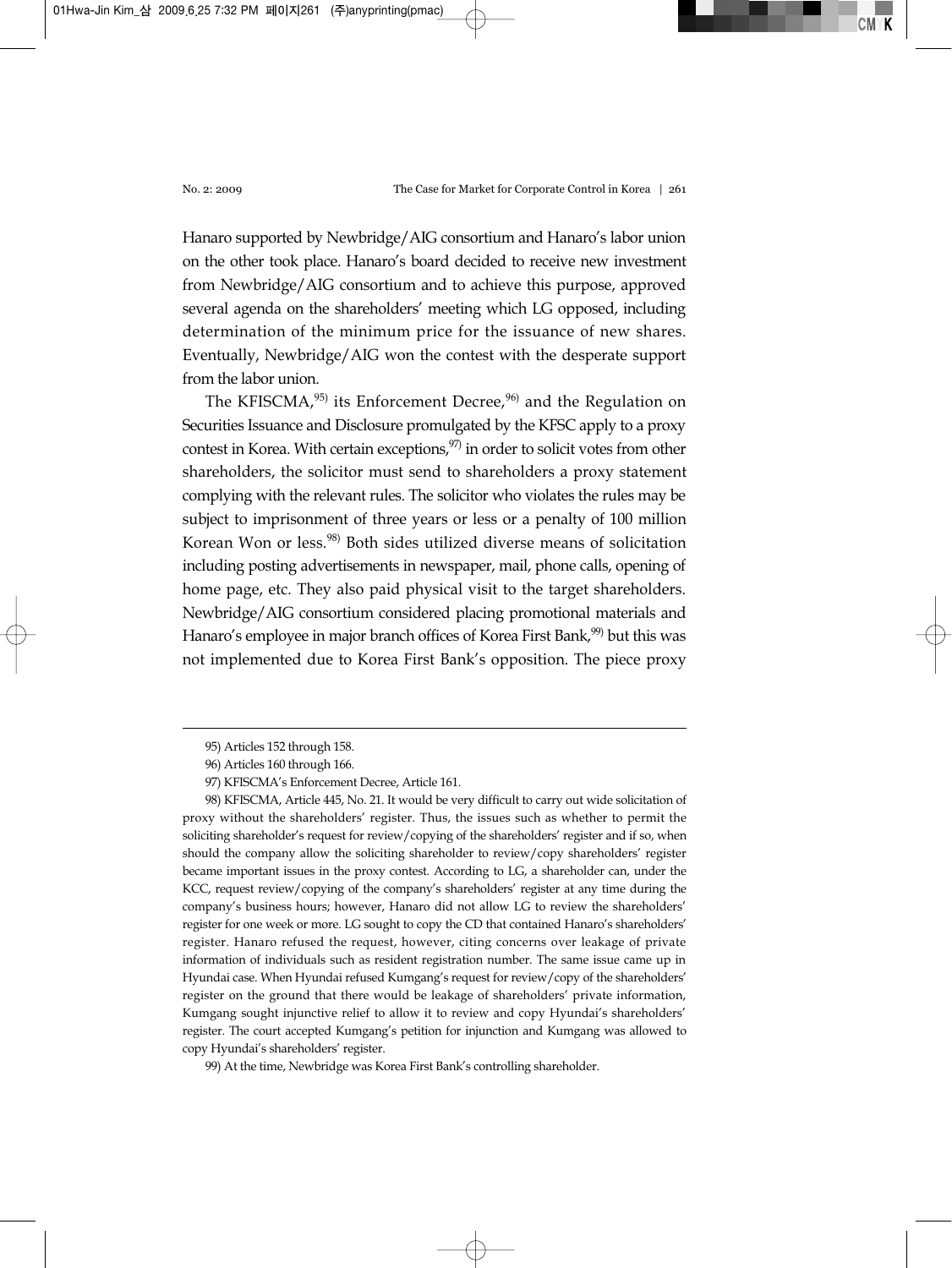solicitations by both sides produced an odd result. With Hanaro soliciting proxy first followed by LG's solicitation, there were shareholders who granted proxy to Hanaro and then later, also granted proxy to LG. Thus, the effect of duplicative proxy cards and how to deal with duplicative proxy cards became an issue. In the case of duplicative proxy cards, the majority view is the later proxy card is effective, because it is possible for a shareholder to revoke granting of proxy. If the validity of a given proxy could not be determined based on the date of its execution, then unless the intention of the shareholder who has given proxy is shown to be consistent, all of the duplicative proxies were viewed as invalid.<sup>100)</sup> In verifying the veracity of the proxy card, lawyers for Hanaro and LG all participated. In the case of written vote, an issue arose over whether Hanaro would allow a supervisor appointed by LG to supervise counting of the votes. Regarding the agenda on issuance of new shares which was a point of dispute, Hanaro allowed LG's supervisor to supervise counting of the votes.

# *2. Deal Protection*

The case attracted public attention again in 2006 when Newbridge decided to liquidate its interest in Hanaro to SK Telecom. After the deal was agreed between both parties, Hanaro disclosed to the Korea Exchange that there was no deal concluded. This took place about ten hours after SK Telecom's disclosure to the exchange that the deal was concluded. It later turned out that LG Telecom approached to Newbridge with a higher offer that made Newbridge reconsider the deal with SK Telecom. SK Telecom referred to the deal protection clauses in the agreement and also strongly warned that it would definitely block the deal between Newbridge and LG Telecom if Newbridge changes mind after all. At the end of the day, Hanaro disclosed that it was sold to SK Telecom and received penalty from the Korea Exchange. The incidence was not followed by any shareholder lawsuits. However, the case showed that the U.S.-style deal protection<sup>101)</sup> would be needed for any

<sup>100)</sup> At Hyundai's shareholders' meeting, duplicative proxies representing about 300,000 shares were treated as invalid.

<sup>101)</sup> *Cf*. Leo Strine, *Categorical Confusion: Deal Protection Measures in Stock-for-Stock Merger Agreements*, 56 BUS. LAW. 919 (2001); Gregory V. Varallo & Srinivas M. Raju, *A Fresh Look at*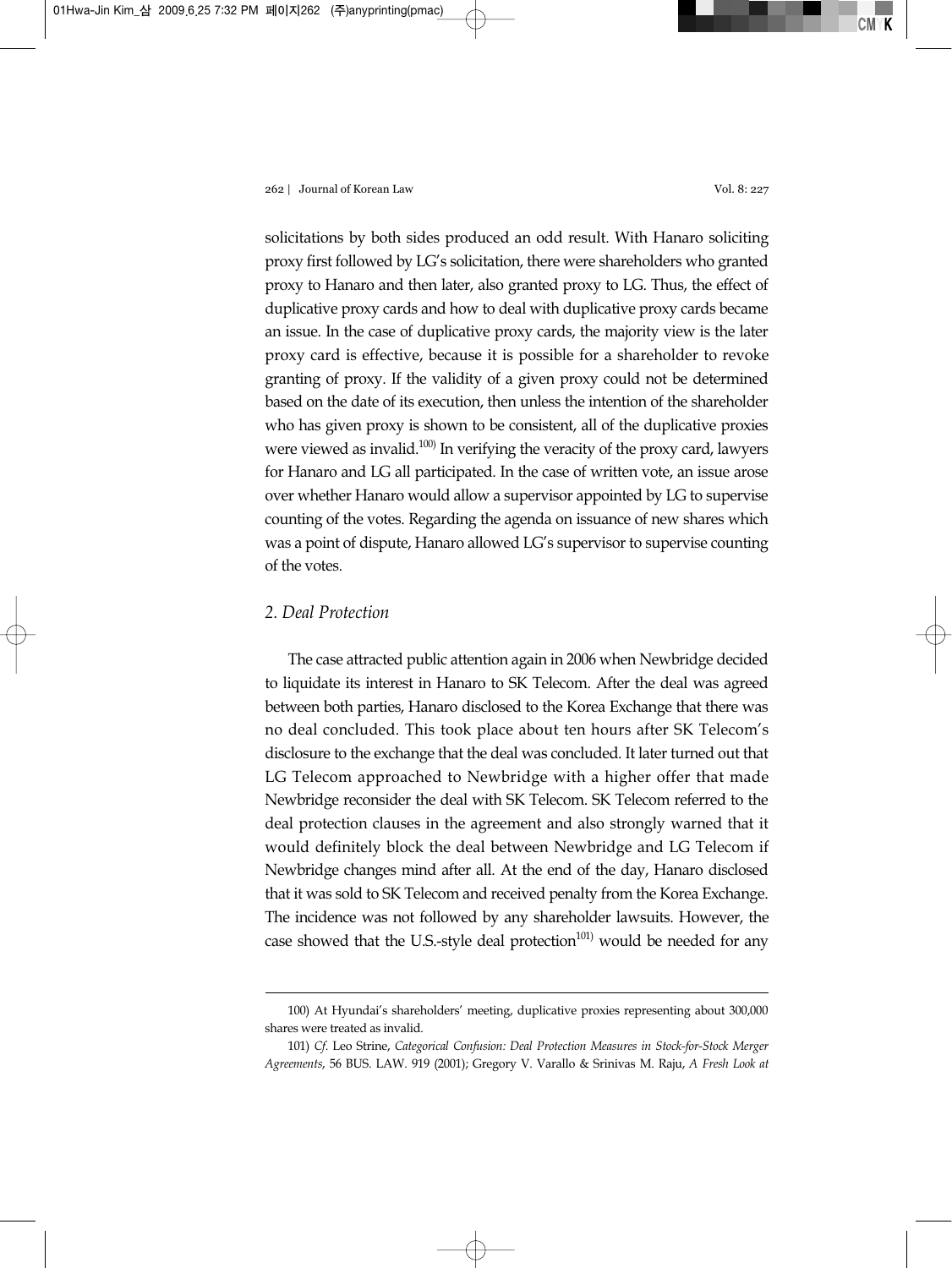merger talks in Korea. Discussion on the corporate directors' fiduciary duties in such cases $^{102)}$  will also become active.

# **VII. The New Commercial Code**

The KCC currently is undergoing a comprehensive revision. The Korean General Assembly has been discussing the government's proposal and other draft bills submitted by individual lawmakers since 2005. Although it is not expected that the bill will pass the legislative body anytime soon, the revision, once realized, should overhaul the KCC almost beyond recognition as the draft bill contains new institutions for corporate governance and finance of Korean firms.<sup>103)</sup> This part of the article comments on the provisions in respect

*Deal Protection Devices: Out from the Shadow of the Omnipresent Specter*, 26 DEL. J. CORP. L. 975 (2001); Gregory V. Varallo & Srinivas M. Raju, *A Process-Based Model for Analyzing Deal-Protection Measures*, 55 BUS. LAW. 1609 (2000); Karl F. Balz, *No-Shop Clauses*, 28 DEL. J. CORP. L. 513 (2003); Guhan Subramanian, *Go-Shops vs. No-Shops in Private Equity Deals: Evidence and Implications*, 63 BUS. LAW. 729 (2008); J. Russel Denton, *Stacked Deck: Go-Shops and Auction Theory*, 60 STAN. L. REV. 1529 (2008).

<sup>102)</sup> *Cf*. R. Franklin Balotti & A. Gilchrist Sparks III, *Deal-Protection Measures and the Merger Recommendation*, 96 NW. U. L. REV. 467 (2002); Jennifer J. Johnson & Mary Siegel, *Corporate Mergers: Redefining the Role of Target Directors*, 136 U. PENN. L. REV. 315 (1987); Mark Lebovitch & Peter B. Morrison, *Calling a Duck a Duck: Determining the Validity of Deal Protection Provisions in Merger of Equals Transactions*, 2001 COLUM. BUS. L. REV. 1; Comment, *Is Merger Agreement Ever Certain? The Impact of the Ominicare Decision on Deal Protection Devices*, 29 DEL. J. CORP. L. 805 (2004).

<sup>103)</sup> The draft bill introduces the corporate opportunity doctrine into the statute. Article 398 (Transaction between a Director and the Company) stipulates: (1) The person who falls under any one item below may transact with the company through his or third person's account only when the board of directors makes a prior approval of the transaction above. 1. Director 2. The spouse of a director, and the lineal descendant and ascendants of a director or its spouse 3. A company, in which the person(s) falling under item 1 or 2 above individually or in aggregate possess 50% or more of the issued and outstanding shares with the voting rights, or the subsidiary of such company 4. A company, in which the person(s) and company under the Section 1 through 3 above under this Article in aggregate possess 50% or more of the issued and outstanding shares with the voting rights. (3) In case when a director causes a third party to transact with the company using the corporate opportunity listed under any item below, which may benefit the company contemporaneously or in the future, the approval under Section 1 is required. 1. A business opportunity, which he or she came to know during the performance of his or her duty or using the information of the company 2. A business opportunity having a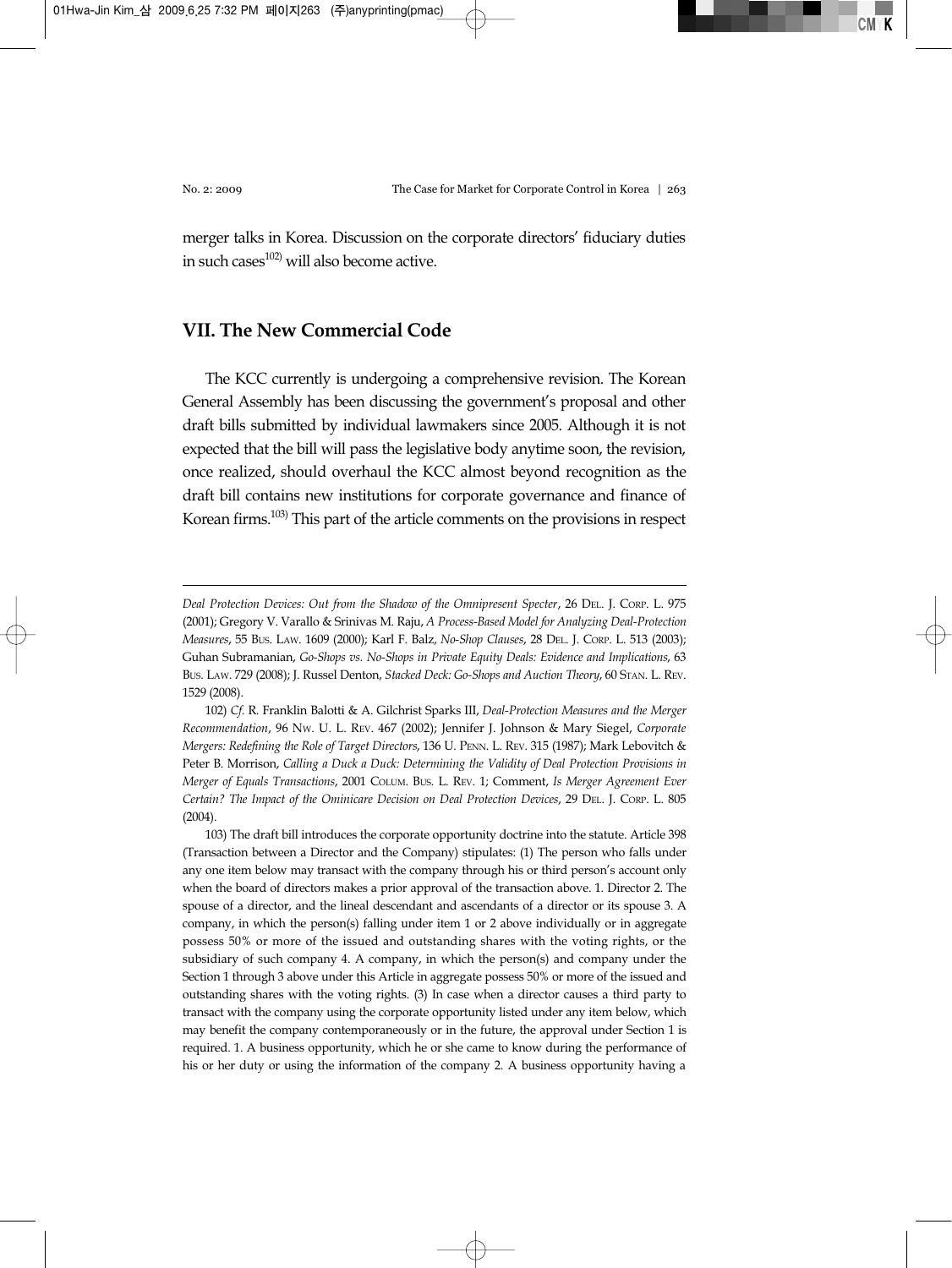#### of corporate control.

### *1. Squeeze-out*

The draft bill includes the mechanism for acquisition of dissenting minorities. The compulsory buy-out threshold is set at 95% level. The proposed provisions below<sup>104)</sup> are general ones that allow a controlling shareholder to purchase compulsorily the shares owned by a minority, no matter whether the majority was acquired in a takeover bid or not. The minorities have the right to be bought out at the same  $95\%$ , i.e.,  $5\%$ , level.<sup>105)</sup> However, there is no more sophisticated mechanism for determination of a fair price than the current one applicable to the shareholders' appraisal claims, which has been very controversial.<sup>106</sup> Also, it should be pointed out that the Korean law does neither know the concept of the "entire fairness" as developed in *Singer v. Magnavox Co*. 107) nor the fiduciary duty of majority shareholders to minority shareholders as it is the case in the United States<sup>108)</sup> and Germany.109) I have argued elsewhere that the new squeezeout institution

close connection with a business that the company currently conducts or plans to conduct. For the U.S. law, *see* Eric Talley, *Turning Servile Opportunities to Gold: A Strategic Analysis of the Corporate Opportunities Doctrine*, 108 YALE L. J. 277 (1998).

<sup>104)</sup> Translation by Lee & Ko, Korea, and the author.

<sup>105)</sup> For a brief comparative account, see Paul Davies & Klaus Hopt, *Control Transactions*, in: Reinier Kraakman et al. eds., THE ANATOMY OF CORPORATE LAW: A COMPARATIVE AND FUNCTIONAL APPROACH 157, 183-184 (Oxford University Press, 2004). For German law, *see* Holger Fleischer, *Das neue Recht des Squeeze out*, 31 ZEITSCHRIFT FÜR UNTERNEHMENS-UND GESELLSCHAFTSRECHT 757 (2002); Eberhard Vetter, *Squeeze-out – Der Ausschluss der Minderheitsaktionäre aus der Aktiengesellschaft nach den §§327a-327f AktG*, 47 DIE AKTIENGESELLSCHAFT 176 (2002). For Austrian law, *see* Franz Althuber & Astrid Krüger, *Squeeze-out in Österreich*, 52 DIE AKTIENGESELLSCHAFT 194 (2007).

<sup>106)</sup> *See* Hwa-Jin Kim, *The Appraisal Remedy Revisited*, 393 KOREAN BAR ASSOCIATION JOURNAL 8 (2009) (in Korean). For U.S. law, *see, e.g.*, Lawrence A. Hamermesh & Michael L. Wachter, *The Fair Value of Cornfields in Delaware Appraisal Law*, 31 DEL. J. CORP. L. 119 (2005); Barry M. Wertheimer, *The Shareholders' Appraisal Remedy and How Courts Determine Fair Value*, 47 DUKE L. J. 613 (1998).

<sup>107) 380</sup> A.2d 969 (Del. 1977).

<sup>108)</sup> Weinberger v. UOP, Inc., 457 A.2d 701 (Del. 1983); Sinclair Oil Corp. v. Levien, 280 A.2d 717 (Del. 1971). *See* J. A. C. Hetherington, *Defining the Scope of Controlling Shareholders' Fiduciary Responsibilities*, 22 WAKE FOREST L. REV. 9 (1987).

<sup>109)</sup> *See* Hwa-Jin Kim, *Markets, Financial Institutions, and Corporate Governance: Perspectives*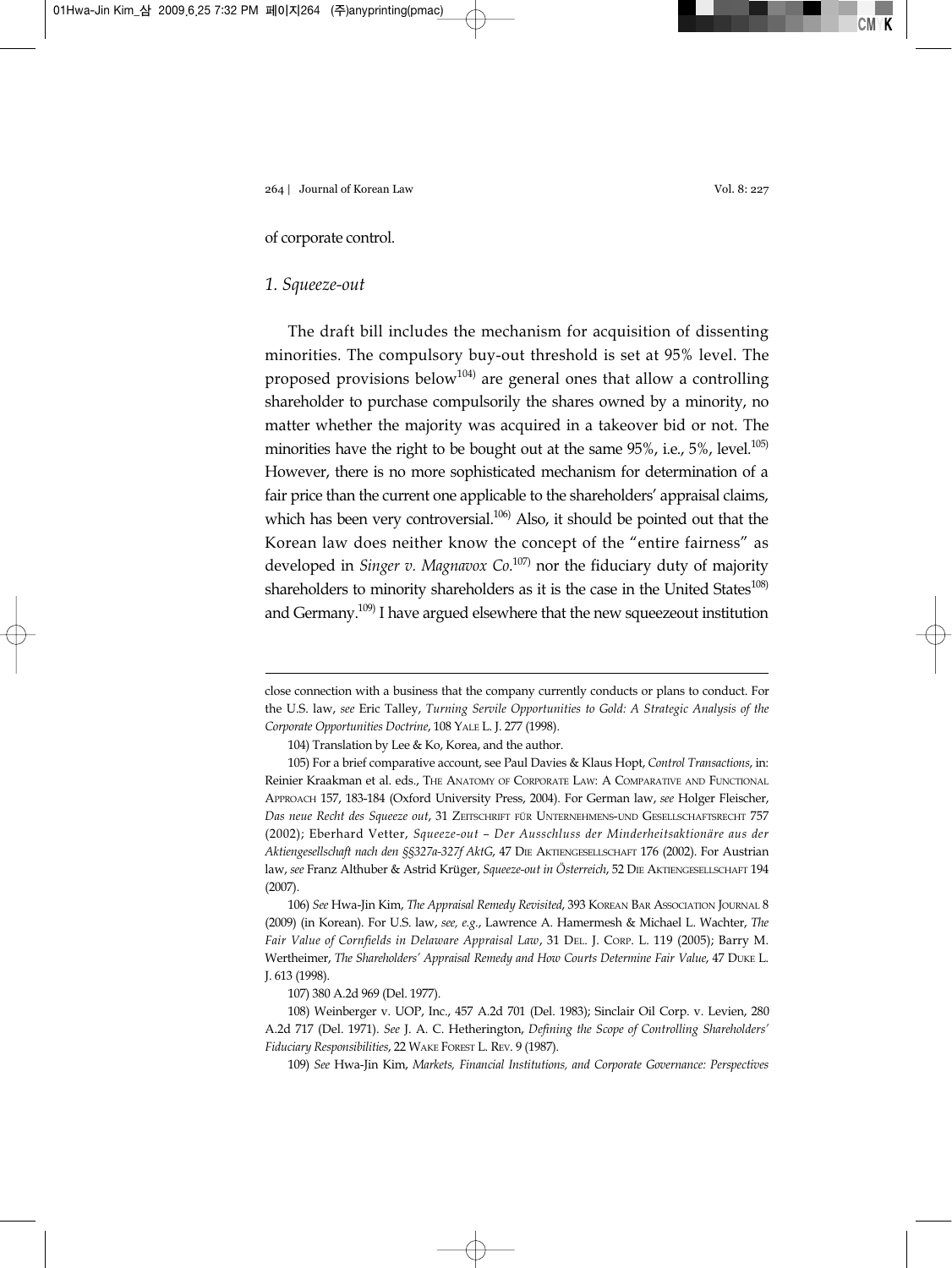may work properly if and only if the Korean courts contemporaneously develop the fairness standard applicable to valuation as well as procedure and introduce the fiduciary duty of major shareholders to minority shareholders.<sup>110)</sup> This is more so because the draft bill also allows the U.S.-style cash-out merger transaction.<sup>111)</sup>

Article 360-24 (Controlling Shareholder's Right to Request for Sale)<sup>112)</sup>

- (1) The shareholder who possesses 95% or more of the total issued and outstanding shares of a company under his own account (hereinafter, "Controlling Shareholder") may request the other shareholder the sale of the shares possessed by such other shareholder (hereinafter, "Minority Shareholder") if the purchase is necessary to achieve the business purpose of the company ("Request for Sale")
- (2) For the calculation of the shares possessed by the Controlling Shareholder stipulated under Section 1 above, the shares in the same company owned by the parent company and its subsidiary shall be combined. For calculation, the shares of the company, in which a shareholder, who is not a

110) Hwa-Jin Kim, *Freeze-out of Minority Shareholders under the Draft New Commercial Code*, 50-1 SEOUL L. J. 321 (2009) (in Korean).

111) Article 523, No. 4.

*from Germany*, 26 GEO. J. INT'L L. 371, 392-394 (1995); John C. Coffee, Jr., *Privatization and Corporate Governance: The Lessons from Securities Market Failure*, 25 J. CORP. L. 1, 29 (1999); J. Bautz Bonnano, *The Protection of Minority Shareholders in a Konzern Under German and United States Law*, 18 HARV. INT'L L. J. 151 (1977); Ulrich Wackerbarth, *Investorvertrauen und Corporate Governance*, 34 ZEITSCHRIFT FÜR UNTERNEHMENS-UND GESELLSCHAFTSRECHT 686 (2005); SUSANNE WIMMER-LEONHARDT, KONZERNHAFTUNGSRECHT 157-453 (Mohr Siebeck, 2004).

<sup>112)</sup> The Korea Exchange Listing Rules provides that a listed company may apply for a voluntary delisting with the shareholders' resolution by a simple majority vote. However, the Korea Exchange may reject such application, unless the company meets the compulsory delisting requirements under the rules. The shares of a listed company will be designated as surveillance shares in any of the following cases, and such shares will become subject to compulsory delisting if the cause for such designation is not cured as appears in the next annual report filed after such designation: (1) The number of small shareholders (holding one percent or less) is less than 200 in the annual report for the most recent fiscal year; (2) The total number of shares held by small shareholders is less than 10 percent of liquid shares in the annual report for the most recent fiscal year; (3) The largest shareholder (including the shares held by affiliates and specially related persons) holds at least 80 percent of the total issued shares in the annual report for the most recent fiscal year; or (4) The monthly average trading volume is less than one percent of the total issued shares during any quarter. The Listing Rules expressly provides that the Korea Exchange may not reject the application for delisting if the compulsory delisting requirement is met. Listing Rules, Articles 77, 79 and 80.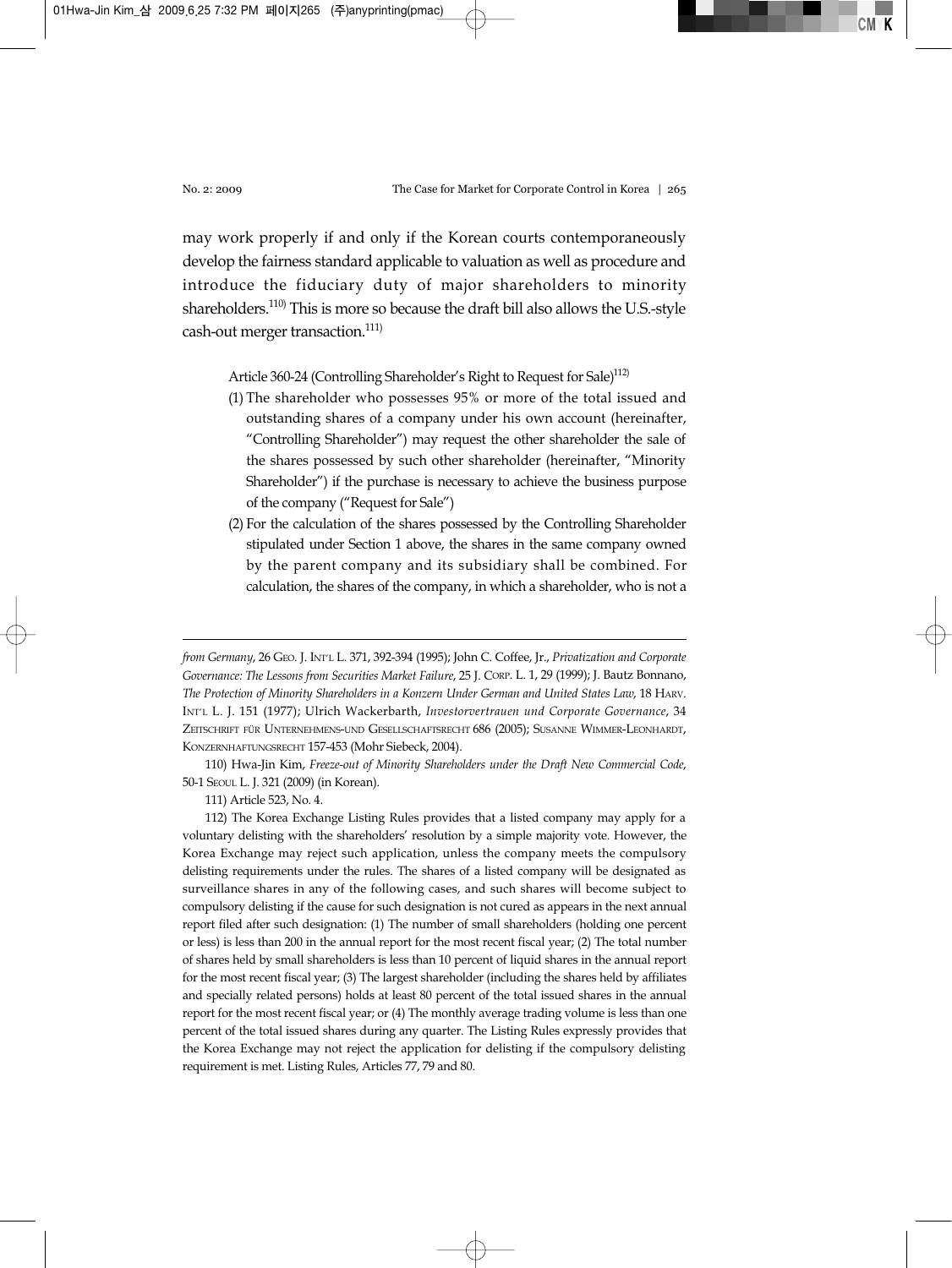company, owns more than 50% of shares, shall be combined with the shares owned by such shareholder.

- (3) The Request for Sale under Section 1 must be approved by the shareholders' meeting in advance.
- (4) When notifying the convening of a shareholder's meeting for the Section 3 above, the following items must be included in the notice thereof, and they must be explained by the Controlling Shareholder at such meeting.
	- 1. The shareholding status of the company by the Controlling Shareholder
	- 2. The purpose for the Request for Sale
	- 3. The basis of the calculation on the share price and the appraisal report by the certified appraiser on the appropriateness on the share price
	- 4. Payment guarantee on the share price
- (5) The Controlling Shareholder shall make a public notice on the following items one month prior to the date when the Request for Sale is made and shall notify the shareholder and the pledgee, who are listed on the shareholder registry, separately.
	- 1. The Minority Shareholder shall deliver the share certificate simultaneously upon the receipt of the share price
	- 2. If the share certificate is not delivered, the share certificate will be null and void on the date when the Minority Shareholder accepts the share price or when the Controlling Shareholder deposits the share price in the public account
- (6) The Minority Shareholder, who has received the Request for Sale under Section 1 above, must sell its shares to the Controlling Shareholder within 2 months from the date when the Minority Shareholder received the notice for the Request for Sale.
- (7) In case of Section 6 above, the share price shall be determined by the agreement by and between the Controlling Shareholder requesting the sale and the Minority Shareholder whom such request was made to.
- (8) In case when the Minority Shareholder and the Controlling Shareholder could not agree on the share price under Section 7 above within 30 days from the date when the Request for Sale was received by the Minority Shareholder pursuant to Section 1 above, the Minority Shareholder or the Controlling Shareholder individually may request the court to determine the share price.
- (9) In case when the court determines the share price pursuant to the Section 8 above, the court shall determine the share price at fair value considering the financial condition of the company and other relevant factors.

Article 360-25 (Minority Shareholder's Right to Request for Purchase)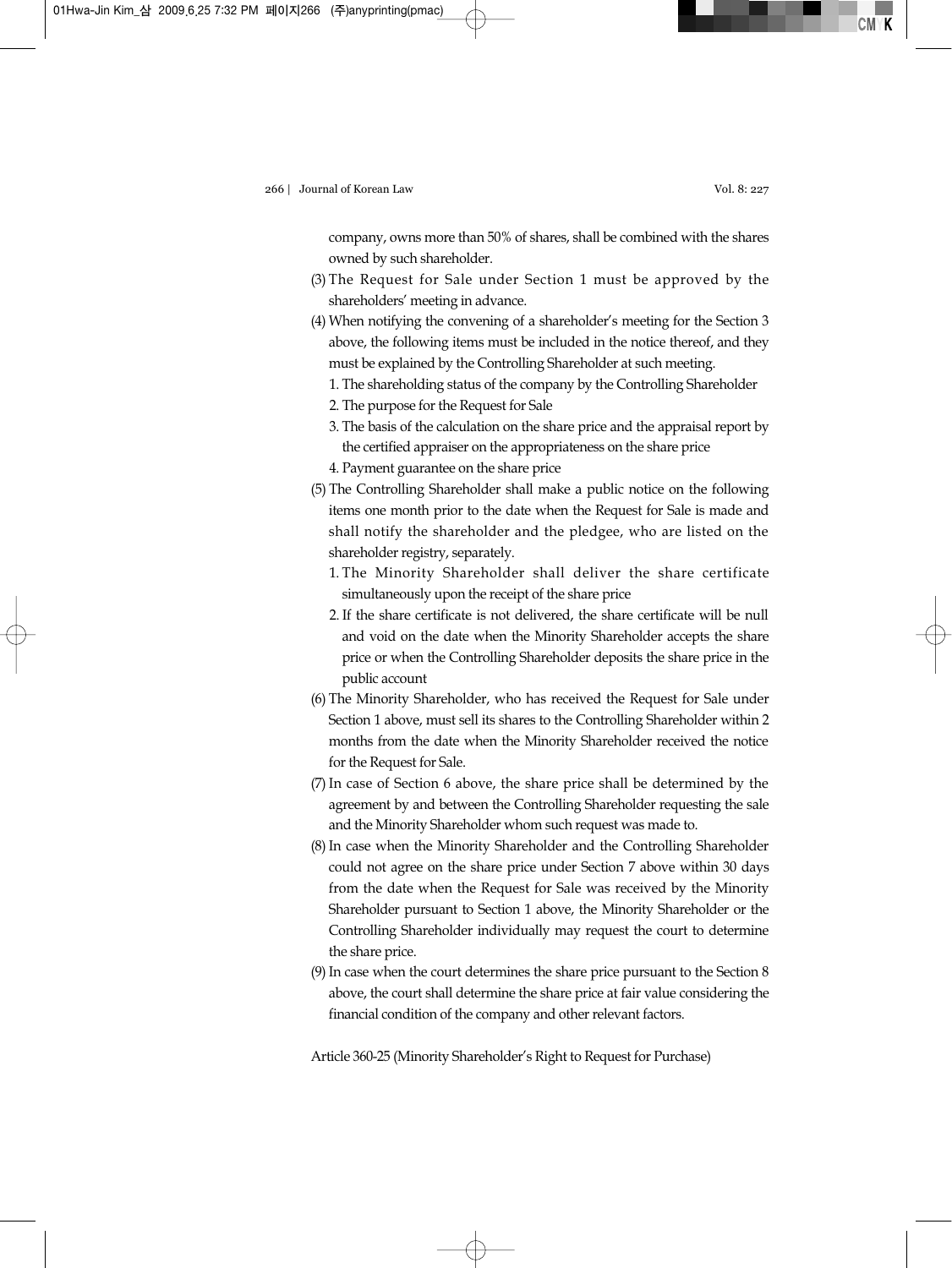- (1) The Minority Shareholder of a company, where a Controlling Shareholder exists, may request the Controlling Shareholder to purchase its shares at any time ("Request for Purchase")
- (2) The Controlling Shareholder, who received the Request for Purchase under the Section 1, must purchase the shares of the Minority Shareholder within 2 months from the date when such Request for Purchase was made.
- (3) In case of the Section 2 above, the share price shall be determined by the agreement between the Controlling Shareholder and Minority Shareholder.
- (4) In case when the Minority Shareholder and the Controlling Shareholder could not agree on the share price under Section 2 above within 30 days from the date when the Request for Purchase was made, the Minority Shareholder or the Controlling Shareholder individually may request the court to determine the share price.
- (5) In case when the court determines the share price pursuant to the Section 4 above, the court shall determine the share price at fair value considering the financial condition of the company and other relevant factors.

#### Article 360-26 (Share Transfer, etc.)

- (1) The share shall be deemed to be transferred to the Controlling Shareholder on the date when the Controlling Shareholder makes the payment to the Minority Shareholder pursuant to Article 360-24 and 360-25.
- (2) In case when the Controlling Shareholder is unable to know whom the share price should be paid to or when the Minority Shareholder refuses to accept the share price, then the Controlling Shareholder may deposit the share price in the public account. In this case, the share shall be deemed to be transferred on the date of such deposit.

### *2. Poison Pill*

The poison pill has been the single most controversial issue in discussions on takeover defenses in Korea over the years. This is more so because Japan has introduced the poison pill in 2005<sup>113)</sup> and its practical function has recently

<sup>113)</sup> Satoshi Kawai, *Poison Pill in Japan*, 2004 COLUM. BUS. L. REV. 11; Ronald J. Gilson, *The Poison Pill in Japan: The Missing Infrastructure*, 2004 COLUM. BUS. L. REV. 21; William B. Chandler III, *Hostile M&A and the Poison Pill in Japan: A Judicial Perspective*, 2004 COLUM. BUS. L. REV. 45; Hideki Kanda, *Does Corporate Law Really Matter in Hostile Takeovers?: Commenting on Professor Gilson and Chancellor Chandler*, 2004 COLUM. BUS. L. REV. 67.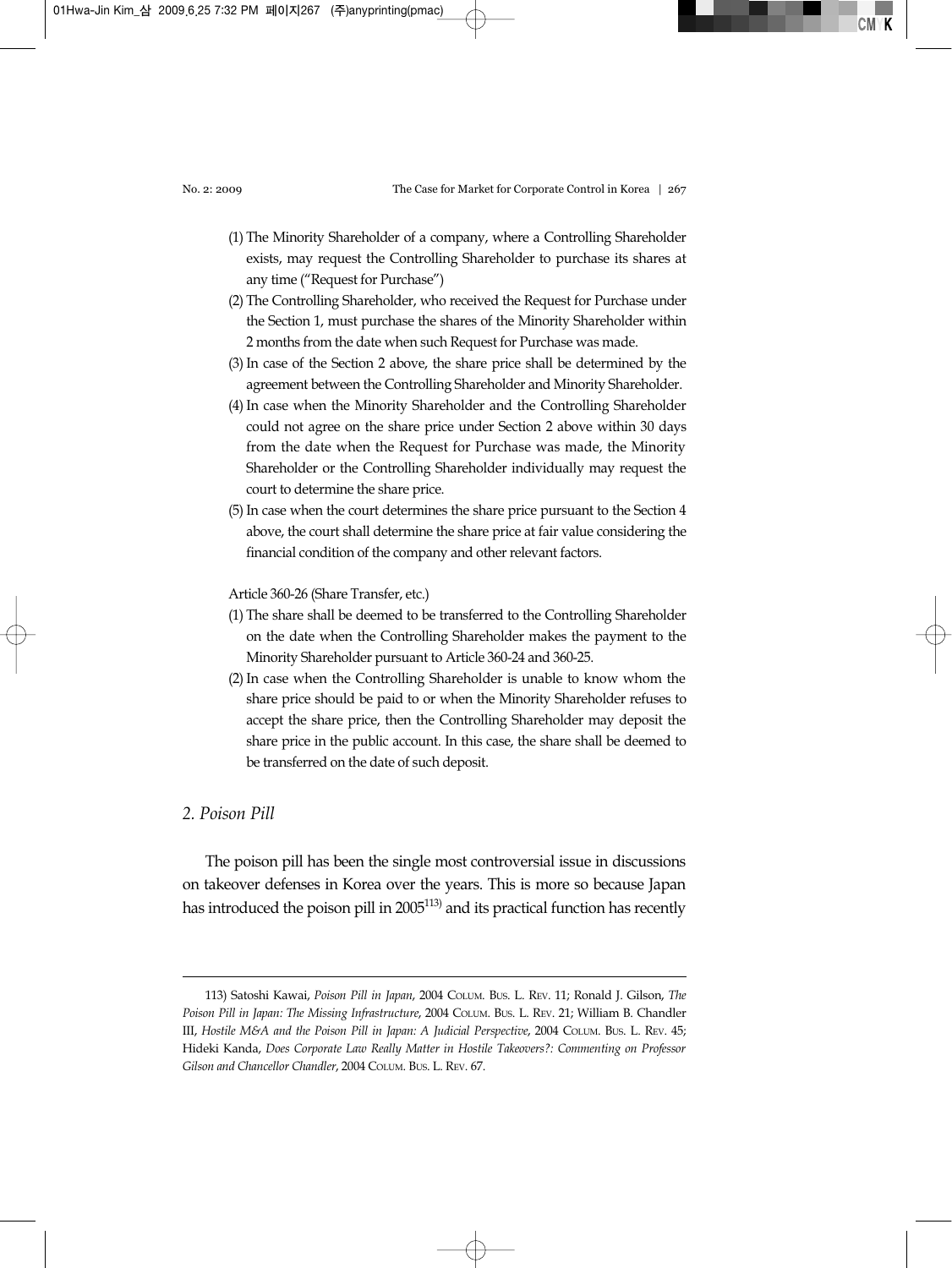been contested before the courts in Japan.<sup>114)</sup> According to the widely-accepted definition, "the essence of the poison pill is that the crossing by an acquirer of a relatively low threshold of ownership triggers rights for target shareholders in relation to the shares of either the target or the acquirer, from which the acquirer itself is excluded and which render the acquisition of further shares in the target fruitless or impossibly expensive."115) Under the current laws of Korea, poison pill that is commonly used in the United States<sup>116)</sup> is not allowed. There are various rules and regulations that limit the company's ability to create the poison pill. Among others, as it is also the case in many European countries,<sup>117)</sup> under the KCC, resolution concerning dividend payout is subject to the resolution by the shareholders, not by the board of directors. Also, distribution of profit can only be made by cash or stocks, not contingent rights to purchase company's new shares. The KFISCMA also regulates the issuance price of new shares of listed companies.<sup>118)</sup>

<sup>114)</sup> *See* Kenichi Osugi, *Transplanting Poison Pills in Foreign Soil: Japan's Experiment*, in TRANSFORMING CORPORATE GOVERNANCE IN EAST ASIA 36, 43-51 (Hideki Kanda et al. eds., Routledge, 2008) (reviewing the Nippon Broadcasting Systems, Nireco and JEC cases); Osugi, Kenichi, *What is Converging?: Rules on Hostile Takeovers in Japan and the Convergence Debate*, 9 ASIAN-PACIFIC L. & POLICY J. 143, 157-159 (2007) (Bulldog case). It remains to be seen if the Japanese case law would evolve after the U.S. law. *Cf*. Mark D. West, *The Puzzling Divergence of Corporate Law: Evidence and Explanations from Japan and the United States*, 150 U. PENN. L. REV. 527 (2001).

<sup>115)</sup> Davies & Hopt, *supra* note 29, at 169. This definition is from Lucian Bebchuk & Allen Ferrell, *Federalism and Corporate Law: The Race to Protect Managers from Takeovers*, 99 COLUM. L. REV. 1168 (1999); Lucian Bebchuk & Allen Ferrell, *On Takeover Law and Regulatory Competition*, 57 BUS. LAW. 1047 (2002).

<sup>116)</sup> Moran v. Household International, Inc., 500 A.2d 1346 (Del. 1985); RONALD GILSON & BERNARD BLACK, THE LAW AND FINANCE OF CORPORATE ACQUISITIONS 740-748 (2<sup>nd</sup> ed. Foundation Press, 1995); Martin Lipton, *Pills, Polls, and Professors Redux*, 69 U. CHI. L. REV. 1037 (2002); David A. Katz & Laura A. McIntosh, Corporate Governance Update: Poison Pills – Maintain Flexibility in Takeover Defense (Wachtell, Lipton, Rosen & Katz Memorandum, January 26, 2006); Guhan Subramanian, *Bargaining in the Shadow of Takeover Defenses*, 113 YALE L. J. 621 (2003); Guhan Subramanian, *Bargaining in the Shadow of PeopleSoft's (Defective) Poison Pill*, 12 HARV. NEGOTIATION L. REV. 41 (2007); Jonathan M. Karpoff & Morris G. Danielson, Do Pills Poison Operating Performance? (Working Paper, 2002); Jeffrey Gordon, *"Just Say Never" Poison Pills, Dead Hand* Pills and Shareholder Adopted By-Laws: An Essay for Warren Buffet, 19 CARDOZO L. REV. 511 (1997); Marcel Kahan & Edward B. Rock, *How I Learned To Stop Worrying and Love the Pill: Adaptive Responses to Takeover Law*, 69 U. CHI. L. REV. 871 (2002).

<sup>117)</sup> Davies & Hopt, *supra* note 29, at 169.

<sup>118)</sup> Articles 118 through 132.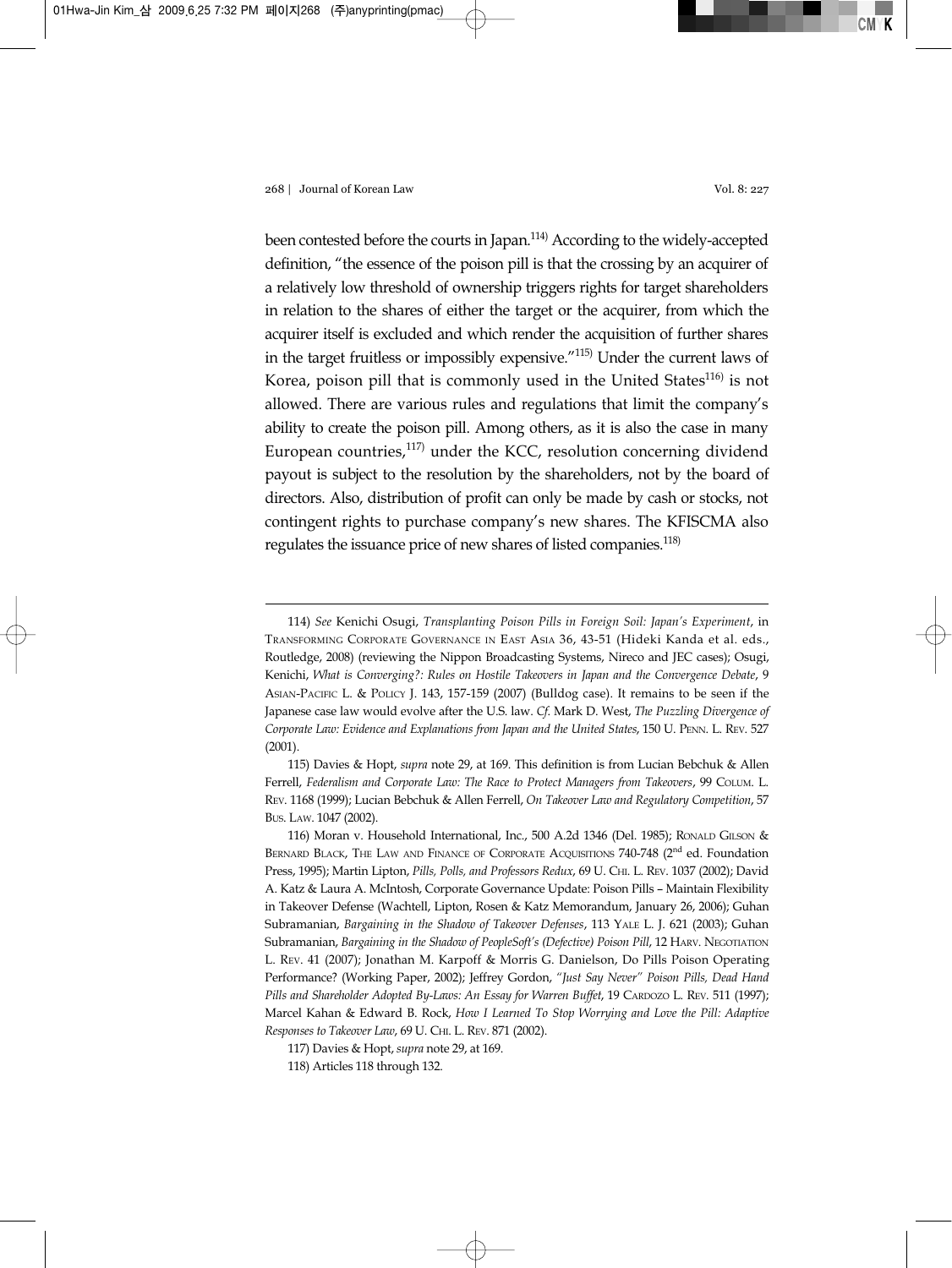The poison pill, if introduced in Korea, should be used to support a better deal for the shareholders. However, as Professor Gilson did warn Japan before,<sup>119)</sup> it may be used to simply block a bid in favor of the controlling minority, if institutions like independent directors, courts and active institutional investors do not police the uses to which the poison pill is actually put. It can also be expected that poison pills in Korea will generate lawsuits and Korean corporate law will evolve along the line developed by the Delaware takeover law as it was already evidenced in Hyundai case.<sup>120)</sup> Large Korean law firms have been educating their young lawyers in U.S. law schools since decades ago, and so has the Korean judiciary.<sup>121)</sup> Furthermore, large Korean firms may feel safer if they retain reputable U.S. law firms when confronted with a control contest. The expert group commissioned by the Korean Ministry of Justice has been working on another draft bill to amend the KCC since early 2008. In November 2008, the expert group came up with tentative draft provisions to introduce the poison pill into the KCC as  $follows<sup>.122)</sup>$ 

121) For German corporate law's experiences in adapting to the U.S. corporate law, *see* JAN VON HEIN, DIE REZEPTION US-AMERIKANISCHEN GESELLSCHAFTSRECHTS IN DEUTSCHLAND (Mohr Siebeck, 2008); MATHIAS M. SIEMS, DIE KONVERGENZ DER RECHTSSYSTEME IM RECHT DER AKTIONÄRE (Mohr Siebeck, 2005); ANDREA LOHSE, UNTERNEHMERISCHES ERMESSEN (Mohr Siebeck, 2005). For corporate control contests in Germany, *see* MARY O'SULLIVAN, CONTESTS FOR CORPORATE CONTROL: CORPORATE GOVERNANCE AND ECONOMIC PERFORMANCE IN THE UNITED STATES AND GERMANY (Oxford University Press 2000); JENNIFER PAYNE ED., TAKEOVERS IN ENGLISH AND GERMAN LAW (Hart Publishing, 2003).

<sup>119)</sup> *See* Gilson, *supra* note 113, at 41-42.

<sup>120)</sup> *But see* Bernard S. Black, *The Core Fiduciary Duties of Outside Directors*, ASIA BUS. L. REV. 13, 27 (July 2001) ("[I] would not wish for another country to copy our confused case law.") Comparative corporate law analysis is a very important methodology in academia as well as in corporate law practice in Korea. However, as far as takeover law is concerned U.S. law's influence is dominant. For comparative corporate law in general, *see* John W. Cioffi, *State of the Art: A Review Essay on Comparative Corporate Governance: The State of the Art and Emerging Research*, 48 AM. J. COMP. L. 501 (2000); Katharina Pistor et al., *The Evolution of Corporate Law: A Cross-Country Comparison*, 23 U. PENN. J. INT'L ECON. L. 791 (2002); Edward B. Rock, *America's Shifting Fascination with Comparative Corporate Governance*, 74 WASH. U. L. Q. 367 (1996). *See also* Roberta Romano, *A Cautionary Note on Drawing Lessons from Comparative Corporate Law*, 102 YALE L. J. 2021 (1993); William W. Bratton & Joseph A. McCahery, *Comparative Corporate Governance and the Theory of the Firm: The Case Against Global Cross Reference*, 38 COLUM. J. TRANSNAT'L L. 213 (1999). For a bibliography on international corporate governance, *see* Hwa-Jin Kim, *International Corporate Governance: A Select Bibliography*, 8 J. KOREAN L. 201 (2008).

<sup>122)</sup> Translation by Lee & Ko, Korea, and the author.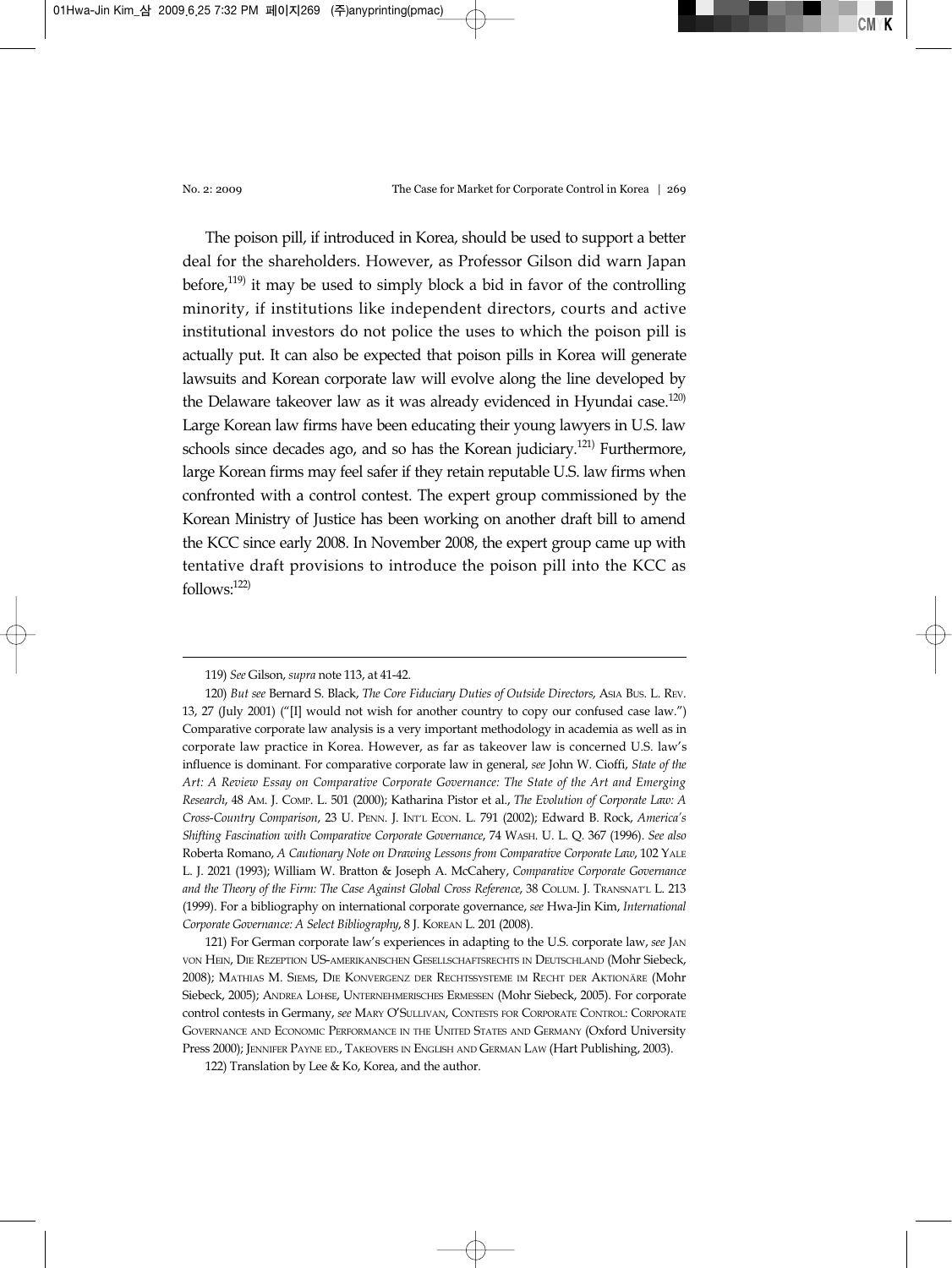Article 432-2 (Subscription Option for New Shares)

- (1) A company may grant the right to the shareholders to request the company to issue the new shares within a specified period ("Exercise Period"), at the pre-determined price ("Exercise Price") in proportion to the numbers and types of shares held by the shareholder ("Subscription Option")
- (2) The company shall not receive any consideration in exchange for granting the Subscription Option.
- (3) The company intending to issue the Subscription Option must specify the following items in the Article of Incorporation
	- 1. The statement that the Subscription Option may be granted to the shareholders
	- 2. The limit on the number and types of new shares that could be issued pursuant to the exercise of Subscription Option
- (4) The Company may provide the following statements under its Article of Incorporation incorporating the terms described under the Section 3 above. In such case, the company may grant the Subscription Option pursuant to the terms under the Article of Incorporation only to maintain or increase the benefit of all shareholders and the value of the company.
	- 1. In certain cases, the Subscription Option may not be granted to some shareholders
	- 2. In certain cases, some shareholders may not be able to exercise the Subscription Option, or the terms of the Subscription Option may be different for some shareholders as compared to other shareholders
	- 3. In certain cases, the company may redeem all or part of the Subscription Options and in this case, the redemption terms may differ for some shareholders.
- (5) In case when the company grants the Subscription Option pursuant to the terms provided under the Article of Incorporation, which incorporated the terms described under Section 4 above, the exercise price may be the fair price on the date when the Subscription Option is granted or the exercise date or the price below the par value of a share.

Article 330 (Restriction on the Issuance of the Shares at a Price below the Par Value)

The shares shall not be issued at a price below the par value except the issuance pursuant to the Article 417 and Section 5 of Article 432-2.

Article 432-3 (Granting Subscription Option)

(1) In case when a company grants the Subscription Option, the following items must be specified by the resolution of board of directors thereof.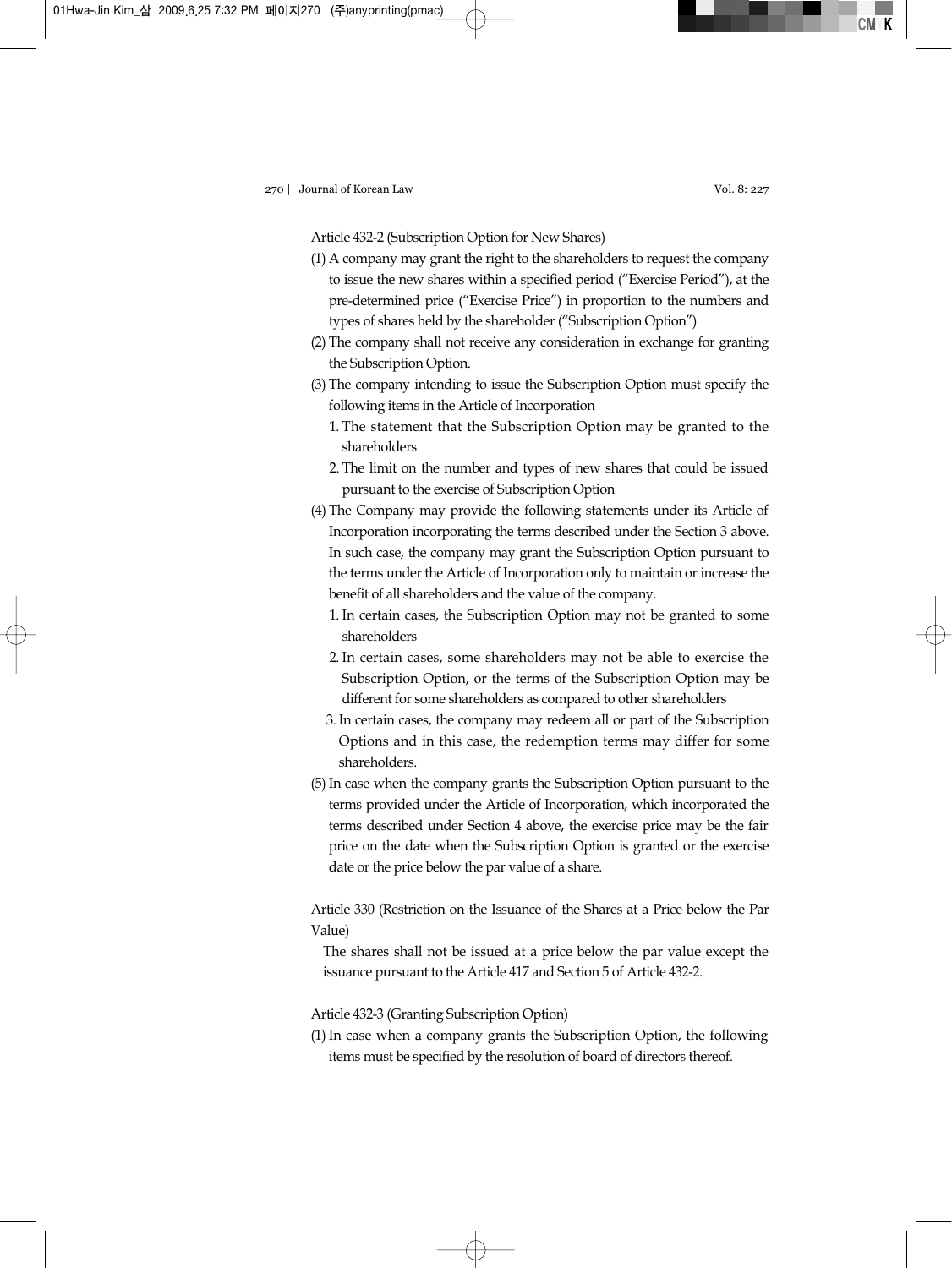- 1. The Subscription Option will be granted to the shareholders on a specified date.
- 2. The number and type of shares to be newly issued pursuant to the exercise of Subscription Option or the method to calculate the number of shares thereon.
- 3. Issues relating to the exercise price of the Subscription Option and the adjustment thereon.
- 4. Exercise period and conditions on exercise of the Subscription Option.
- 5. In case when the company decided not to grant Subscription Option to some shareholders, the scope of shareholders who will not be granted with the Subscription Option.
- 6. In case when the exercise of the Subscription Option is restricted or the terms of the Subscription Option are different for some shareholder, the detailed information and the scope of shareholders who will be granted with the restricted Subscription Option or different terms thereon.
- (2) The company must publicly notify the resolutions of the board of directors within 7 days from the resolution date, approving the items under the Section 1 above
- (3) The Exercise Period under Item 4 of Section 1 shall begin after two weeks from the public notice under Section 2 above

#### Article 432-4 (Redemption of the Subscription Option)

- (1) In case when the company decides to redeem the Subscription Option pursuant to the terms provided in the Articles of Incorporation for the purpose under item 3 of Section 4 of Article 432-2, the board of directors must decide the following items. In this case, the company must make a public notice thereon immediately.
	- 1. The scope of the Subscription Options that will be redeemed
	- 2. If the Subscription Option will be effective under the certain circumstances, the reasons thereof
	- 3. The effective date of the redemption
	- 4. The specifics regarding the money, asset or new shares to be paid or issued for redemption
	- 5. In case when some shareholders will have different terms for the redemption as compared to other shareholders, then the specifics of the different terms and the scope of those shareholders
- (2) With respect to the Subscription Option, which is redeemed pursuant to Section 1, the effectiveness of Subscription Option will be extinguished on the date of the effective redemption date.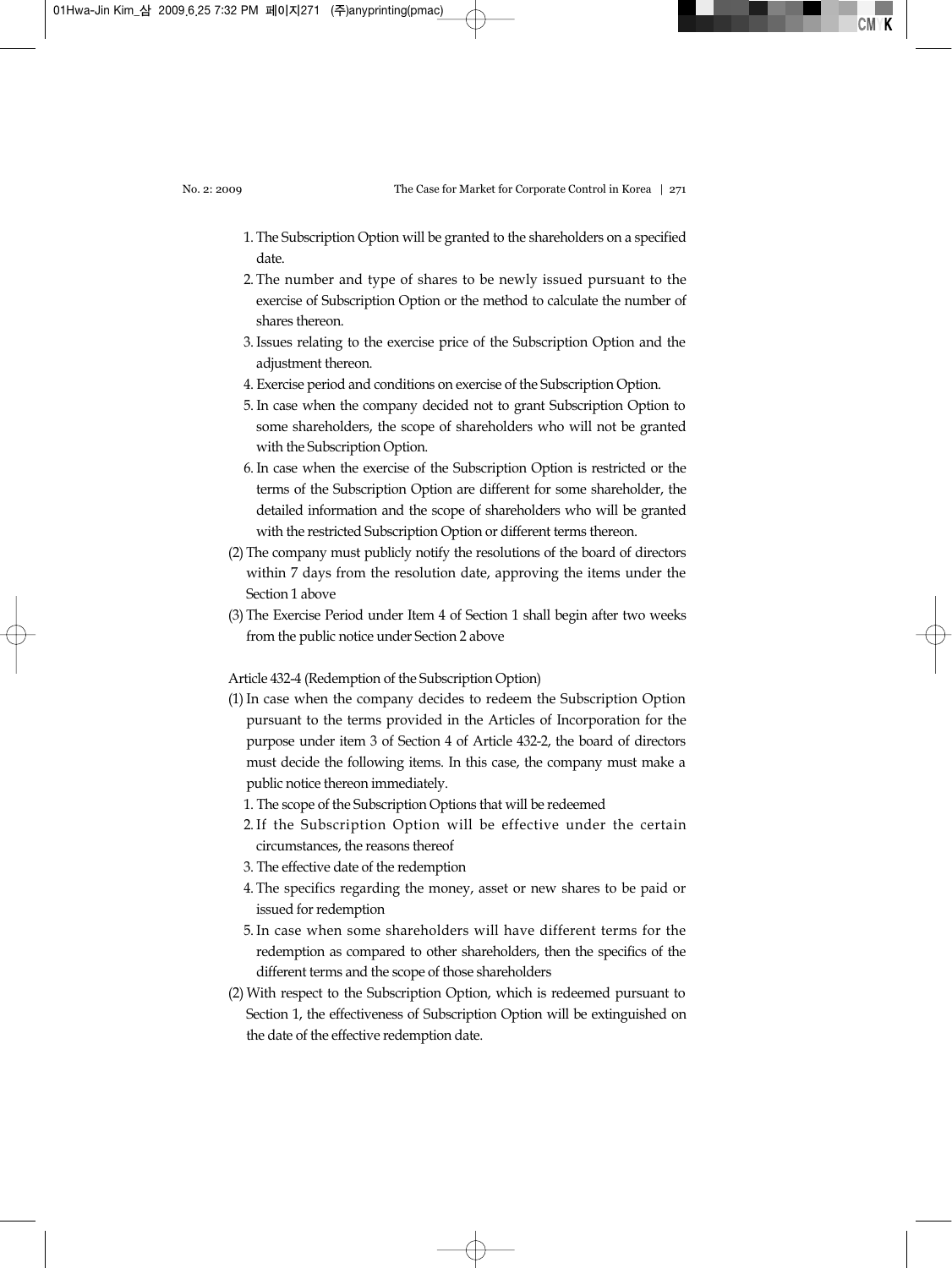Article 432-5 (Accompaniment of Subscription Option and Retirement without Consideration)

- (1) The Subscription Option cannot be transferred separately from the shares.
- (2) In case when the share is transferred after the Subscription Option is granted, it shall be deemed that the Subscription Option was transferred with such transfer.
- (3) The Company may retire all of the Subscription Option without a consideration through the resolution of board of directors or of the shareholders' meeting prior to the first date of the Exercise Period.

Article 432-6 (The Exercise of the Subscription Option)

- (1) A person, who intends to exercise the Subscription Option, must submit two (2) copies of applications to the Company within the Exercise Period and must fully pay the Exercise Price.
- (2) For the shareholders who have exercised the Subscription Option under Section 1, Article 516-9 shall apply, mutatis mutandis.

# *3. Dual-class Commons*

The shareholders holding shares with multiple voting rights have management control over the company and, moreover, unless these shareholders decide to hand over the company to a third party, a takeover would simply be impossible. The dual-class commons are widespread in Europe<sup>123)</sup> but it is actually most prevalently utilized by the companies in the United States, including Berkshire and Ford Motors.124) According to recent data, roughly 200 or more listed companies including large companies such as Viacom and approximately 5-6 percent of the venture companies undergoing IPOs have issued the dual-class common shares.125)

<sup>123)</sup> Report on the Proportionality Principle in the European Union (18 May 2007).

<sup>124)</sup> Jeffrey N. Gordon, *Ties That Bond: Dual Class Common Stock and the Problem of Shareholder Choice*, 76 CAL. L. REV. 1 (1988); Paul Gompers et al., Incentives vs. Control: An Analysis of U.S. Dual-Class Companies (Working Paper, January 2004).

<sup>125)</sup> Laura Field & Jonathan Karpoff, *Takeover Defenses of IPO Firms*, 57 J. FIN. 1857 (2002). For antitakeover arrangements of IPO firms, *see generally* Lucian A. Bebchuk, *Why Firms Adopt Antitakeover Arrangements*, 152 U. PENN. L. REV. 713 (2003); Robert Daines & Michael Klausner, *Do IPO Charters Maximize Firm Value? Antitakeover Protection in IPOs*, 17 J. L., ECON. & ORG. 83 (2001).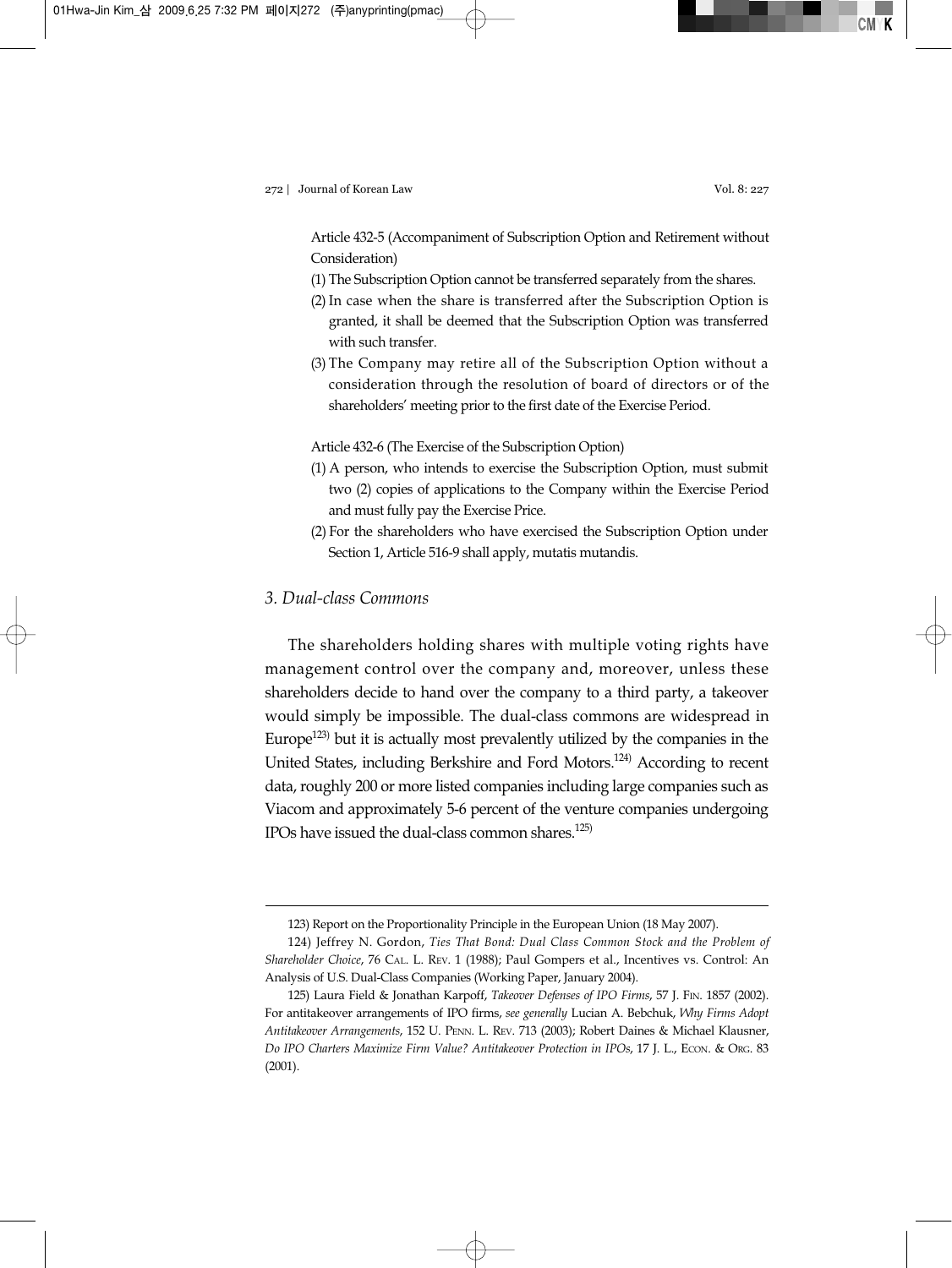The KCC, however, Article 369, Paragraph 1, adopts the one share one vote system.126) It is a mandatory rule and as such understood to be a rule which a company cannot overturn by its articles of incorporation. However, restrictions on voting rights are not only stipulated under the KCC but in numerous other laws and regulations in Korea.<sup>127)</sup> A primary example is the requirement that a shareholder may exercise only up to 3% of the total number of issued and outstanding shares in the appointment of a statutory auditor.<sup>128)</sup> Although studies find that the one share one vote regime has value, $129$  it should be noted that the dual class share system should not be perceived simply as a means to retain incumbents' control of management. The dual class share system is relatively more transparent compared to crossshareholdings or pyramid type structures. If the dual class share system is abolished, the relevant companies will attempt to either adopt crossshareholding or create a pyramid type corporate structure to protect its management's interests.<sup>130)</sup> The Korean Ministry of Justice's expert group has

<sup>126)</sup> *Cf*. Joel Seligman, *Equal Protection in Shareholder Voting Rights: The One Common Share, One Vote Controversy*, 54 GEORGE WASH. L. REV. 687 (1986); Guido Ferrarini, One Share – One Vote: A European Rule? (European Corporate Governance Institute Working Paper, 2006); Sanford Grossman & Oliver Hart, *One Share – One Vote and the Market for Corporate Control*, 20 J. FIN. ECON. 175 (1988); Andrei Shleifer & Robert Vishny, *Large Shareholders and Corporate Control*, 94 J. POLITICAL ECON. 461 (1986); Dale A. Oesterle & Alan R. Palmiter, *Judicial Schizophrenia in Shareholder Voting Cases*, 79 IOWA L. REV. 485 (1994); Shaun Martin & Frank Partnoy, *Encumbered Shares*, 2005 U. ILL. L. REV. 775.

<sup>127)</sup> However, a ceiling on voting rights through charter provisions would be held invalid as it violates the one share one vote rule in KCC Article 369, Paragraph 1. *Cf*. Providence & Worcester Co. v. Baker, 378 A. 2d 121 (Del. 1977) (holding that a ceiling does not constitute discrimination against certain shareholders); Alberto Toffoleto & Paolo Montironi, *Italy Reforms Company Law*, INT'L FIN. L. REV. MERGERS AND ACQUISITIONS 137 (2004) (ceiling allowed in the new company law). For discussions in Germany involving Volkswagen, *see In VW Takeover Saga, German Court Rules Against Porsche*, INTERNATIONAL HERALD TRIBUNE, November 27, 2008; *As Tension with Volkswagen Mounts, Porsche Doesn't Rush into Takeover*, INTERNATIONAL HERALD TRIBUNE, November 27, 2007.

<sup>128)</sup> KCC, Article 409, Paragraph 2.

<sup>129)</sup> *See, e.g.*, Bernard Black & Reinier Kraakman, *A Self-Enforcing Model of Corporate Law*, 109 HARV. L. REV. 1911, 1945-1946 (1996).

<sup>130)</sup> *See* Lucian Bebchuk & Oliver Hart, *A Threat to Dual-Class Shares*, FINANCIAL TIMES, May 31, 2002 (warning that if the dual class share system was abolished in Europe, the relevant companies would attempt to either adopt cross-shareholding or create a pyramid type corporate structure to protect its management's interests). *But see* Ronald Masulis et al., *Agency Problems at Dual-Class Companies*, 64 J. FIN. (2009) (finding evidence supporting the hypothesis that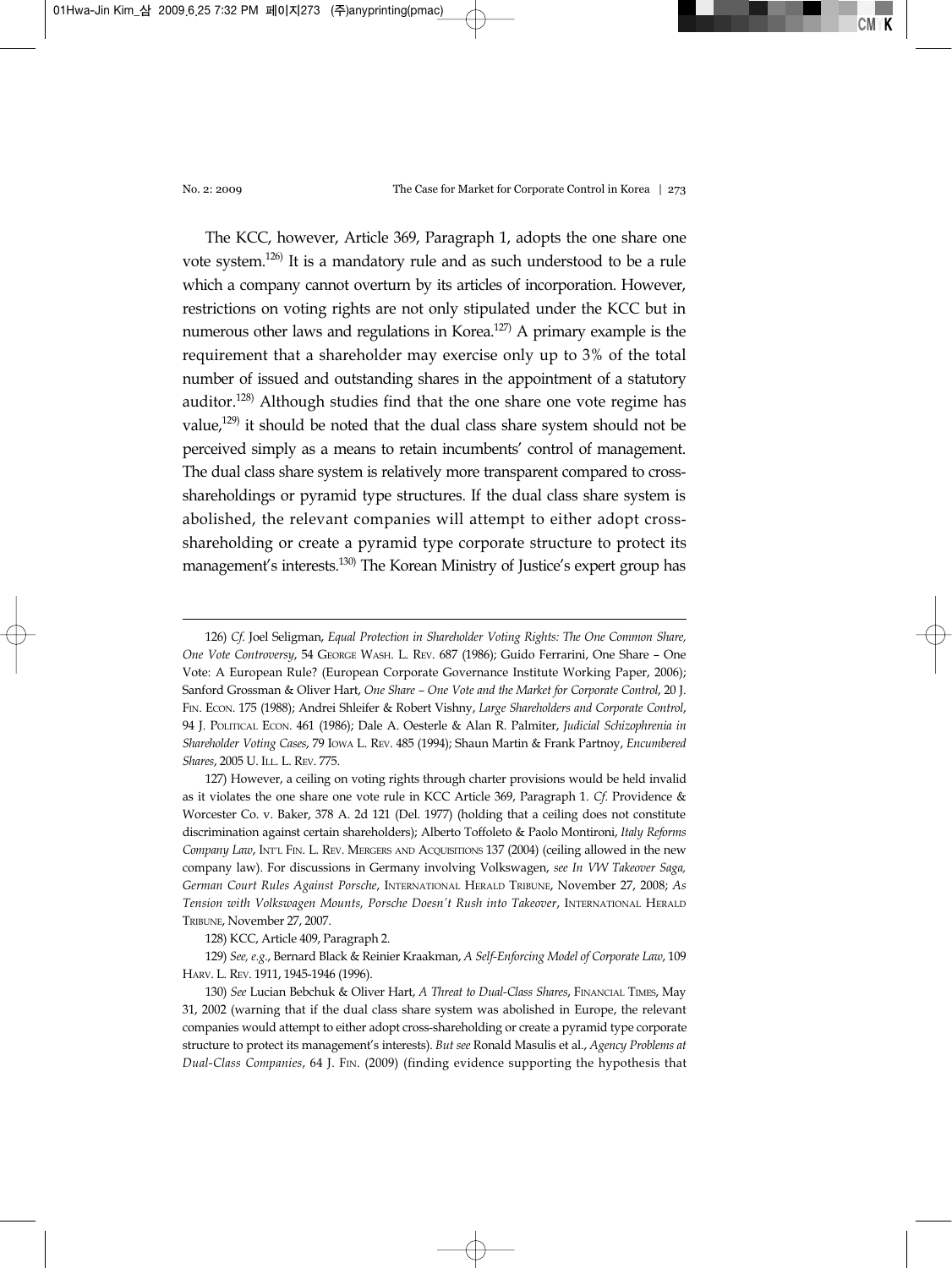drafted a new provision for the KCC to introduce the dual-class commons in Korea as the following:<sup>131)</sup>

Article 344-7 (Shares with Multiple Votes)

- (1) A company may issue shares with multiple voting rights ("Shares with Multiple Votes"), provided that the company, which issued the type of a shares described under Article 344-3, shall not issue the Shares with Multiple Votes. Also, the company that issued the Shares with Multiple Votes shall not issue the type of shares specified under Article 344-3.
- (2) Shares with Multiple Votes shall be issued pursuant to the Article of Incorporation at the time of incorporation or its amendment adopted by unanimous consent of all shareholders.
- (3) In case when a company issues Shares with Multiple Votes, the Article of Incorporation must include the following items.
	- 1. The number of votes on each Share with Multiple Votes
	- 2. The method for allocating the Shares with Multiple Votes
	- 3. The statement that, in case of a certain circumstances, the shareholders may request the redemption of the Shares with Multiple Votes or the Company may redeem the Shares with Multiple Votes
- (4) The number of votes for each Share with Multiple Votes shall not exceed three (3).
- (5) The listed companies Article 542-2 shall not issue the Shares with Multiple Votes other than the Shares with Multiple Votes that were issued prior to the listing.

# **VIII. Conclusion**

The cases discussed above show that a company's corporate governance bears a close link to hostile takeover attempts. Problems rooted in corporate governance of a company can ignite hostile takeover attempts. In the case of SK, the consequence reveals tangible numbers that manifest the improvement on corporate governance. The Hyundai case demonstrates that the takeover issues befallen a traditional Korean family business, as it was growing to

managers with greater control rights in excess of cash-flow rights are more likely to pursue private benefits at the expense of outside shareholders).

<sup>131)</sup> Translation by Lee & Ko, Korea, and the author.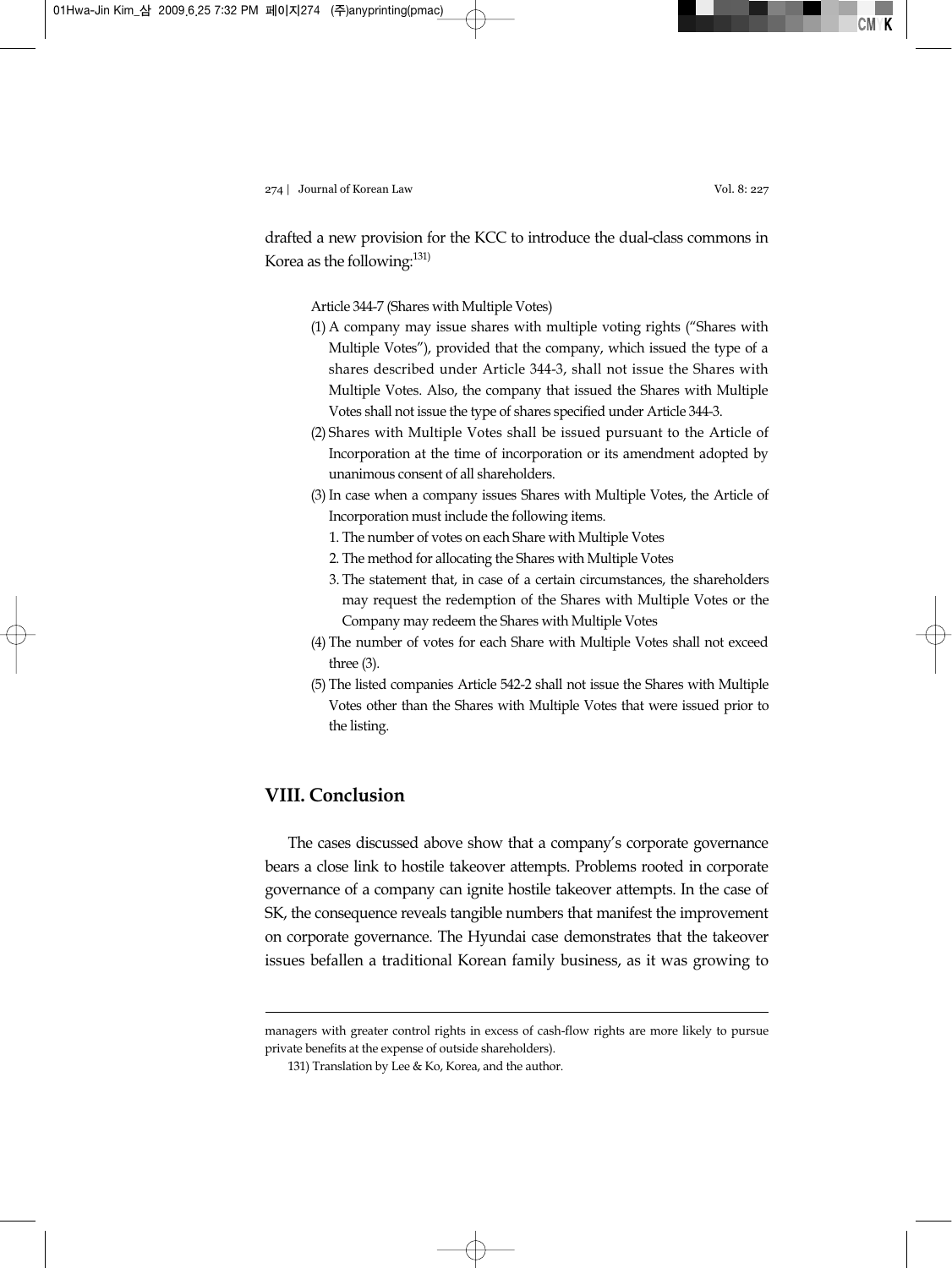become a mega corporation and going through generational changes, unfold with a close link to a hostile takeover attempt from outside. Although no empirical evidence is provided on this case, it can be drawn that the mergers and acquisitions market is exerting positive influence on corporate governance. The KT&G case attests that Korean companies are not exempt from the international current of hedge fund activism<sup>132)</sup> and must promptly learn the survival and adaptation skills necessary in the market with a corporate governance paradigm shift. The Hanaro case showed that employees can influence the outcome of a takeover battle and corporate governance of the company.

The four cases were entangled in legal disputes. As a result, they all added great value to improving legal principles on mergers and acquisitions in the Korean market. The value is quite significant since the relatively short history of Korean market leaves a paucity of rich M&A resources. In particular, the SK and Hyundai cases called for developing various defensive tactics against takeover attempts, and a battle over the legitimacy of the new tactics unfolded at the courtrooms. All the major Korean law firms were mobilized in these cases and some U.S. law firms with long experience in the areas took part indirectly. Milbank Tweed Hadley & McCloy played a major role in the SK case. So did Simpson Thacher & Bartlett in the KT&G case. And yet, there is not enough resources providing guidelines for directors in control contest and hostile takeovers,<sup>133)</sup> because in Korea, a dispute hardly develops around directors' liabilities but the legality and legitimacy of a certain defensive tactic. Putting more weight on director liabilities is necessary for advancing the board system, and thus it needs to be addressed.

Another interesting point is that an occurrence of disputes in the Korean M&A market, which arise from the matters such as foreign ownership of

<sup>132)</sup> For discussions on hedge fund activism, *see How to Handle Hedge Fund Activism*, deallawyers.com Webcast, May 9, 2006; Marcel Kahan & Edward B. Rock, *Hedge Funds in Corporate Governance and Corporate Control,* 155 U. PENN. L. REV. 1021 (2007); Thomas W. Briggs, *Corporate Governance and the New Hedge Fund Activism: An Empirical Analysis*, 32 J. CORP. L. 681 (2007). *Cf*. Henry Hu & Bernard Black, *The New Vote Buying: Empty Voting and Hidden (Morphable) Ownership*, 79 S. CAL. L. REV. 811 (2006).

<sup>133)</sup> Hwa-Jin Kim, *Directors' Duties and Liabilities in Corporate Control and Restructuring Transactions: Recent Developments in Korea*, 7 OXFORD U. COMP. L. FORUM 2 (2006): http://ouclf. iuscomp.org/articles/kim.shtml.